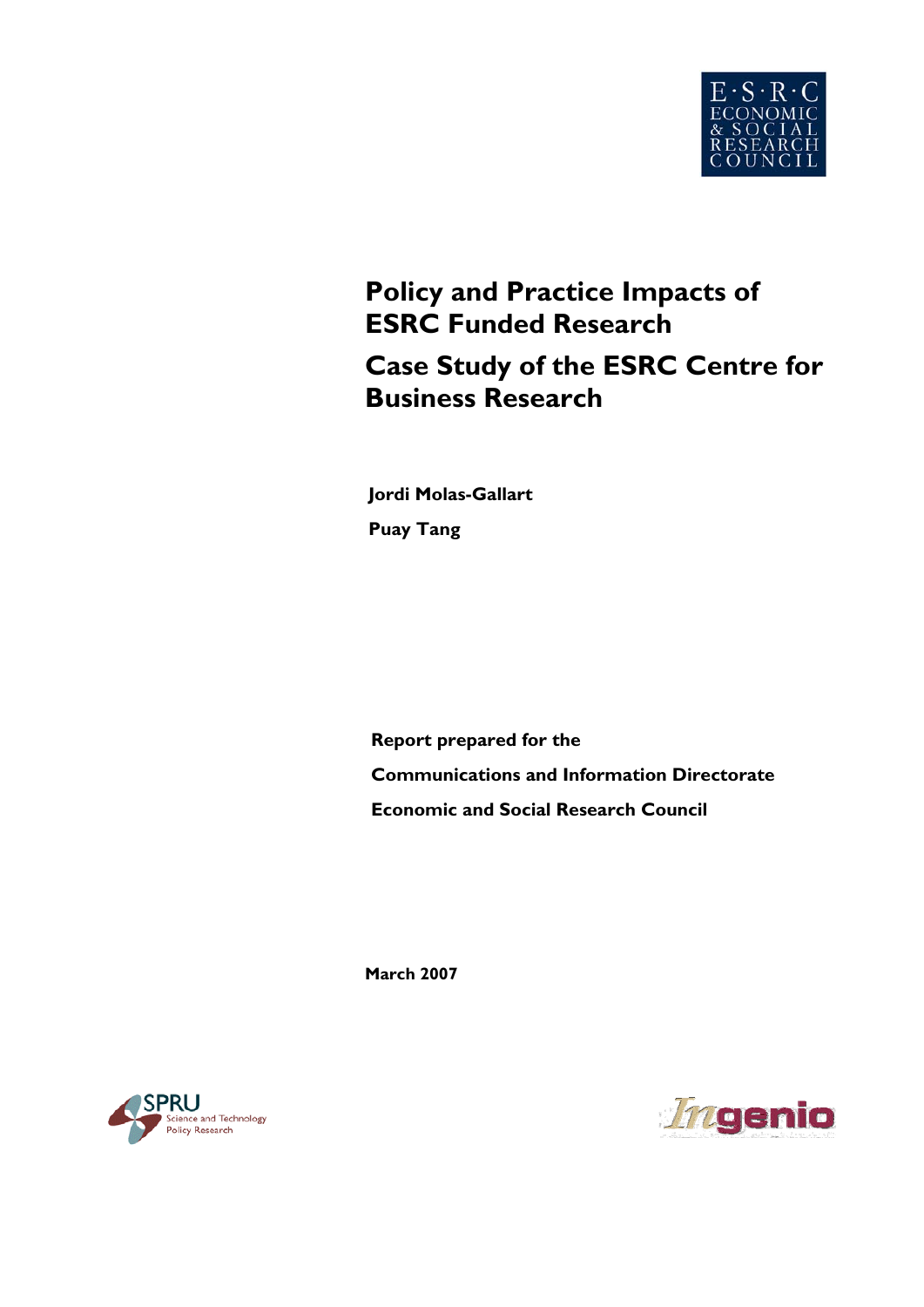This report was prepared for the Economic and Social Science Research Council by Professor Jordi Molas-Gallart of INGENIO (CSIC-UPV), and Dr Puay Tang of SPRU (Science and Technology Policy Research) at the University of Sussex.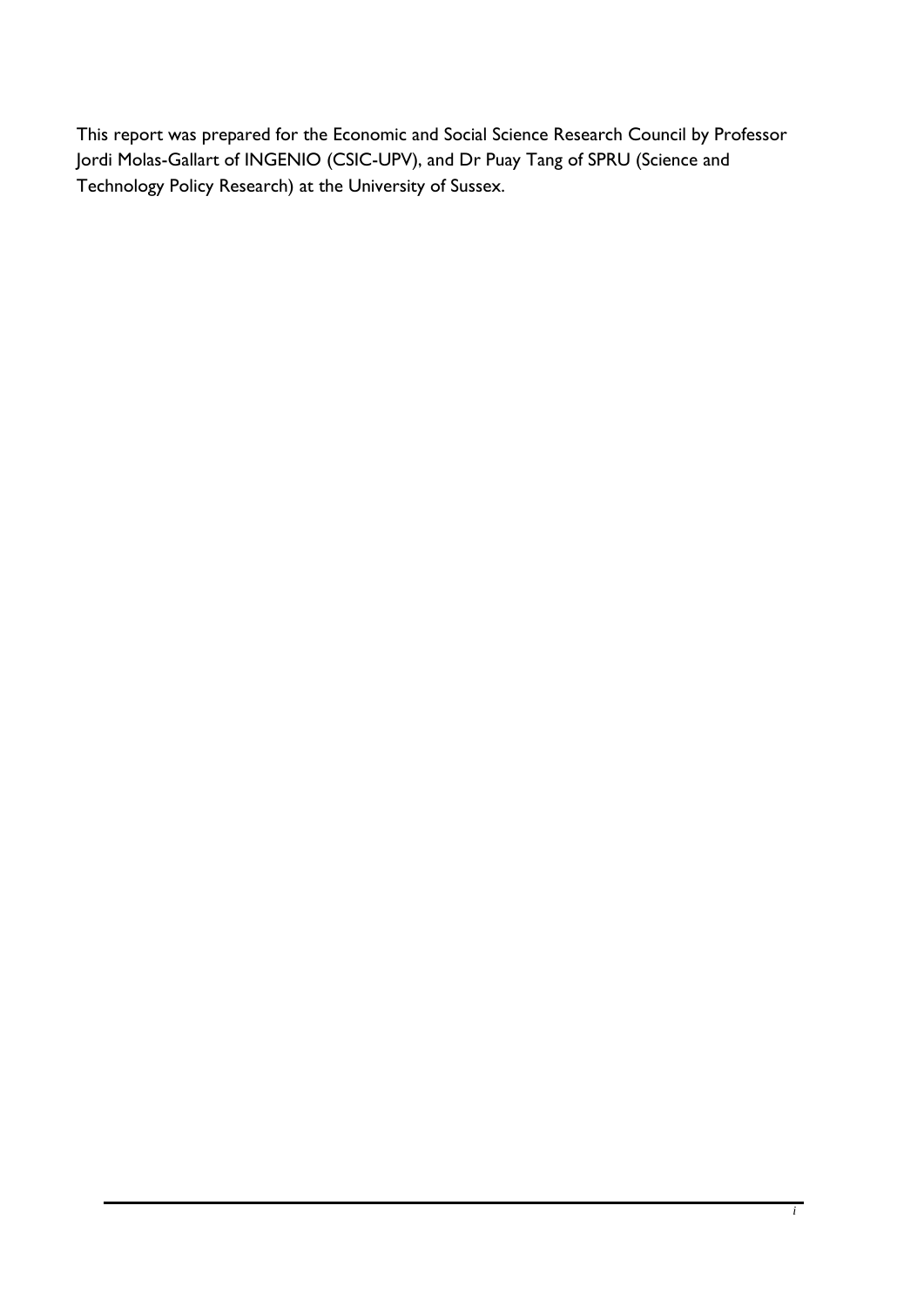# <span id="page-2-0"></span>**Table of Contents**

| POLICY AND PRACTICE IMPACTS OF ESRC FUNDED RESEARCH CASE<br>STUDY OF THE ESRC CENTRE FOR BUSINESS RESEARCH  I |
|---------------------------------------------------------------------------------------------------------------|
|                                                                                                               |
|                                                                                                               |
|                                                                                                               |
|                                                                                                               |
|                                                                                                               |
|                                                                                                               |
| THE RESEARCHER AS USER: CBR'S WORK ON EMPLOYMENT AND LABOUR RELATIONS 19                                      |
|                                                                                                               |
|                                                                                                               |
| ADVANTAGES, SHORTFALLS AND TRANSFERABILITY OF THE APPROACH ADOPTED 27                                         |
| APPENDIX. EXAMPLE OF QUESTIONNAIRE FORMAT: THE RESEARCHER                                                     |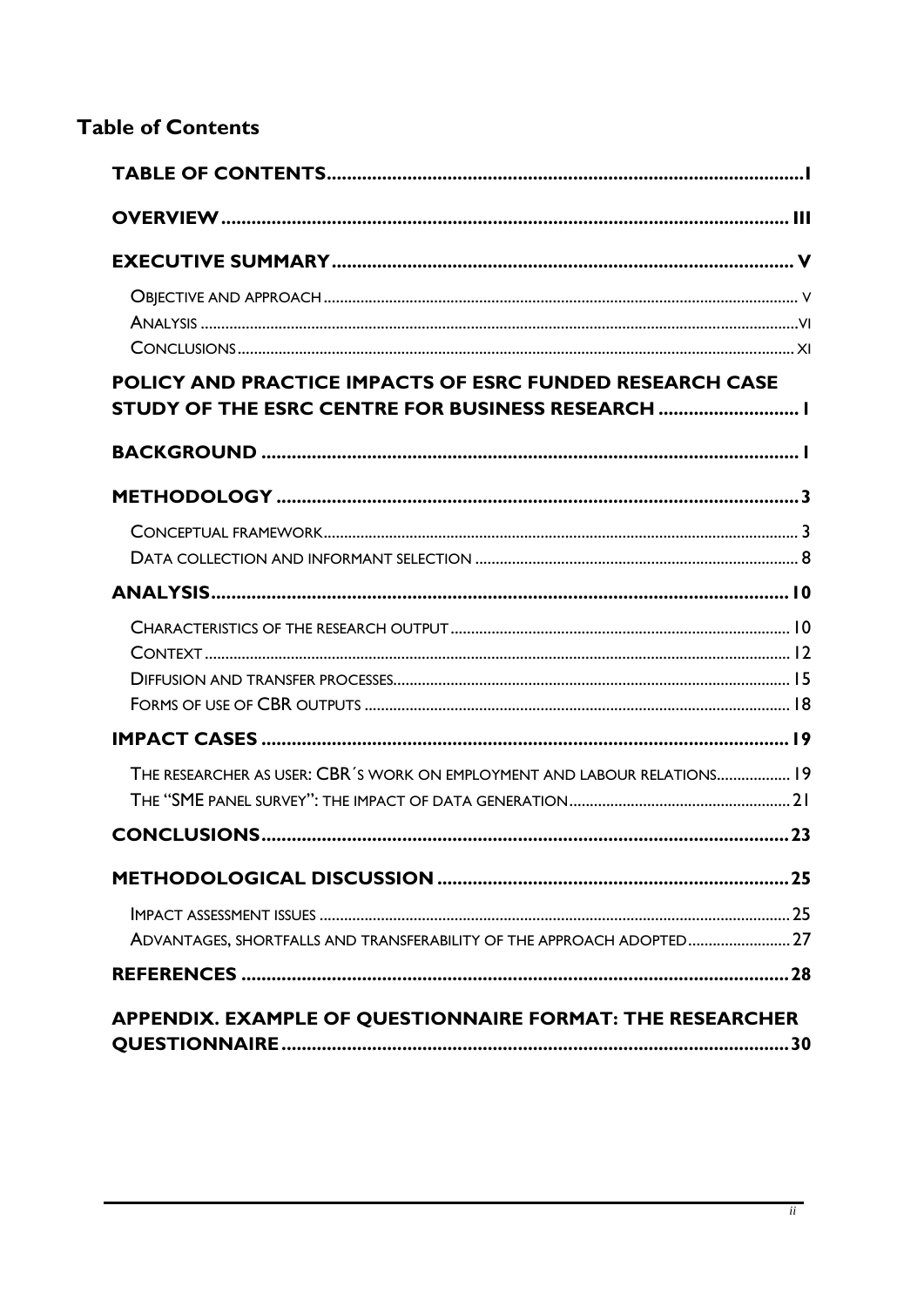# <span id="page-3-0"></span>**Overview**

Our research identified significant policy and practice impacts generated by the ESRC Centre for Business Research (CBR). These included, among others, contributions to the Law Reform Commission's deliberations on and codification of Director's Duties (for more effective corporate governance) and evidence of the positive effects of Government's new insolvency (personal bankruptcy) laws, which confirmed Government's expectations of the impact of these laws.

However, the most outstanding impact was found in two areas of CBR's research. This was the Centre's sterling work in labour and employment relations and the collection of data on Small and Medium sized enterprises (SMEs).

*Labour and employment relations*. CBR research has had a significant influence on the definition and assessment of UK labour policy. The impact resulted from different and variously funded research projects involving several researchers of varying seniority, and disseminated and used through a variety of reinforcing channels. The main instances of impact include the introduction of the minimum wage and new rights for trade unions. Regarding minimum wage, CBR's studies helped assess the impact of the policy and *confirm* it had not had deleterious effects on competitiveness.

The 1999 Employment Act was introduced at a time when significant changes were occurring in employment relations. There had been a shift towards a 'partnership' model in some industries in the mid-1990s, before the Act came into force. There was also a move towards greater flexibility and 'individualisation' of pay and terms and conditions, affecting unionized and non-unionised workplaces alike. Against this background, CBR's research concluded that the Act did not bring about an increase in union militancy, as some had feared, and showed that the Act supported the government's competitiveness-based agenda. It is in this sense that the Centre's research on the Act confirmed a policy decision.

**SME data**. The "National Small and Medium Sized Business Survey" consisting of more than 2000 SMEs is clearly one of the highest profile activities conducted by the CBR. The longitudinal data sets generated by these panel surveys have provided an extremely valuable resource for researchers in academia, government and the private industry. For instance, Government departments, such as the DTI and the Treasury used the data for *confirming* and *informing* policy on SMEs attitudes on the impact on Government policy and concerns over access to financial support. In particular, the data informed Government that SMEs required more support in management training than in financial assistance, the latter of which had been until then the main aim of Government. Private sector companies, such as banks, also used the SME panel data to *crosscheck* their internally generated data on SMEs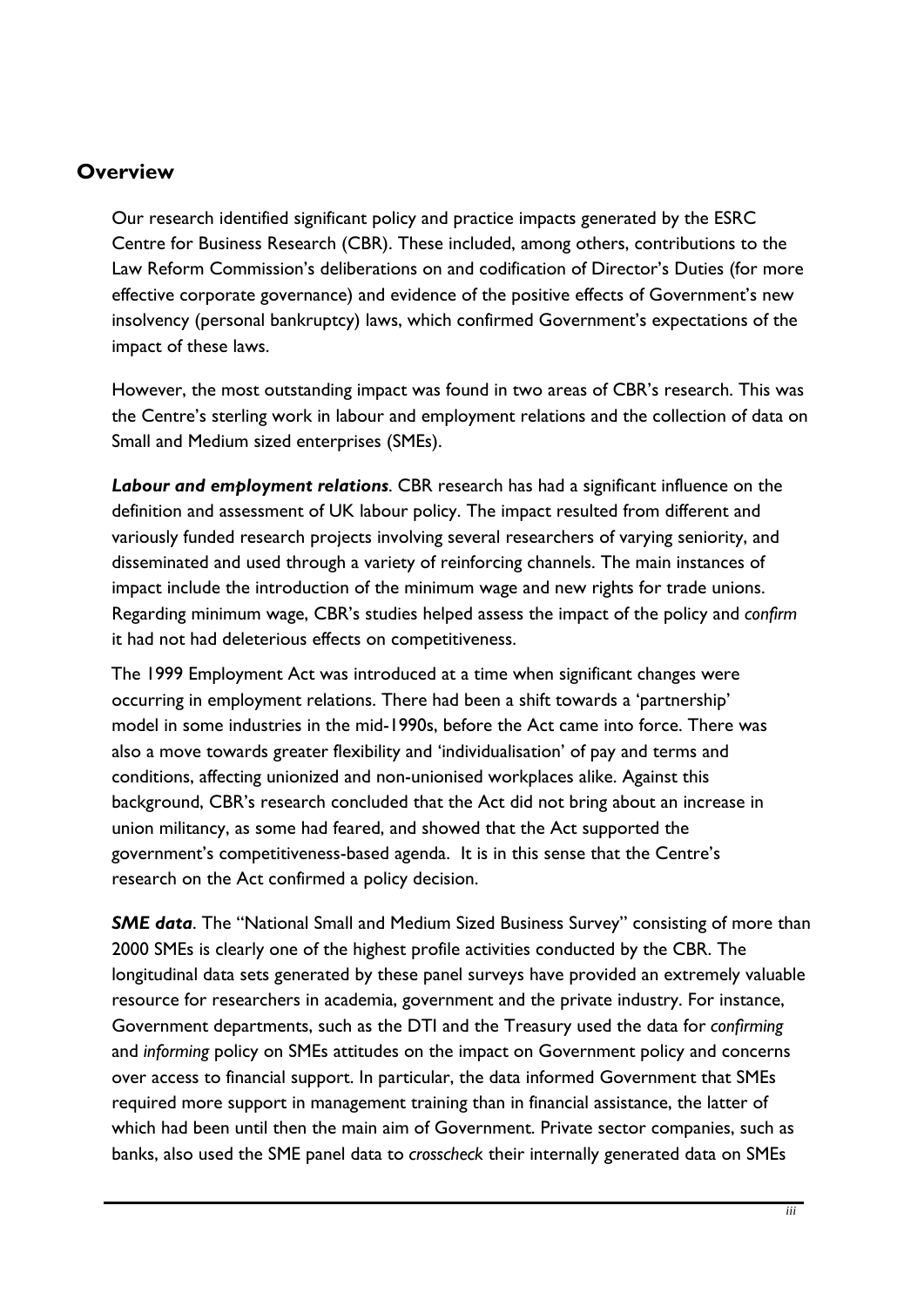and also to help *inform* their policies on credit support for smaller firms in various regions throughout the UK.

Equally importantly, the SME data also provided the main basis for contract research assignments for public and private sector clients, which the CBR carried out during 1994- 2004. These included commissioned work from the DTI, Joseph Rowntree Foundation, the TUC, DfES, the British Bankers' Association, the EU, the Office of National Statistics, and East of England Development Agency. These studies were very important for engaging CBR in policy-relevant work and for further use by the non-academic community.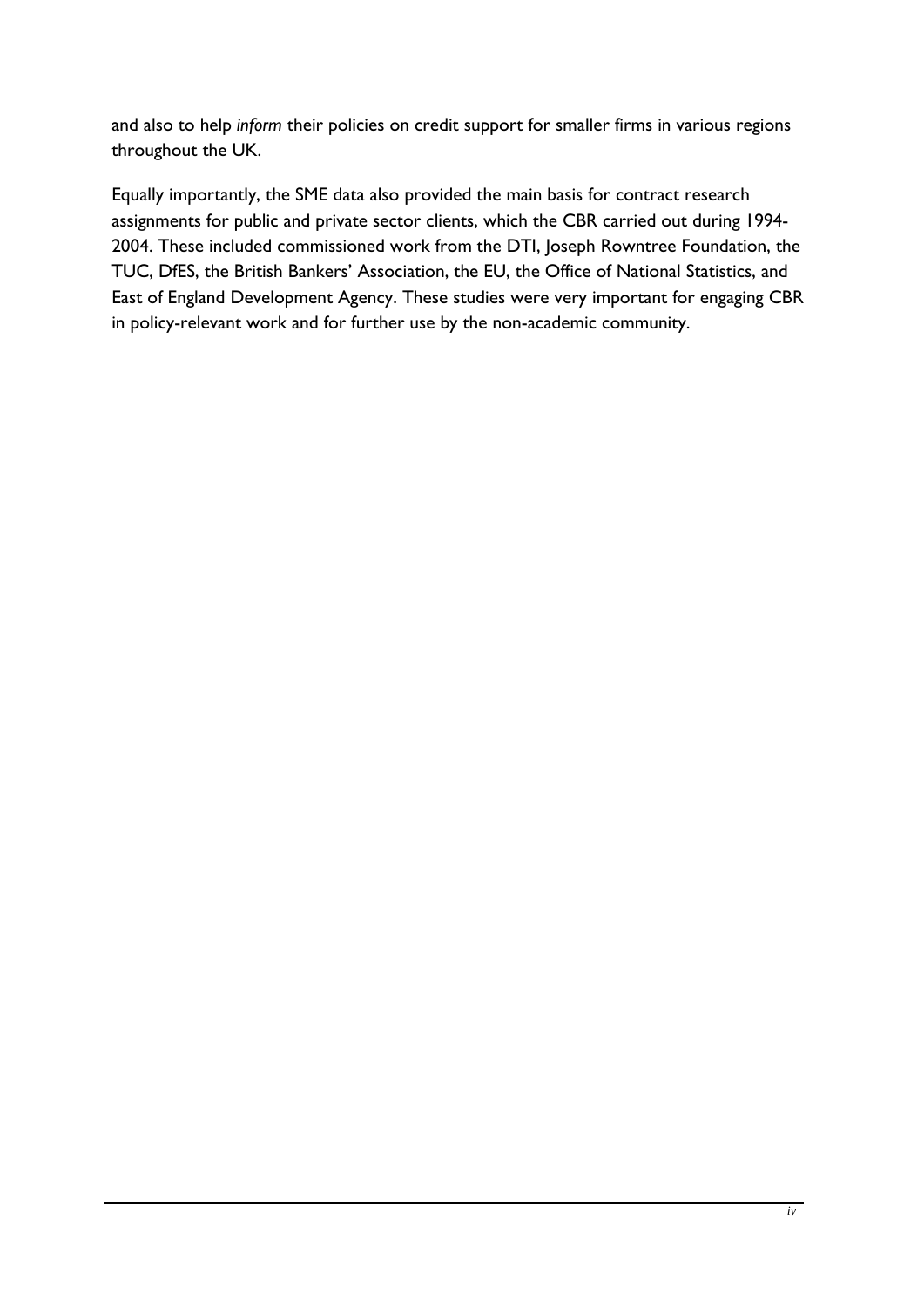# <span id="page-5-0"></span>**Executive Summary**

#### **Objective and approach**

The objective of this study was to identify the policy and practice impacts of the ESRCfunded Centre for Business Research (CBR) and the ways in which such impacts had occurred. In addition, we aimed to develop further current evaluation research methods, taking as a point of departure the approaches already developed and implemented by the ESRC Research Evaluation Committee. The study was carried out between May and September 2006.

The ESRC provided core funding for the CBR between 1994 and 2004, and this was the period in which we focused our analysis. During this period the CBR received a £4.6 million as ESRC Centre funding. The Centre operated as a university department but also was funded from a variety of sources and drew on research associates from other University of Cambridge departments and elsewhere. The share of core funding within the overall CBR budget declined over the 10-year period under review from around 95% to under 40% by 2004.

We developed a conceptual framework, from which we built our questionnaire instruments and structured the reporting of results. The framework attempted to capture the many ways in which economic and social research affects society, the processes through which impact occurs, and the context that helps explain the nature of the application of research outputs. Our approach followed recent evaluation practice in trying to identify relevant contextual factors with a bearing on policy and practice impacts. We distinguished the "content" of the relationship we were analysing (all potential research outputs that are susceptible to application outside academic environments including, in addition to research "findings", the skills, techniques and methods that young and senior researchers had learnt and acquired in the course of their research activities), the processes by which such content finds its way into non-academic applications, and the context within which these processes take place.

We based our study on documentary research and a programme of structured telephone interviews with researchers and potential users and beneficiaries. We attempted to interview all senior researchers in the CBR for the 1994-2004 period including the Directors, Programme Leaders, and some leading Research Associates who had made exceptional contributions to the work of the Centre. We interviewed eight researchers in this category and one could not be reached for comment. We identified and interviewed eight junior researchers who had received substantial support from the ESRC Centre funding and were also likely to have been involved in the transfer and application of CBR outputs outside the academic environment. Finally, to identify potential users and beneficiaries we relied on a nomination technique. All researchers interviewed were asked to identify potential users of their research at CBR. We identified and found the current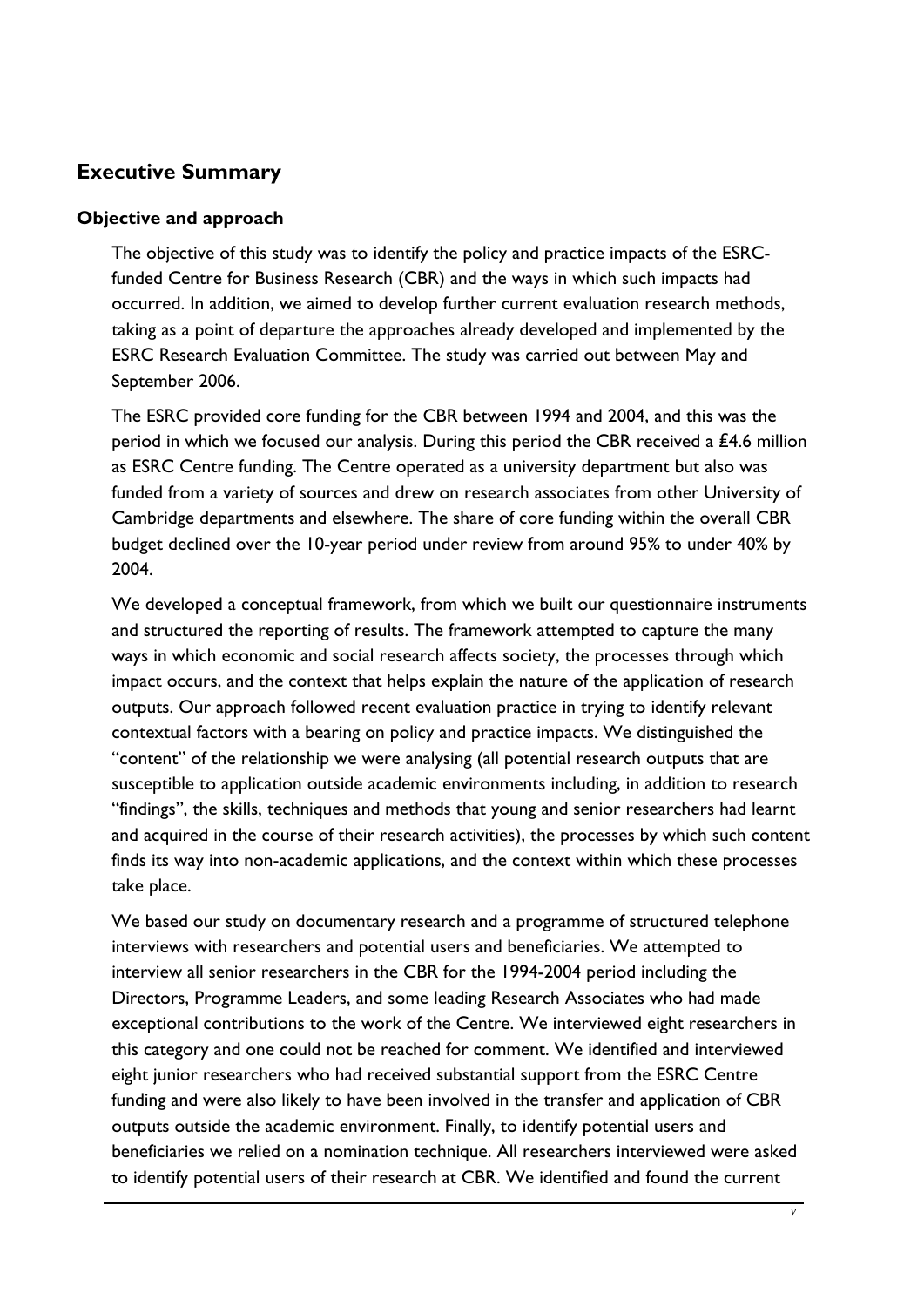<span id="page-6-0"></span>details for 25 potential interviewees of whom we were able to interview 22. In total we carried out 38 interviews.

#### **Analysis**

#### **Contextual issues: The research agent**

The CBR was set up as a university department, independent from any other school and department, and reporting directly to the University's General Board. The management believes this to be a crucial factor in its success, providing more flexibility and autonomy to develop its own policies. Several University of Cambridge Research Associates have used the CBR to carry out activities that required involvement with external clients or outreach activities. Senior academics at the University of Cambridge Faculty of Law, Judge Business School, the Faculty of Economics, the Faculty of Social and Political Sciences and the Department of Geography have channelled their research contract activities and the organisation of conferences and other events through the CBR, and in collaboration with other CBR members. Some of the most influential work carried out by CBR has involved this type of collaboration and has drawn on University of Cambridge faculty members. They typically found the Centre to provide an excellent tool supporting their engagement in contract research and policy-relevant work.

Another important element of the organisational context that has contributed to the engagement with non-academic communities is the "Cambridge brand name". Both junior and senior researchers repeatedly stated that the brand name was an important factor in facilitating access to new contacts outside academia.

# **Contextual issues: practitioner attitudes**

We found a wide variety of modes of interaction between practitioners and CBR researchers. The majority of users interviewed displayed a passive approach to their interactions with the CBR: they had learnt about the Centre, read their publications and attended their events, but were not actively involved in seeking information or collaborating in research activities with the Centre. However, we also found a significant number of users (six) that were actively involved in research and other types of collaboration with CBR academics (usually through the commissioning of research). Further, a small number of core users played a key role making it possible for a broader range of *other* users to play a part in supporting the CBR, and influencing its research agenda. For instance, the Chairman of the CBR Advisory Board collaborated with CBR research teams on several occasions, suggested research areas and questions, encouraged other Advisory Board members to help the research teams identify research topics, helped the teams to obtain access to research subjects and additional resources, and was central to the process of utilisation of the CBR's research outcomes.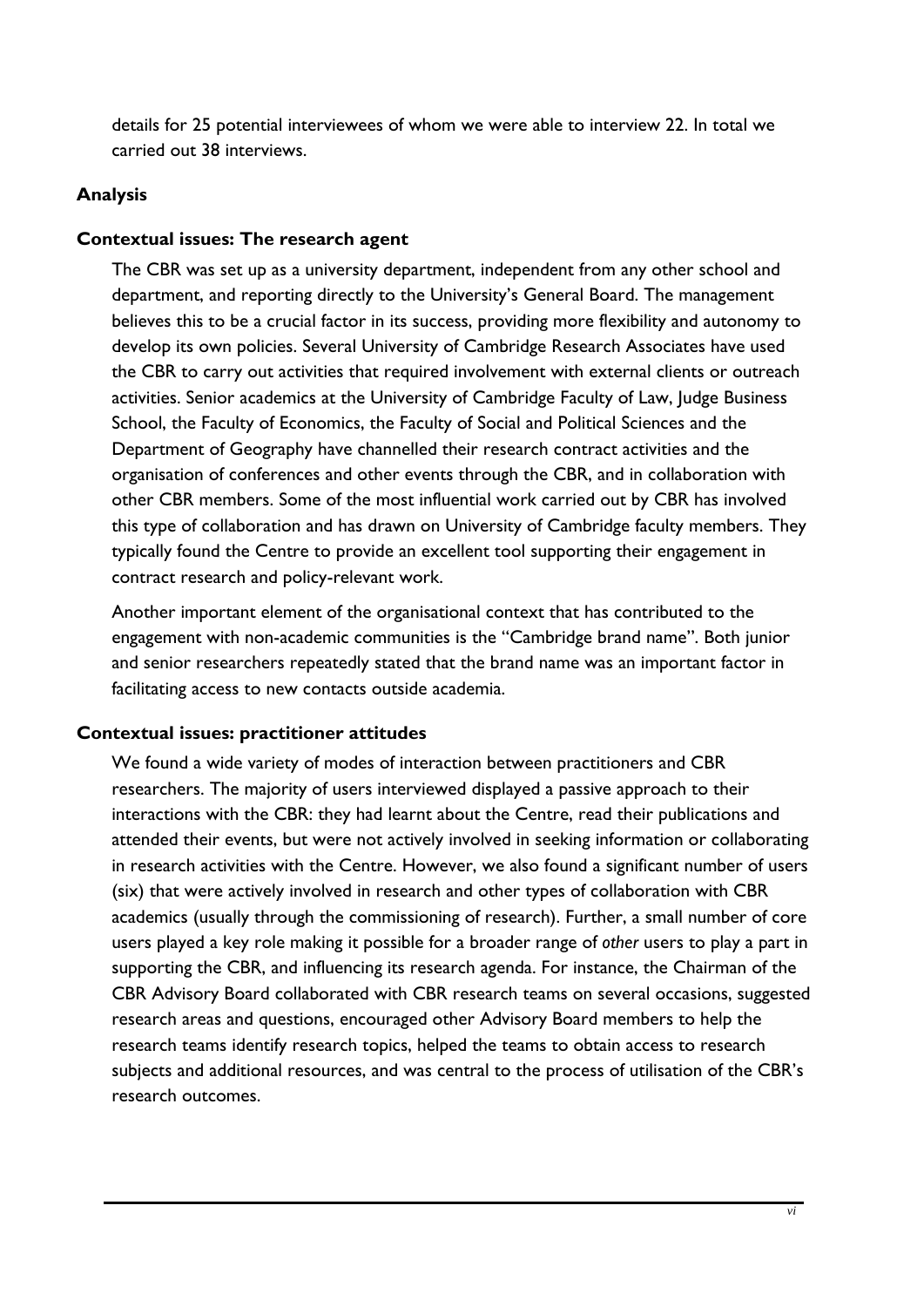#### **Diffusion and transfer processes**

CBR members engaged with potential users and beneficiaries of its research capacities and outputs through a variety of channels, including:

- *Consultancy, contract research and advisory work*. The CBR was deeply involved, mainly through their senior researchers, in carrying out research assignments and formally providing advice to the private and public user groups. They were a crucial means in the application of CBR outputs to policy and practice. Research contracts with user groups, particularly in government departments, such as the DTI, particularly the Innovation Unit, Small Business Services and Insolvency Services Agency, and the TUC led to results with a policy impact. Often, we found that the examples of impact mentioned by researchers, and the user contacts they nominated for potential interviews, were linked to contract assignments. Often the contracts were part of a more complex relationship and were only one among other ways of bringing together the same users and researchers. For instance, practitioners who were aware of the SME Panel Survey were initially passive consumers of the data and reports but ended commissioning additional research, as in the case of the DTI. In other cases, research results and collaboration between practitioner and users were channelled through researcher participation in advisory boards and other policy organisations, such as Acas (Advisory, Conciliation and Arbitration Services), a UK organisation devoted to preventing and resolving employment disputes.
- *Social networks*. The CBR played a different role in the creation and strengthening of social networks depending on the seniority of researchers. All but one of the junior CBR researchers interviewed established extra-academic contacts through their participation in CBR projects. However, these contacts were infrequent, mostly established through interview programmes, and only in half the cases had any continuity after the project finished. Among the interviewed researchers who were at an initial stage of their careers when they joined the CBR, we found no examples of non-academic contacts established while at the Centre that had provided an avenue for future collaboration or knowledge exchange after the researchers moved to other academic jobs. The situation is very different for the case of researchers who were involved in the creation and management of the CBR but were not yet Professors at the moment of creation. For this small group of core scientists in the Centre, the CBR was extremely influential in helping to establish networks of non-academic contacts.
- *Targeted dissemination activities.* Many users stressed the value of seminars and workshops, not only as a dissemination avenue but, at least as importantly, as an opportunity to establish and strengthen networks. Although we could not identify any specific instance of impact that could be traced to a contact or learning derived from a seminar or a workshop, these were the most valued dissemination mechanisms by the practitioners we interviewed, far exceeding the value assigned to other traditional dissemination methods like newsletters and websites.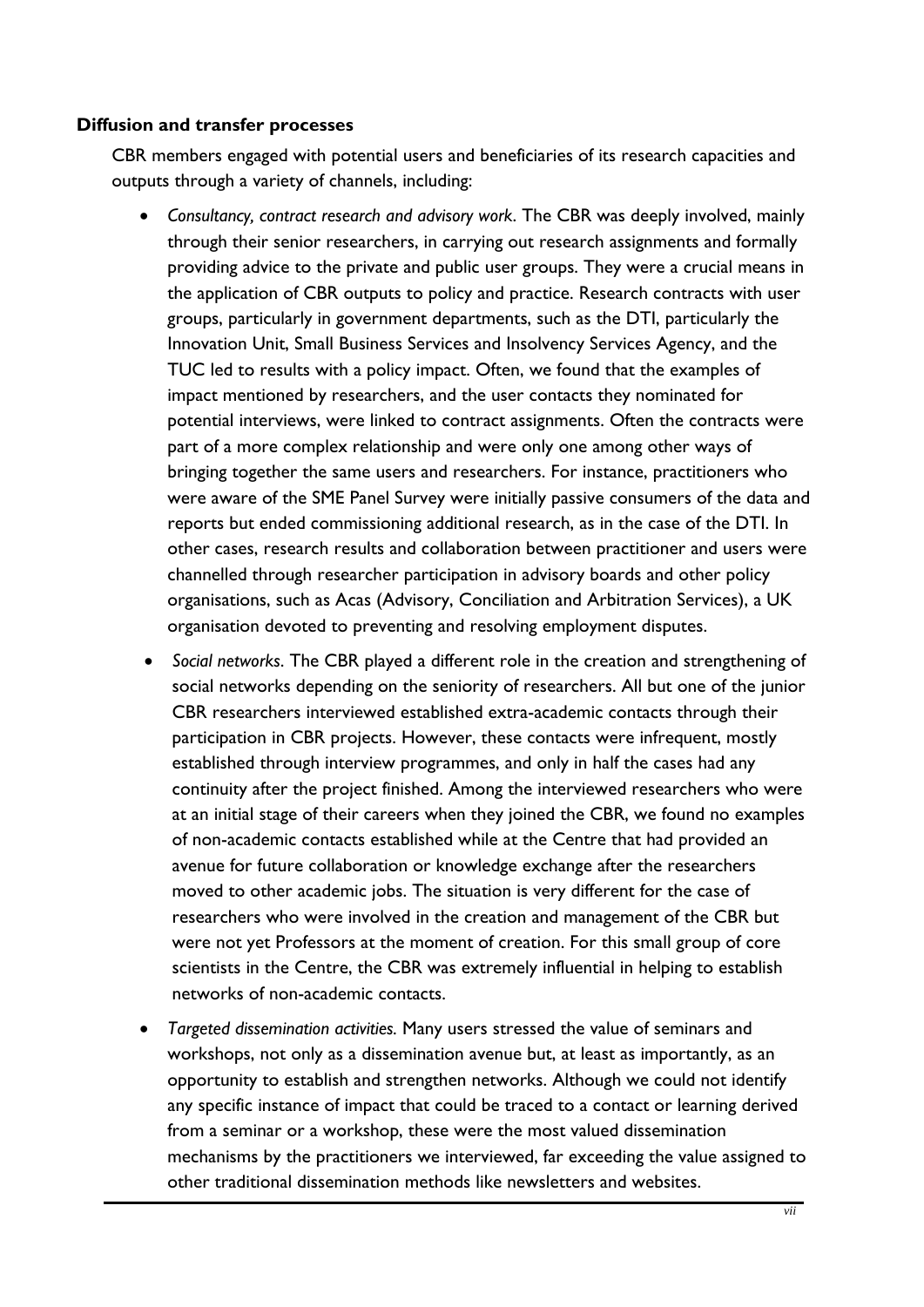#### **Forms of use of CBR outputs**

CBR´s research was applied mainly in policy environments and as inputs into the policy processes. At times the data and analysis provided by the CBR confirmed the adequacy of policies that had already been implemented (like the research showing that changes in trades union legislation and labour rights did not have negative effects, and changes in the private insolvency regulations had not negatively affected the innovativeness of smaller entrepreneurs), and in others provided inputs into policy definition (like the information on the access of SME´s to finance, which helped define SME support policies). Yet, in the complex process that characterises the formation of public policies we should not expect to find a direct line between a research finding and the adoption of a specific policy. The impacts we found were contributory in nature, and were usually part of a broader process of interaction and dialogue between policy makers and CBR researchers.

#### **Impact cases**

The call for tenders asked for relevant examples of cases where policy and practice impacts had been identified. We selected two cases: CBR´s work on labour relations and the SME Panel Data Survey.

The CBR has had a significant influence on the definition and assessment of UK labour policies. Over a long period of time, a group of CBR researchers had carried out several research projects related to the definition and implementation of UK labour policies. Research activity and policy interest in the research and its results can be explained by a very favourable policy context where research became a key element to develop, monitor and support a set of innovative and highly controversial policies. In 1997 the new Labour Government had started introducing legislation increasing Trades Union rights and establishing a national minimum wage, and needed empirical evidence that would guide policy development and implementation. Several CBR projects showed that the economic effect of the new legislative measures was negligible, thus allaying fears that more workers' rights would have a negative influence on competitiveness. The study on collective bargaining and industrial relations showed that what determined the impact of the Unions was how the employers viewed them and not the legislative framework. The results were used directly by civil servants at the DTI as an evaluation of the impact of the Employment Relations Act, and the results were used to *confirm* a policy decision. A different type of impact was the way in which the research on "partnership" led a CBR Associate to facilitate a number of partnership agreements as chair of the "Partnership Board".

The SME Panel Survey is one of the highest profile activities organised by the CBR and has been carried out since 1991. The SME survey and the analysis of the data it generated became a crucial activity for the CBR. The longitudinal data sets generated by the surveys provided an extremely valuable resource for researchers both in academia, government and the private industry. We found examples of use of the panel data in government departments and in the private sectors. It also provided the main data for contract research assignments from public and private clients, which were very important for engaging CBR in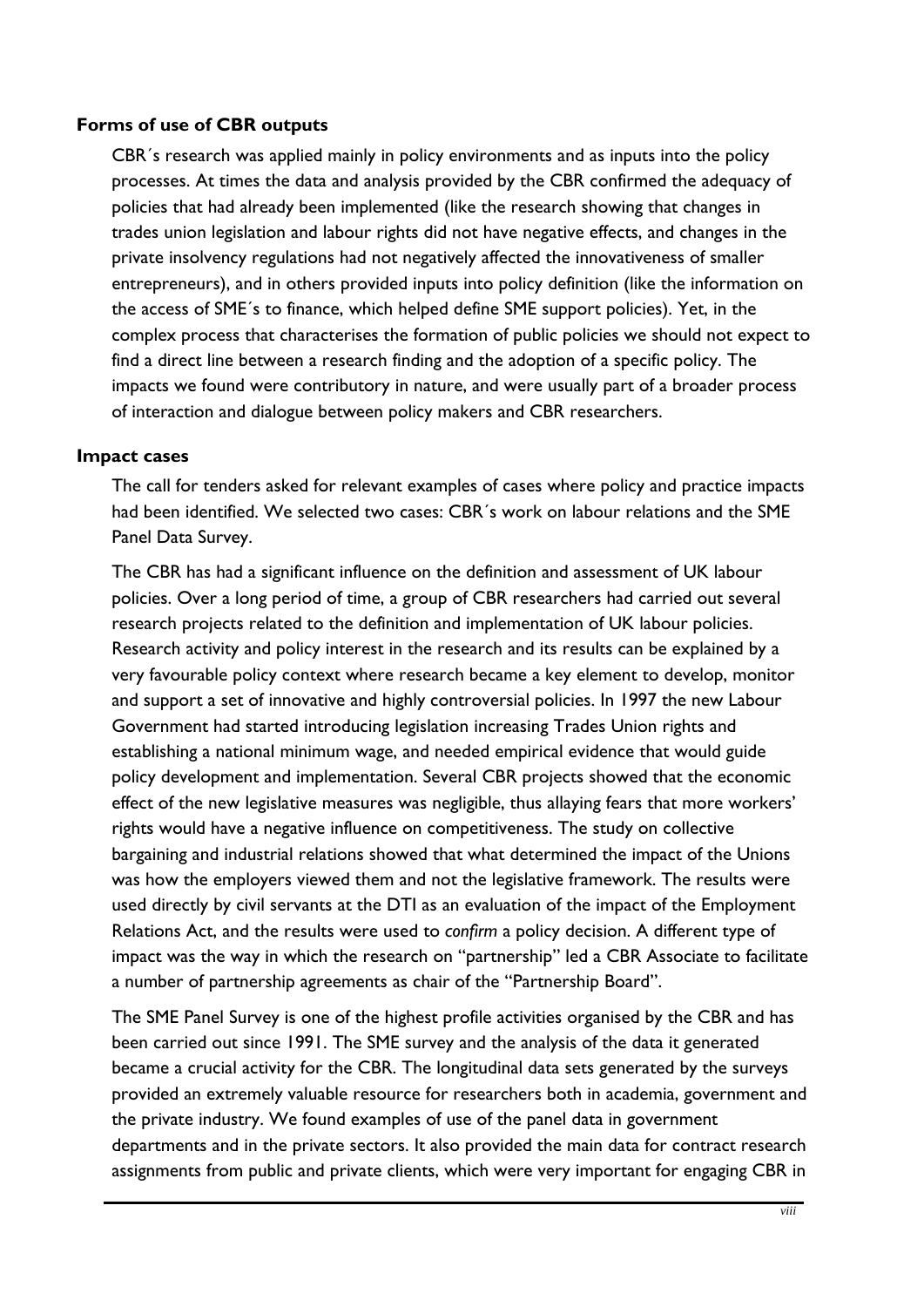policy-relevant work. Consequently, there was not a single impact of the use of these data but a variety of effects of different intensity. Often, the data and the main conclusions of the survey were helpful to organisations to confirm the adequacy of policies that they had launched. In other cases, studies carried out using panel data were important in the process of policy formation providing evidence that helped shape policies.

The department that made a more extensive use of the SME Panel Data was the DTI. Several officials in different DTI offices confirmed the usefulness of the panel data, and of CBR analysis to confirm, develop and justify policy. Particularly, it influenced thinking on the modes of SME assistance by providing, for instance, valuable information on how SMEs accessed finance and support for management training. The data had also been used in other departments and organisations. A Treasury official indicated that CBR data and analysis influenced the definition of UK policy to use the tax system to encourage start-ups. A bank used the CBR data on SME´s access to finance to cross-check and confirm the validity of its own data and sources, and help shape its policy for credit support of SMEs throughout the UK. Further, the CBR work made a significant contribution to evidence-based policy research. Some respondents pointed out that the approaches used by CBR, with their mixed methods and reliance on extensive and reliable data, established the type of robust empirical analysis that should count as evidence in "evidence-driven" policy process.

These are by no means the only instances of impact encountered but illustrate two important facts. First, that very different types of use and mechanisms of knowledge exchange can co-exist within the same centre: the cases are very different in the forms of "research output" being transferred, the types of collaboration between users and academics, and the policy application of the outcomes. Second, that substantial impacts occur through complex processes often involving more than one project and being aligned with long-term collaboration processes and network activities that link a group of individuals over a long period of time. The simple model of a research project yielding specific empirical or theoretical results, which are then "disseminated" and successfully used to address practical problems, does not respond to the reality of knowledge use processes.

Finally, we found that among the policy audiences that the CBR work targeted, research makes a contribution as a further input into a complex and long-drawn policy process. "Use" can be defined in terms of a contribution to the policy process, in the shape, for instance of evidence to inform these discussions. This is a less direct type of use and application than we could expect in other contexts. For instance, we could expect some elements of management research to make direct easily identifiable impacts in corporate management practice. It is however in the nature of CBR´s research that it finds its natural audience in policy circles, where the influence of research is of a more indirect nature as an input into complex policy formation processes.

#### **Methodological considerations**

Although the ESRC deploys very different funding instruments, with different management structures and posing different problems to evaluation efforts, we believe that the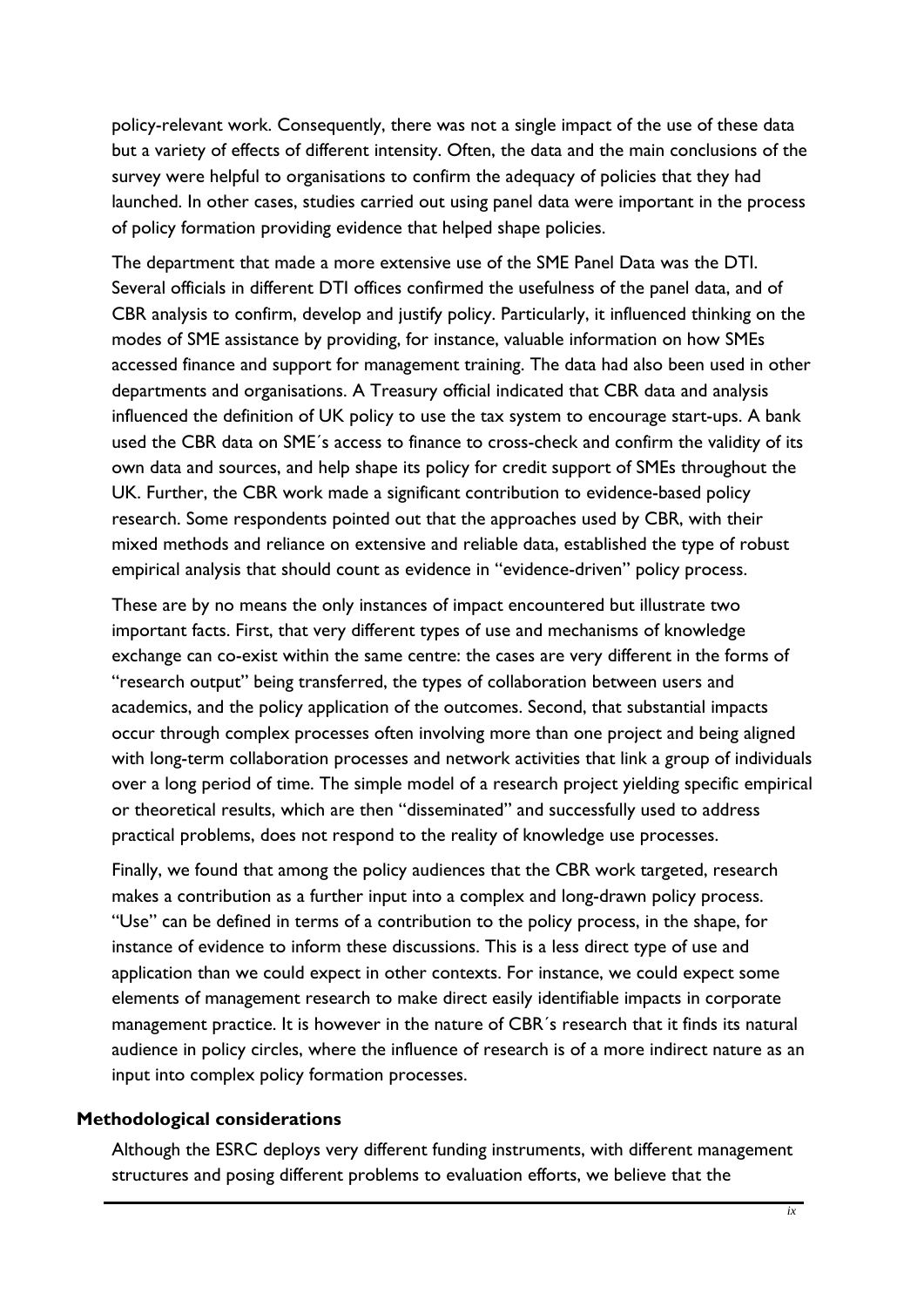conceptual framework we have devised for this study is applicable across different instruments. The structure has allowed us to differentiate the role of different dissemination mechanisms and has helped us understand how a specific approach to Centre management is associated with specific forms of knowledge interaction and impact processes (in our case, for instance, the importance of network activities was limited to the most senior CBR members, reflecting a structure where stability at the core of the Centre combined with rapid mobility among junior researchers and assistants).

Our approach also tried to expose the importance of contextual issues in the explanation of policy and practice impacts. The importance of contextual issues had been abundantly discussed in previous ESRC-organised evaluation workshops and studies, but had not yet been systematically explored in evaluation practice. Our attempt here was exploratory, and through the questions we devised we were able to gain much detail about the ways in which context mattered in the diffusion and impact processes. It became clear that the CBR status as a University of Cambridge Centre was very helpful, both for junior researchers and for more senior staff. Furthermore, some of the high impact research we encountered addressed issues that were of particular policy importance at that specific time: timing in terms of the alignment of research lines with policy needs revealed itself as an important impact factor. Finally, almost all the "users and beneficiaries" were drawn to seek help and information from the CBR because of specific policy and practical problems they were facing. Yet these conclusions are hardly unique and we were unable to draw more details from the "contextual questions" we devised. There is no doubt, and our research further confirms it, that contextual elements must be introduced in impact assessment and evaluation practice; but this is a complex matter requiring the adaptation of current research designs.

There are two aspects that need to be addressed in this regard: the definition of an analytical framework including contextual issues, and its application to specific research tools; how, for instance, can we capture contextual matters through a questionnaire survey? We believe that our conceptual approach, distinguishing the characteristics of the research agents and those of potential non-academic receivers and collaborators, has proved to be useful and can be applied in the future. Some contextual elements (contractual flexibility, pre-existing networks, modes of interaction,...) are relatively easy to capture through interviews. Where we found more difficulties was in our attempt to obtain an understanding of the market and other types of factors that may have encouraged potential users towards collaboration with academia. Through our conversations, and thanks mainly to the semiopen nature of our questions, we were able build an understanding of those situations in which the demands of the policy context had clearly supported collaboration and impact. Yet, the direct questions we devised to identify demand environment factors yielded, in themselves, little detail.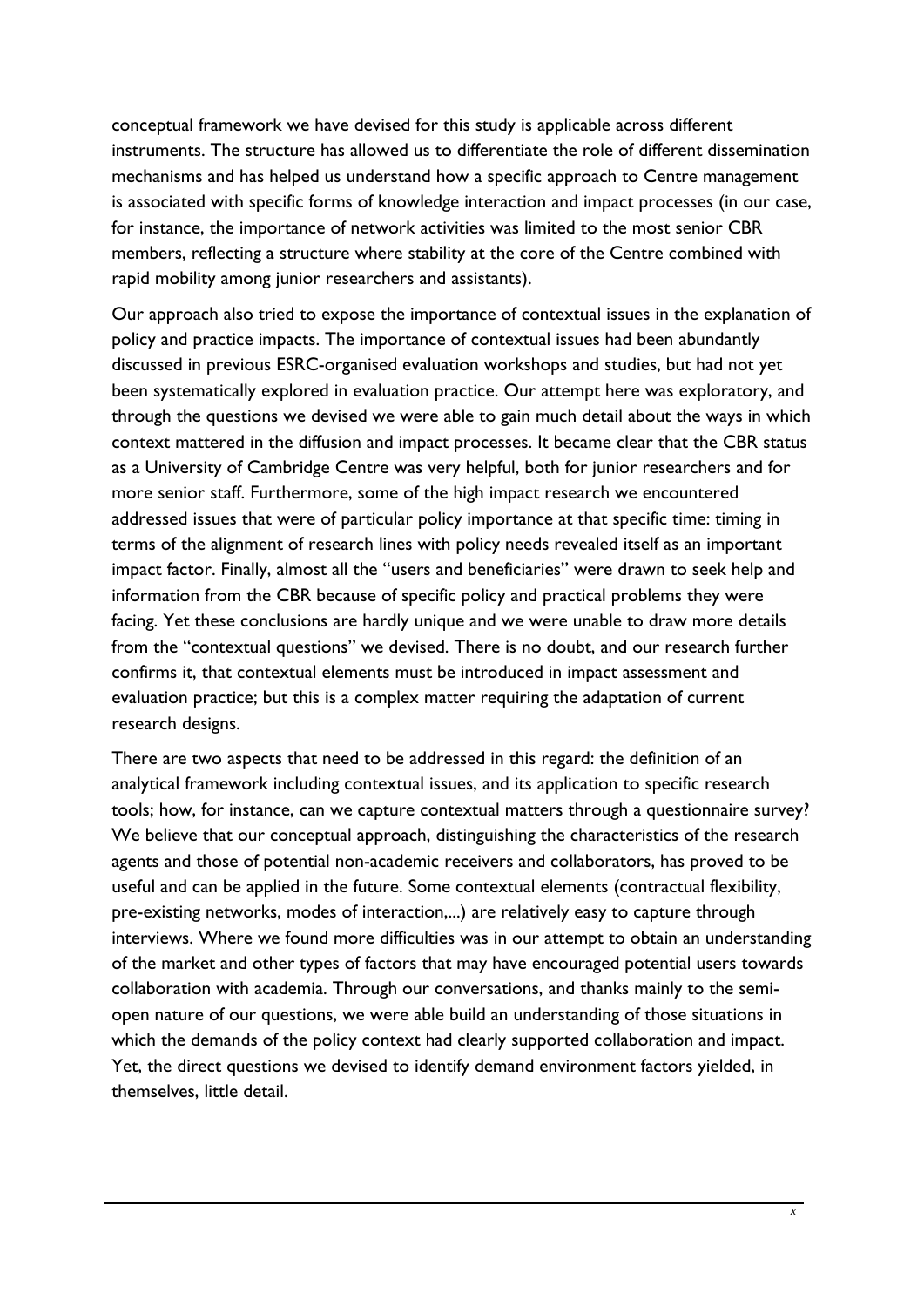# <span id="page-11-0"></span>**Conclusions**

When assessing the policy impact of academic research we should not adopt a linear view of the relationship between academics and potential users and beneficiaries of academic research. For instance, many of the relevant instances of policy application of CBR research activities emerged from a context of collaboration, where researchers engaged directly with the policy world, through their own personal mobility out of academia (a rare event, but occasionally important), through the development of formal policy responsibilities along with their main academic work, or through strong links with policy makers. Further, the development of formal policy responsibilities was one of the main ways in which the CBR research agenda was influenced by policy needs. The fact that research was carried out "in the context of application" was one of the main factors explaining the impact of CBR´s research on labour relations. Here the relationship was such that the boundaries between research "producers" and "users" became blurred. In other words, collaboration was established in a bidirectional way, with involvement of users in research development and strong user-researcher networks covering different research projects. In this context, to use the term "impact" to refer to these forms of relationship may be misleading.

Finally, the social networks that CBR help establish and sustain emerged as one of the most important channels for policy and practice application. The amount and importance of networking activities was not randomly distributed among CBR researchers. Relevant networks were established, particularly at the top senior levels. Besides, some individuals, like the Chair of the Advisory Board, played a crucial role in the development of the Centre and of its policy and practice impact. Many of these core contacts existed long before the CBR was set up. The existence of a set of relevant activities that preceded the CBR, and to which the CBR gave continuity (in particular the SME Panel Survey and some of the work on corporate governance) provided a strong user network on which the CBR could build from its inception.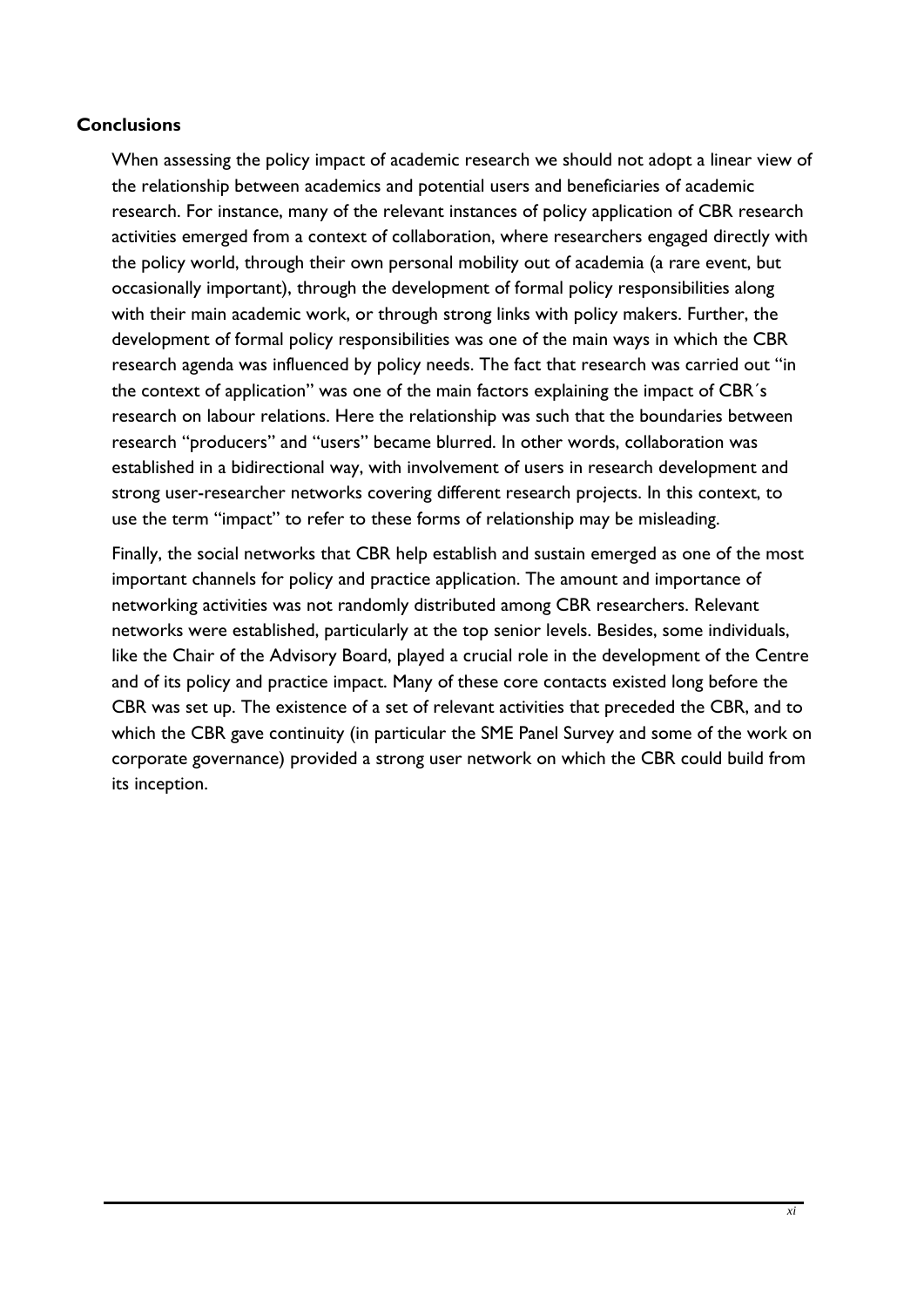# <span id="page-12-0"></span>**Policy and Practice Impacts of ESRC Funded Research Case Study of the ESRC Centre for Business Research**

# **Background**

1

The objective of this study is to identify the ways in which research results generated by the Centre for Business Research (CBR) have been used by policy makers and practitioners, and pinpoint specific research impacts. In addition, the study aims to develop further current evaluation research methods, taking as a point of departure the approaches already developed and implemented by the ESRC Research Evaluation Committee.

The CBR at the University of Cambridge was core-funded by the ESRC between 1994 and 2004. The Centre operates as a university department and supplements its core funding from a variety of other sources, as well as draws on research associates from other University of Cambridge departments and elsewhere for additional research capacity. The ESRC direct investment in the Centre ("core funding") amounted to £4.6 million for the 10 year period. In addition, the CBR received about £0.5 million through ESRC research grants. The University of Cambridge contributed £1.3 million, which covered the Centre's facilities and the Assistant Director's salary. The University also received an additional £1.2 of HEFCE funds. The Centre also received substantial external funding from a range of foundations and public organisations to carry out research projects and consultancy assignments. In total, during the 10-year period under review here, the CBR raised £2.8 million in non-ESRC funding.

The share of core funding within the overall CBR budget declined over the 10-year period under review from around 95%. For instance, according to the Centre's 2002-2004 *Report of Activities*, core funding constituted slightly under 40% of the total funding it received during this 10-year period. By 2003/4 the CBR had become the largest social science department in the University in terms of contracted research activity.

The CBR sought to achieve greater understanding of the links between business organisation, business performance and economic policy in an international context. It established itself as a leading UK centre for interdisciplinary research on business issues. The activities of the Centre are organised into three programmes bringing together groups of related projects<sup>[1](#page-12-0)</sup>:

Innovation and Productivity. The emphasis of this programme changed during the period under study. During the first five years there was a focus on macroeconomic analysis on issues like world trade patterns and sectoral competitiveness. From 1999,

<sup>&</sup>lt;sup>1</sup> After the ESRC core-funding ended, a new programme structure was established, reducing the number of programmes to two: Enterprise and Innovation, and Corporate Governance.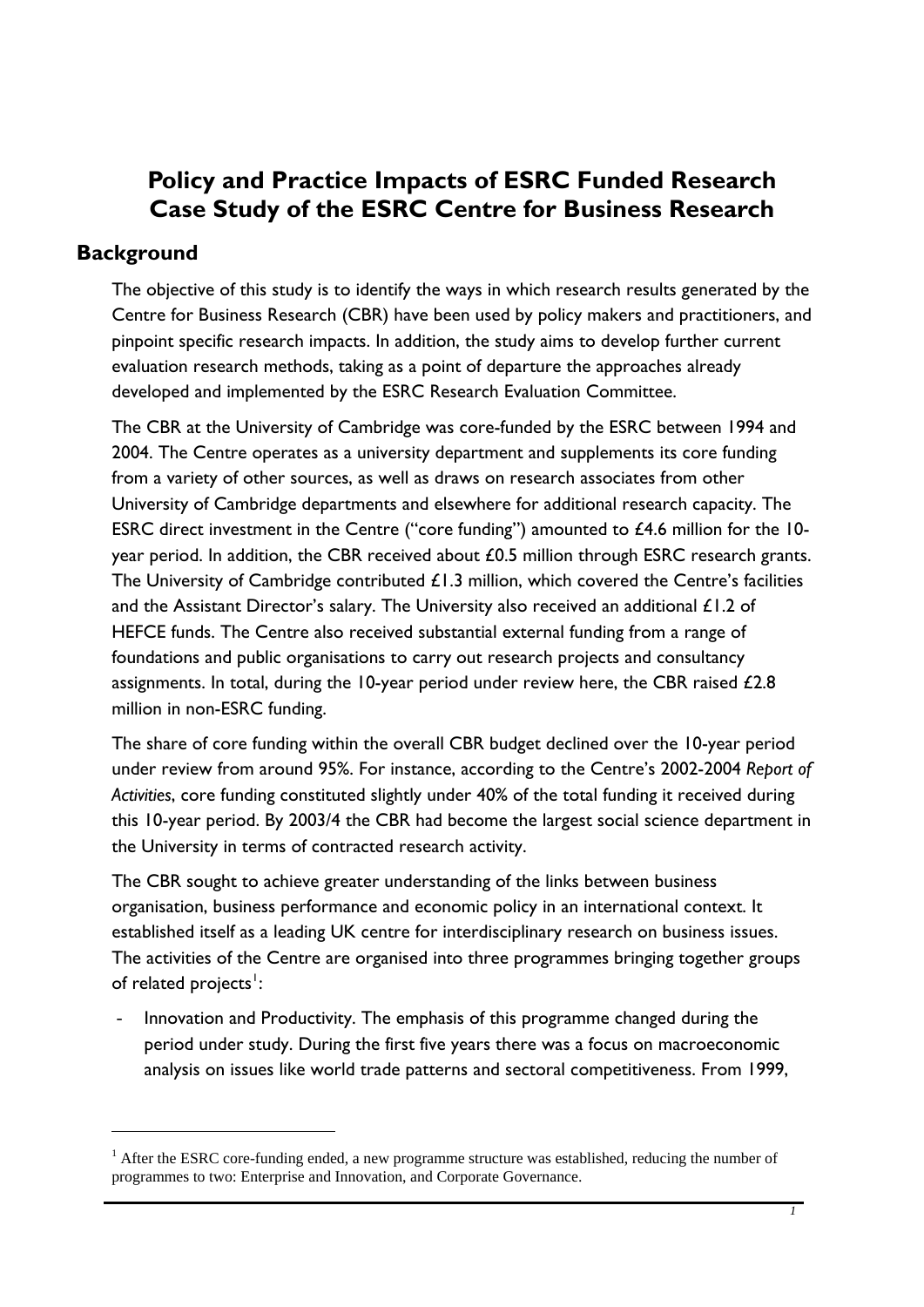attention shifted to research on competition and performance, take-overs and investment, multinational companies and international mergers and acquisitions.

- Corporate Governance. Focused on the relationship between corporate governance structures (including incentive systems and executive pay) and the legal environment and business performance. The Centre has addressed issues like the regulation of takeovers and the impact of foreign direct investment on UK management.
- Enterprise and SMEs. The programme analyses the characteristics, location, innovative performance of SMEs, and the design and evaluation of policies targeting SMEs. It compiles a longitudinal panel set of data of UK SMEs based on a bi-annual survey of 2000 independents SMEs, which is managed by a survey and database unit within the Programme.

The CBR manages user engagement through different tools. An Advisory Board supports the activities of the Centre by suggesting research strategies and questions, facilitating contacts with industry for research purposes, and providing channels for the dissemination and application of research results. The members of the Advisory Board come from a broad range of academic and non-academic backgrounds.

In addition, the CBR benefits from the services of a dedicated dissemination staff member. Supported by the Centre's administrator and the Director's secretary, she is in charge of editing and distributing the Centre´s newsletter, organising events, and managing relationships with the press, including the production and distribution of press releases. The dissemination activities the Centre have included:

- Organisation of seminars and workshops, often in collaboration with private sponsors
- Book launches
- Series of briefing papers
- A regular newsletter
- Articles in newspapers (such as the *Financial Times, Observer and local newspapers*)
- Advisory roles to committees, ministerial departments, private firms and foreign governments

After the ESRC core funding ended the CBR continued its activity, which drew on a diversity of funding sources, including ESRC "responsive mode" projects and research assignments for an array of clients, such as the Department of Trade and Industry. The continuation of the CBR builds upon the diversified funding structure it developed during the 1994-2004 period during which it drew its main source of income from the ESRC centre funding. Throughout this time it engaged in an assortment of activities beyond those directly linked with core funding, such as undertaking contract assignments from government departments, for example the DTI, and policy related organisations, like the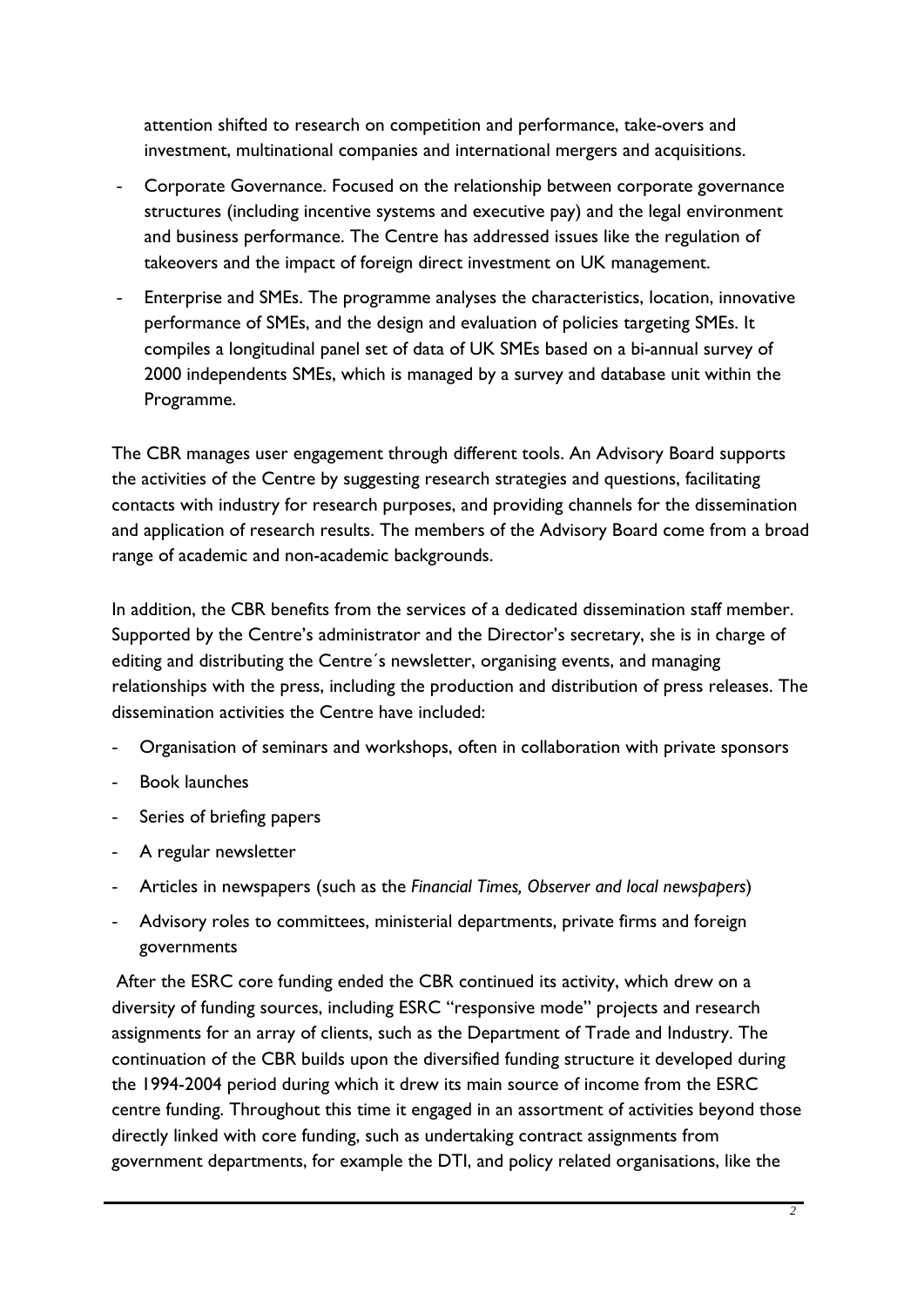<span id="page-14-0"></span>TUC and Acas. In addition, CBR researchers participated as advisors to various Government and policy committees, such as to the Council for Science and Technology, the Bank of England, Inland Revenue and the Financial and Services Authority. They were also specialist advisors to European governments in the Netherlands and France, as well as to the European Commission. This capacity to draw on diversified sources of support has enabled the CBR to continue its work and to become an established research centre, rather than a research group depending for its survival on a large grant.

This situation makes it difficult, and pertinently, to attempt to attribute Centre impacts and successes to a specific funding source. The natural unit of analysis should be the Centre rather than a specific grant; yet, research funding organisations are interested in learning about the difference that their support has made. In the section below, *Methodology*, we discuss how we are trying to combine a focus on Centre activities with a specific interest in analysing the impact of a specific and crucial, source of funding.

# **Methodology**

The call for tender requested an assessment of the policy and practice impacts of the ESRC CBR. Such impacts can be very varied, often indirect and difficult to identify and trace. The object of an impact assessment methodology is to allow us to recognise such impacts. Yet, the danger is that in our effort to search for signs of impact we develop a complex approach which is hard, if not impossible, to use in practice. To tackle this risk we have to build our approach on a clear conceptual framework, from which we then build our questionnaire instruments.

# **Conceptual framework**

# **Background**

The conceptual framework we have used is rooted on our theoretical understanding of the many ways in which research affects economic performance and society (Martin, Salter, Pavitt et al. 1996). These are not limited to the direct utilisation of research results, or the application for "practical" purposes of tools developed through the scientific effort. The way in which social science research can have an impact on "practice and policy" is often more convoluted and difficult to grasp. Ideas and concepts developed within the framework of academic research can filter through time into the rationales and justifications for new policies, with neither the originators nor the users being aware of the genesis of a policy strategy; in other words, they can "creep" into decision-making processes in ways that are difficult to identify (Weiss 1980). Research outputs can be modified or "part used" before being applied (Tyden 1996). Further, impact is not limited to the application of the new knowledge generated through research activity. Researchers, for instance, can learn skills and methods that they can then apply to their work outside academia; this can be a potentially relevant source of impact even when such skills and knowledge are not strictly speaking new. The role of research programmes as a diffusion channel, from academia to policy and practice, of existing knowledge cannot be disregarded a priori.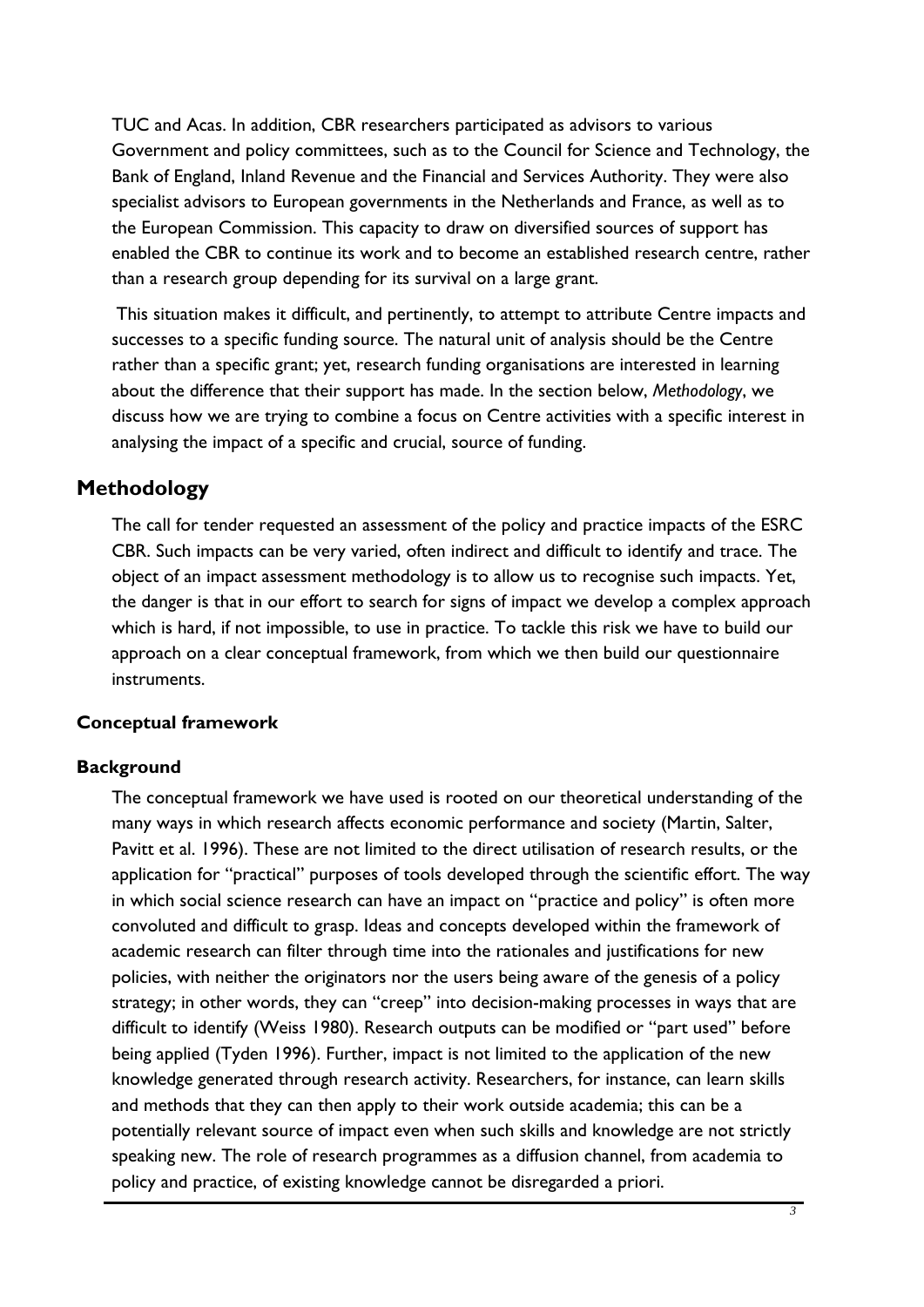In these circumstances, the main objective of an impact assessment is to capture the processes through which impact occurs and identify and assess instances of impact. A case study methodology enables such an approach. The ESRC has conducted a prolonged effort over many years to develop tools to assess the impact of its investments. One decade ago, a report to the ESRC presented a list of "models of research utilisation" on which to build an impact assessment model (Cave and Hanney 1996). This report, which came after a series of workshops and initiatives spanning several years presented a complex model of utilisation, which was difficult to operationalise as an evaluation tool. However, its focus on identifying processes and therefore the forms of interaction between researchers and nonacademic users was to remain a central element in subsequent methodological developments. The approach was refined in further studies, including a set of pilots conducted in 1999 (Molas-Gallart 1999), further developed in a workbook (Molas-Gallart 2000) which was used internally by the ESRC but found to be too costly to form the basis of a routine system of impact assessment.

During the current decade, both the ESRC and other organisations within the UK and overseas have continued to develop new approaches for the evaluation and impact assessment of research activities. Their main contribution is that they are increasingly taking into account the importance of the receptiveness of potential users when explaining the uptake of research results and the impact of research initiatives. Uptake and impact are not only a function of the research itself but also of the context within which research outputs are delivered (Davies, Nutley and Walter 2005).

These *contextual approaches* are broadening the scope of evaluation beyond attempts at identifying the direct effects of a research initiative, towards studies considering the whole "system" within which research initiatives are taking place. This is theoretically sound, but it adds yet more complexity to any assessment method. A consideration of the context in which a research investment takes place can be very costly and time consuming. A contextual approach must focus on potentially significant factors, like the receptiveness of potential users to the research results, but cannot extend, for practical reasons, to the development of a comprehensive understanding of the broader economic and societal context into which long-term impacts may occur. Specific contextual factors are addressed in our conceptual framework and are included in the research questionnaires.

# **Conceptual framework**

Our approach "tracks forward" from the research outputs to the way in which these have been incorporated into practice in the public and private sectors. Starting from a broad view of potential research outputs (see below) we developed and adapted the conceptual framework we used in our previous ESRC impact assessment study (Molas-Gallart 1999; Molas-Gallart, Tang and Morrow 2000). We expanded and modified this framework to incorporate an analysis of the contextual environment in which the CBR develops its activities (see Table 1 below), and we then used this framework to structure our interview questionnaires (see Annex). This framework distinguishes the "content" of the relationship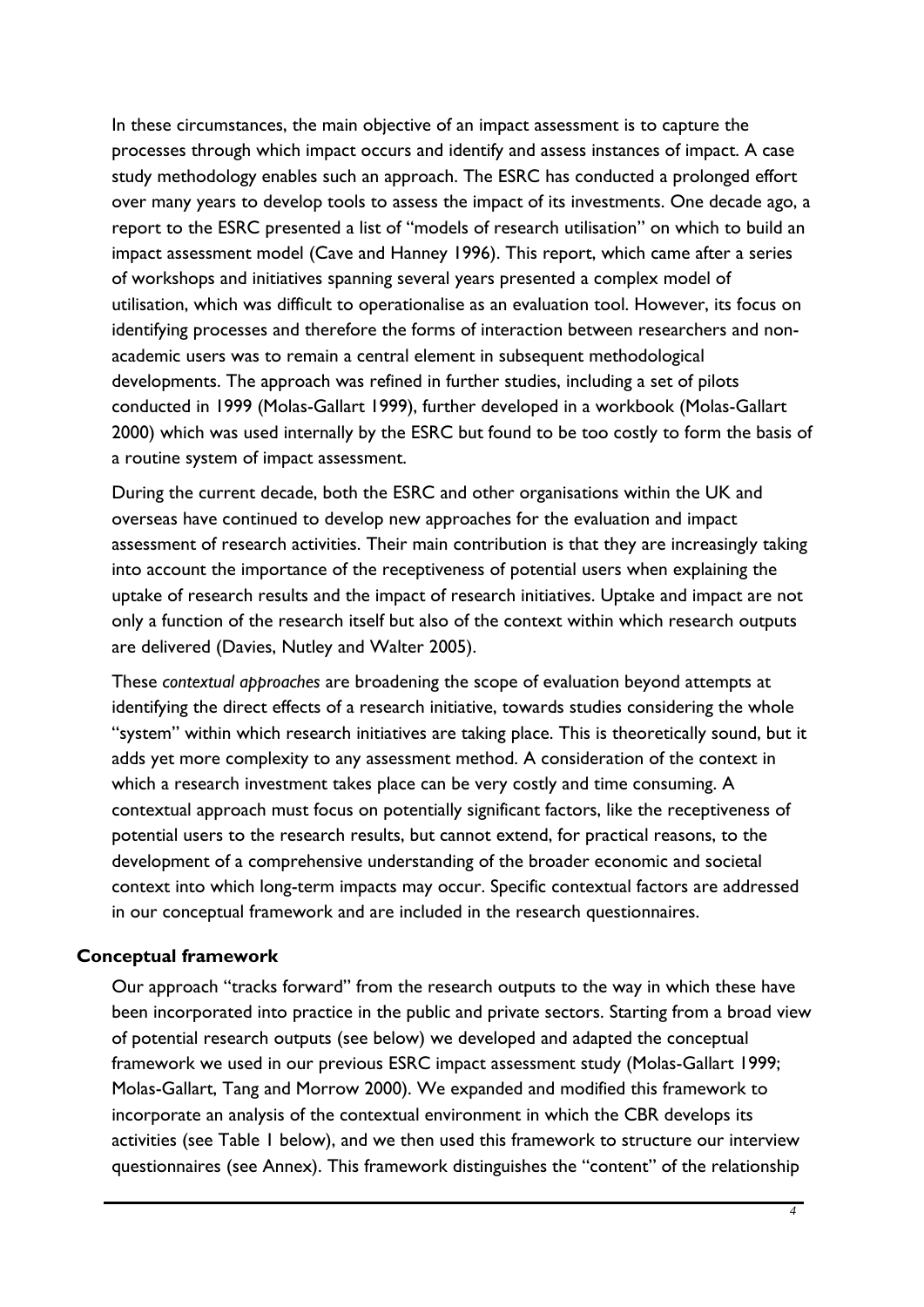<span id="page-16-0"></span>we are analysing (the outputs of the research carried out in the Centre, and which are susceptible to application outside academic environments), the processes by which such content finds its way into non-academic applications, and the context within which these processes take place. $2$ 

# **Table 1 Conceptual Framework**

#### 1. Content

- a. Characteristics of the research output
	- i. "Public goods" (information)
		- Conceptual
		- Identification of causal relationships (theories)
		- New methodologies and tools (instruments)
	- ii. New skills and tacit knowledge

# 2. Process

- a. Diffusion and transfer processes (from targeted to broadcast)
	- i. Consultancy and advisory work
	- ii. Social networks
		- Formally organised by Centre
		- Other formal networks
		- Informal
	- iii. Researcher mobility
	- iv. Publications
	- v. Media appearances
- b. Forms of use
	- i. Conceptual
		- Inputs to policy development
		- Policy confirmation
		- Policy justification
	- ii. Instrumental as problem-solving tools
		- Direct application
		- Modified/adapted application

# 3. Context

1

- a. Characteristics of the research agent
	- i. Resources and incentives for outreach activities
	- ii. Flexibility
		- Labour mobility
		- Contractual flexibility
	- iii. Pre-existing networks
- b. Characteristics of the recipient

<sup>&</sup>lt;sup>2</sup> This distinction between "content", "process", and "context" follows Pettigrew's approach to the design of longitudinal research methodologies to carry out case studies on a comparable basis. (Pettigrew 1990).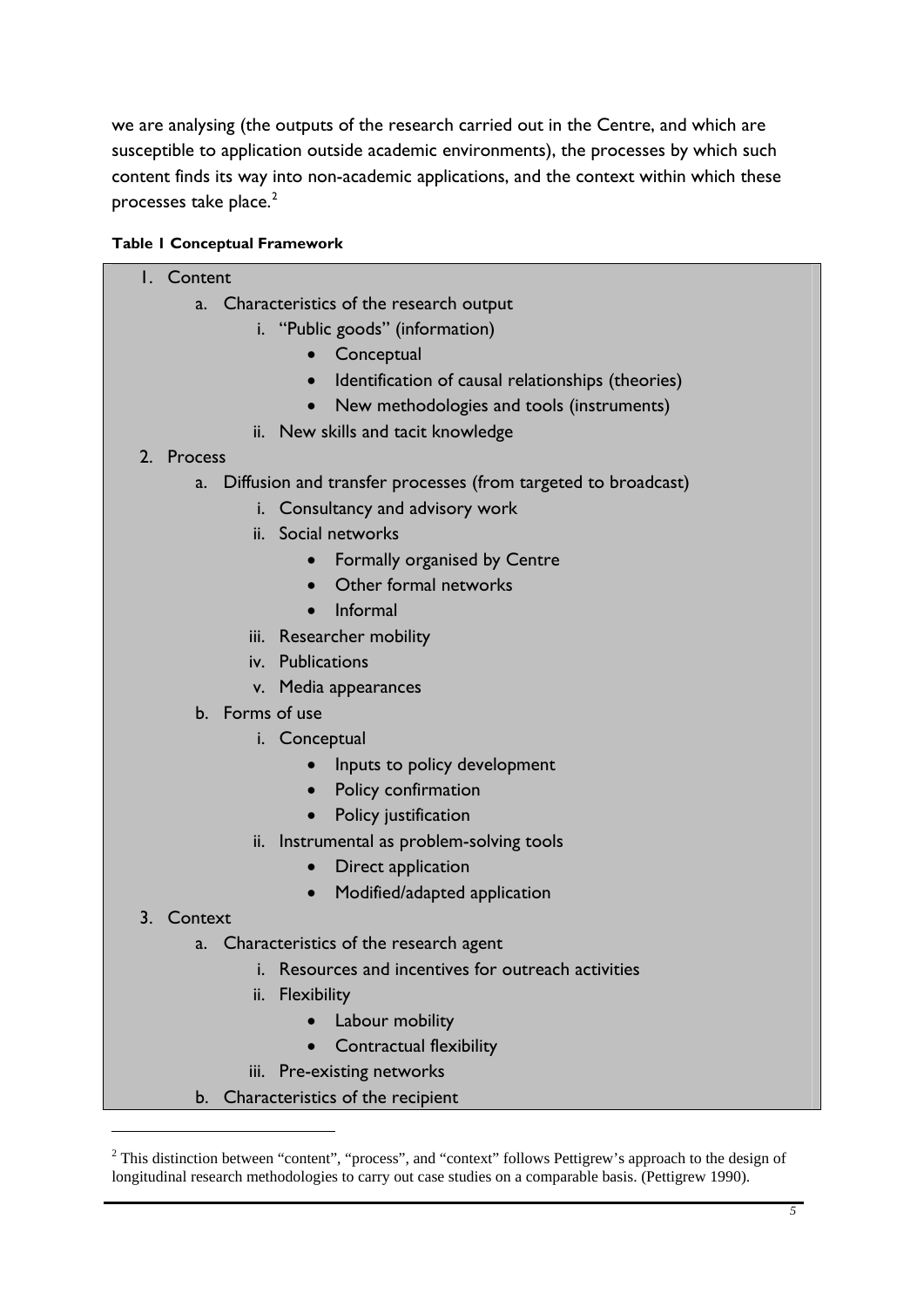- i. Demand environment
	- Market factors (related to the need for research results)
	- **Other factors**
- ii. Mode of interaction
	- Reluctant receiver
	- Passive receiver
	- Active receiver (evidence/based practitioner)
	- Collaborator (embedded in the process)

This structure brings together different approaches to evaluation and case research methodologies:

- 1. *Types of output*. Our approach focuses on the diversity of outputs that can emerge from research activities, without being limited to the practical application of narrowly interpreted research *findings*. Research evaluations have often focused on the written expressions of such findings like academic journal articles, while impact assessments may focus on indicators of the commercial exploitation of such findings through mechanisms like patenting, spin offs and other commercialisation activities. However, research activities yield more outputs than the scientific results of the research. Our understanding of project outputs is broader – we consider application of the skills and knowledge that researchers have developed during their involvement with the Centre to their future professional careers and the creation of networks involving researchers and potential beneficiaries (Molas-Gallart 1999).
- 2. *Forms of use.* Following Nutley (2005), we differentiate between "instrumental use" of research results (mainly as problem solving techniques) and "conceptual use" (extending from policy confirmation and justification to inputs into policy development). It must be noted, however, that although we use the same terminology as Nutley's, our interpretation of the terms is different. Nutley considers a *conceptual* impact to occur when there is a change in the knowledge, understanding or attitudes of decision-makers attributable to the research initiative under study. In her framework the conceptual impact progresses from simple awareness, through gaining knowledge and understanding to changes in attitudes and perceptions, thus suggesting a continuum, with impacts becoming more substantial as they evolve from a generation of awareness at one end of the "conceptual use", to practice and policy changes at the other end of the "instrumental use". Instead, in our approach we reserve the term "instrumental use" for the application of tools and techniques developed through the research initiative to the solution of problems faced by non-academic users, while the term "conceptual use" will be applied to any of the processes through which new understanding and concepts derived from the research have filtered to non-academic communities and changed or informed their practices. Thus, on the one hand, our criteria are more demanding: it is not enough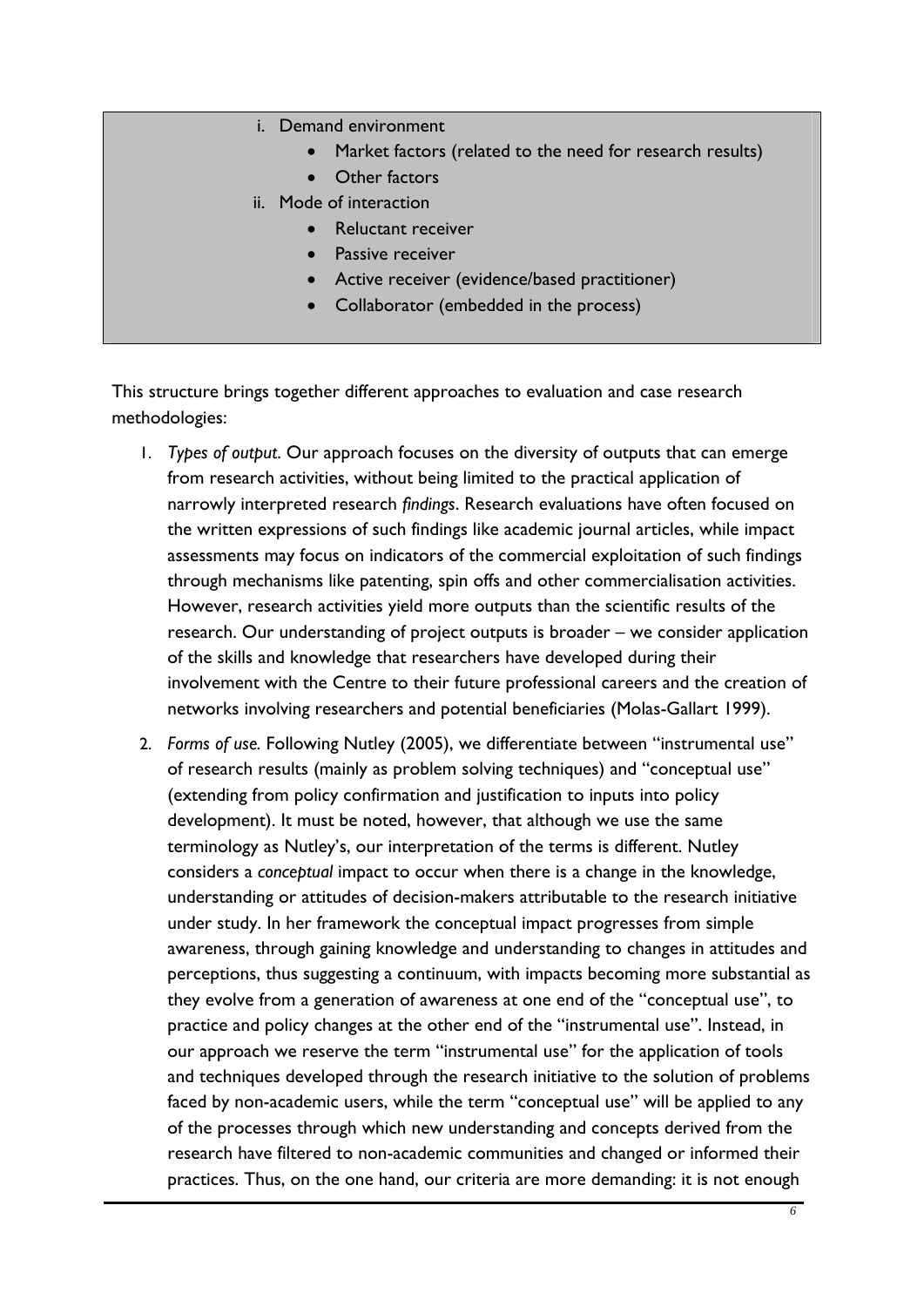for a potential user to become aware of the results of the research, but it needs to have used these results in some way. Yet, on the other hand, we consider the possibility that the results of a study could be applied to policy confirmation or justification (a form of use that does not involve a change in policy). As analysts of public policy have stressed, even the use of policy-relevant analysis in a justificatory manner plays an important role in the policy-making process (Majone 1989) and therefore it should not be disregarded.

3. *Context*. The understanding of the contextual situation in which a research initiative takes place is crucial to the assessment of its impact. The forms and extent of research use cannot be analysed in isolation of the context in which they take place, as the circumstances of potential users are a crucial determinant of the ways in which impact occurs and of its extent and character. We are basing our approach to the identification of contextual factors on the framework developed by Castro Martínez and her colleagues to analyse knowledge transfer capacities in Spanish social sciences and humanities research centres . They distinguish between characteristics of the (a) "transfer agent" and (b) of the potential or actual recipients of any knowledge transfer. Although their objective is to develop a static assessment of capacities for non-academic use focusing on the institutional environment, their approach provides a useful avenue to develop a conceptual framework to operationalise contextual factors in a questionnaire structure. In our conceptual framework we include the (1) characteristics of the research centre and its researchers that may affect their non-academic engagement, including the direct encouragement and support provided by the Centre to establish links with potential non-academic beneficiaries, (2) the mobility of academics in and out of academic work, and (3) the existence of contacts between Centre researchers and potential beneficiaries pre-dating the involvement of each individual researcher in CBR work. These are contextual characteristics of the research agents that may affect the types and channels of policy and practice impact of the CBR. Further, we include an assessment of the receptiveness of the potential beneficiaries in terms of their initial attitude towards the potential value of the research activities under assessment. Our framework distinguishes between (a) "reluctant" receivers (when potential users and beneficiaries are resisting involvement with the Centre activities but they are somehow convinced to participate – for instance, agreeing to become the subject of an interview), (b) "passive" (when they accept involvement with the Centre, readily agreeing to participate in interviews or case studies, attending lectures and seminars, etc.), (c) "active" (when their involvement extends to the suggestion of research lines or questions or volunteering to help to the research teams), and (d) "collaborators" (when they work in partnership with academics in research projects by forming part, formally or informally, of the research team).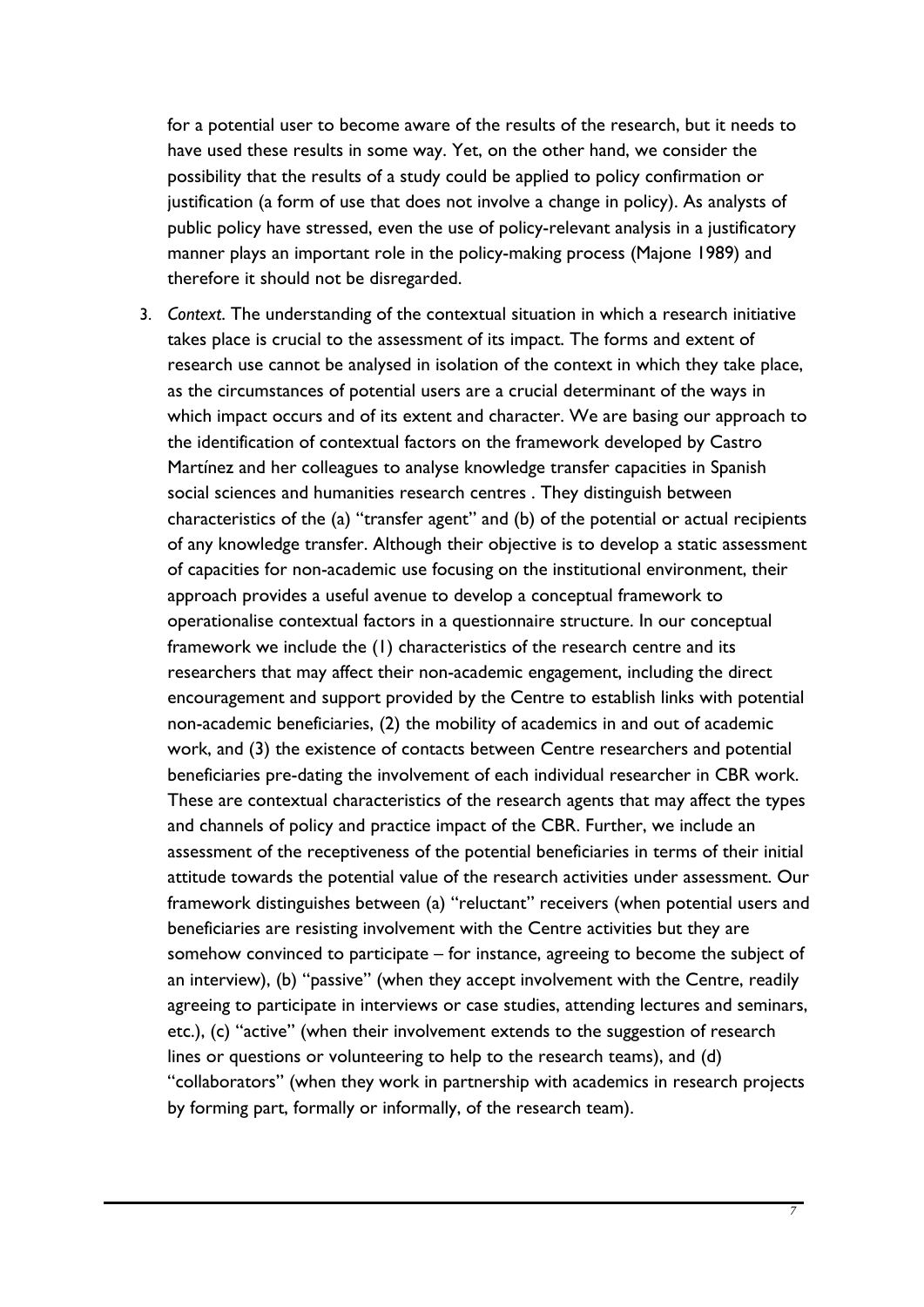#### <span id="page-19-0"></span>**Data collection and informant selection**

1

The starting point for our study was the documentary sources made available to our team. These included final and annual reports for the Centre, Centre evaluations, websites and publications. This information allowed us to gain insights into the centre's activities, draw a list of researchers that had participated in the CBR during the 10 years of ESRC Centre support, details of their sources of funding, projects in which they were involved, and the duration of their association with the CBR. We used the information to make a selection of potential interviewees, both among CBR researchers and potential users and beneficiaries.

The main focus for our study is the impact of the activities carried during the 1994-2004 period, when the CBR received core funding from the ESRC. During this period there was a high turnover of junior researchers, with more than 60 researchers having been employed by the CBR during the period under study, most spending two years or less at CBR. High mobility levels prevailed among junior researchers, while Centre Directors and Programme Leaders were much more stable, with most of them having been associated with the CBR for the whole decade under study and beyond.

Although it could be expected that the most relevant policy and practice impacts would be channelled through senior researchers, we argue that to eliminate more junior researchers from the study would be inconsistent with our analytical framework. Given that our research design pays attention to a broad variety of processes and considers, among others, the ways through which researcher mobility can convey impacts outside the academic world, it is necessary for us to address a selection of younger researchers in our interview programme, even when their involvement with the CBR has been relatively short-lived.

We attempted to interview all senior researchers in the CBR for the 1994-2004 period including the Directors, Programme Leaders, and some leading Research Associates who had made exceptional contributions to the work of the Centre. We interviewed 9 researchers in this category and two could not be reached for comment. Naturally, the selection of the junior researchers was more problematic. Because the distribution of impacts across individual researchers and projects is often skewed and impacts are multifaceted, indirect and difficult to predict, a random sample was not adequate. Instead we selected a list of potential informants that displayed the following characteristics and who were formally associated with the CBR:

- A significant level of involvement, allowing the informant to have developed skills and acquired new knowledge during the association with the CBR. We were looking for researchers with a minimum one-year FTE research assignment with the CBR
- Preferably, but not exclusively, researchers who owed their work at the CBR to projects funded through core ESRC support<sup>[3](#page-19-0)</sup>

 $3$  Although our focus was on the impact of ESRC funding, the Centre leveraged this core support to obtain many other sources of financial support. For the issues that this raises for the assessment of the impact of specific sources of income see our methodological discussion at the end of this report.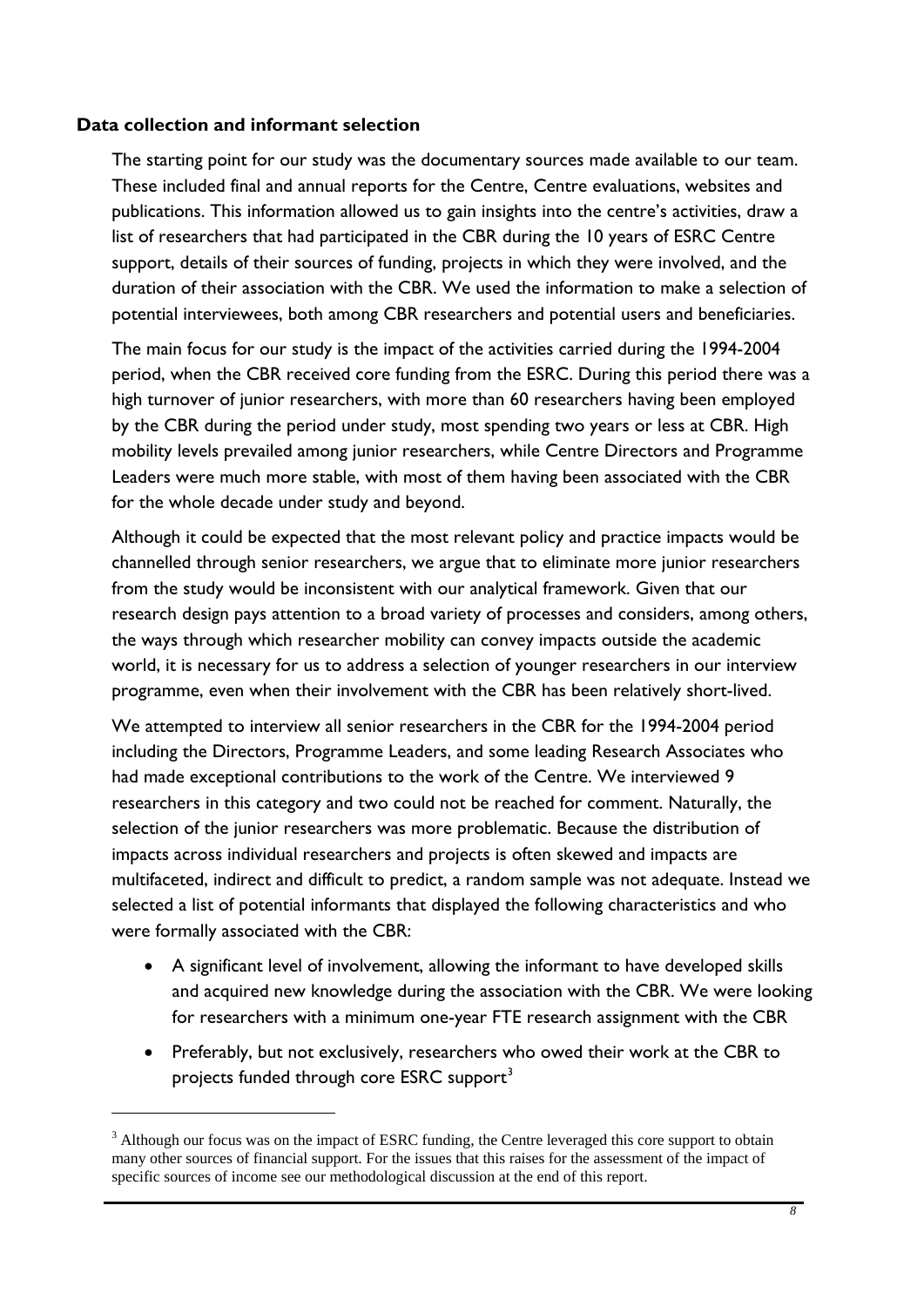• We attempted to interview all CBR researchers who had, after their involvement with the CBR, pursued a career outside academia, or who we knew had been substantially involved in either consultancy, research contracts for non-academic organisations or public policy activities

In sum, we tried to identify researchers who, because of their profile, were likely to find our questionnaire relevant. We were not attempting to identify an "average researcher", but instead, to find instances of impact and mechanisms through which these impacts had occurred. With the help of the CBR's Acting Director, Professor Simon Deakin, we identified and traced the current whereabouts of nine potential interviewees in this category. As noted above, in total, we interviewed 9 researchers in this category, with two who subsequently could not be reached for comment, although they had agreed to be interviewed when they were first contacted.

To identify potential users and beneficiaries we relied on a nomination technique. All researchers interviewed were asked to identify potential users and beneficiaries of their research at CBR. In many cases the nominees we obtained were the same from several researchers. We were however successful in identifying and locating 25 potential interviewees, all of them nominated by the researchers, of whom we were able to interview 22. Two from the balance of three did not respond to our repeated (three) attempts to contact them; the remaining respondent declared that he was not in a position to respond because "it was so long ago" when he had some contact with the CBR. On the whole, we required an average of three attempts to receive a response from the users.

We did not "cascade" the nomination technique any further. For instance, we did not ask user informants to provide us with further contacts within their own organisations. Often, this is a recommended strategy to follow: this is because sometimes the individual that provides the point of contact with academic organisations plays a specialised "academic liaison" role and disseminates the activities or results of academic research within the organisation. When this happens, the contact point may not be aware of the eventual impact of its "brokering" activities on his or her organisation. Yet, most of the interviewees in our research could be considered final users or beneficiaries. In the cases where they had played an interfacing role, they were able to provide cogent accounts of the impact that these activities had had. We therefore decided not to extend the interview further down within organisations that we had interviewed. We did however talk to members of the same organisation when their names had been given by different researchers and were connected to different CBR research projects.

In total we carried out 38 interviews. Six were face to face and were carried out by both members of the research team. In three cases the questionnaire was sent to the interviewee upon their request and we received written answers by e-mail. The remaining 29 interviews were conducted over the phone. An average interview took between 45 minutes and 1 hour.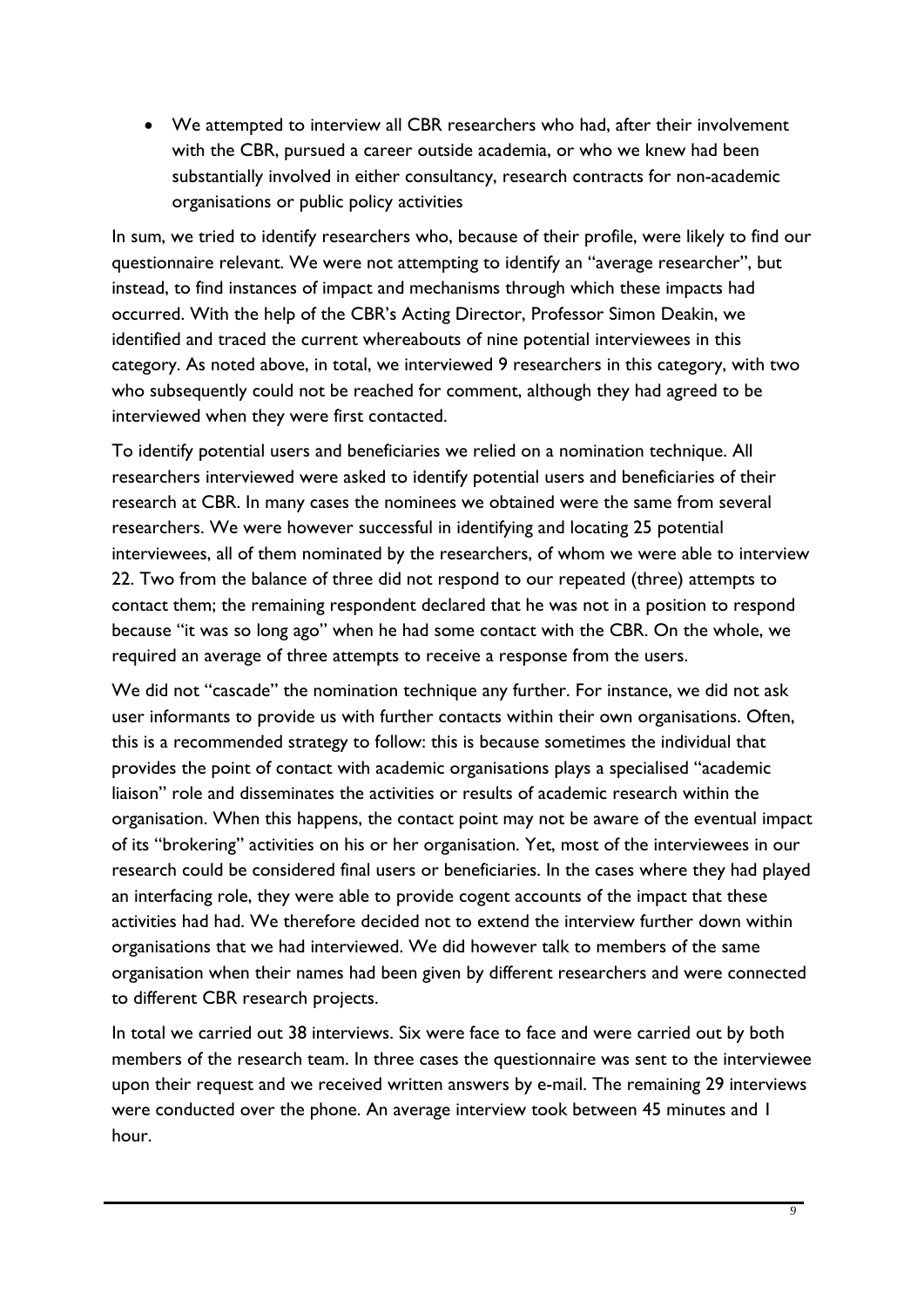# <span id="page-21-0"></span>**The interview instruments**

We developed three different questionnaires (for Centre and Programme Directors, Researchers, and users/beneficiaries). The two questionnaires for CBR Directors and CBR researchers were very similar, but the instrument designed for CBR Directors had to include some additional questions on the definition of the Centre activities and their management roles. The questionnaire for researchers paid more attention to "postresearch" activities to illuminate any possible dissemination channels that had taken place once the researcher had left the CBR. Otherwise the two questionnaires are similar. All the questionnaires were structured following our conceptual framework (see above) and aimed to:

- Identify the types of existing or potential application of research outputs by user communities; and
- Identify networks of CBR researchers and potential users, and the extent to which these networks pre-dated the creation of the CBR, but have continued after ESRC core funding or the association of the researcher with the CBR ended;
- Track whether and how the researchers have used the outputs of the projects in their subsequent extra-academic activities
- Determine how research outputs (including but not limited to research results) were conveyed outside academia, and what models of research use were predominant
- Assess the extent and contribution of formal dissemination and user engagement activities organised by the CBR
- Identify the contextual elements that may help explain the extra-academic application (or lack thereof) of CBR outputs.

The questionnaire formats were piloted during the first round of interviews with the Director (Prof. Alan Hughes then on sabbatical), Acting Director Prof. Simon Deakin, a user, Matthew Bullock, two Research Associates and the Press and Public Relations Officer, after which some small changes were introduced to clarify some questions and reduce the time necessary to carry out the interview (all the pilot interviews had taken well in excess of one hour to complete). The questionnaires we used can be found in the Appendix.

# **Analysis**

# **Characteristics of the research output**

# **Public goods (information)**

The CBR produced a broad range of "codified" outputs, including academic articles, newsletters, working papers, book chapters, books and datasets. There was also a concerted effort to generate written outputs in a form accessible to non-academic audiences: the CBR engaged professional help in web design and newsletter production. In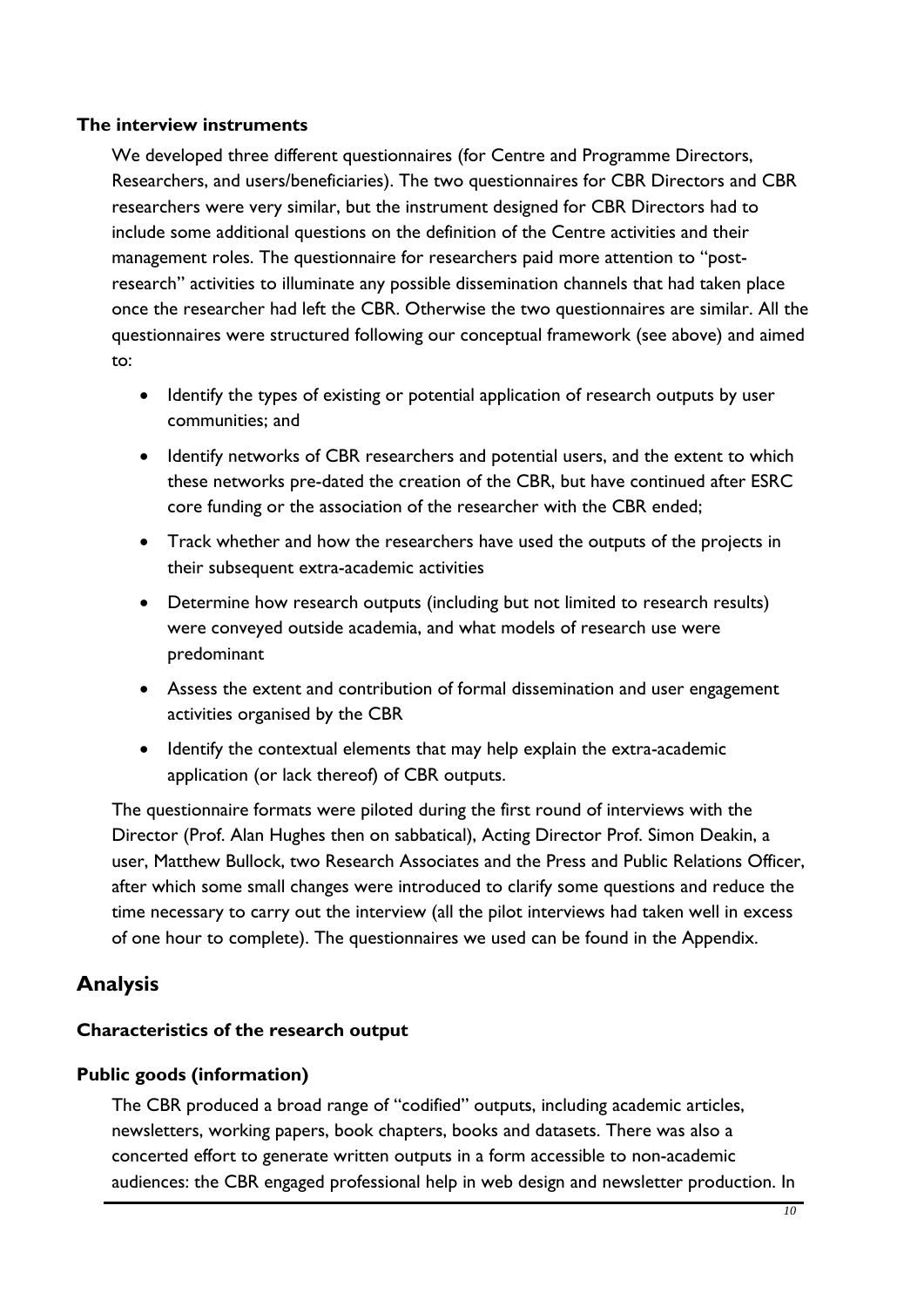total the amount of data and publications produced during the 10 years under study was very abundant.

Some of the results that our study obtained were to be expected. All the junior researchers interviewed noted that the most valuable of the outputs they generated during their stay at CBR were the journal articles they wrote. The senior researcher leading the Centre or its research programmes had a different outlook and they mentioned specific books, reports and other outputs as most valuable to them; not a single senior researcher considered journal articles as the most valuable output. This difference is understandable given the different needs of researchers at different stages of their careers. One could have assumed that this difference alone would place junior researchers at a disadvantage when trying to engage non-academic audiences through their written work. It is typically regarded that non-academics do not read academic articles or that, when they do, find them impenetrable and less helpful.

Our study, however, revealed a completely different result: almost all the users interviewed read journal articles and some considered them to be "most valuable". Our interviewees do not, by any means, constitute a representative sample, but they are the individuals through which the most relevant CBR "impact" on policy and practice was channelled. They were in most cases, experts conversant with academic research and capable of adapting and applying it to their practitioner context. In this case we found little evidence of the often-mentioned need for a "translation" of the academic results into "useful" information for practitioners.

There was no clear advantage of outlets targeted to the broadcast of CBR work to broader audiences like the website or the newsletters. For instance, the webpage was apparently not preferred over the journal articles as a means of non-academic dissemination (as many users did not use the website, and not a single one found the website or the newsletters as most useful, while a couple considered publication of journal articles as being the most useful channel of dissemination).

This is a counterintuitive result and may require further reflection. Clearly, the key policy audiences that the CBR targeted were expert users who learnt about CBR activities either through personal contacts or through active research (rather than by being the passive receiver of broadcast information). They were capable of using and interpreting data and academic research without any external help. Obviously they do not constitute the whole non-academic audience for CBR research, but they were no doubt the more strategic individuals from a "non-academic impact" point of view. This conclusion is unlikely to be applicable to other contexts: the practitioner audiences for CBR research were expert practitioners with policy experience and undertaking analytical tasks was either their main responsibility or a major component of their work. In other policy contexts the importance of broadcast mechanisms and "translation" services is likely to be different.

The CBR is also peculiar in another respect. It can be argued that its most important written output is not of an analytical nature, but a dataset. The case study below discusses in some detail the way in which the data derived from the CBR series of SMEs panel surveys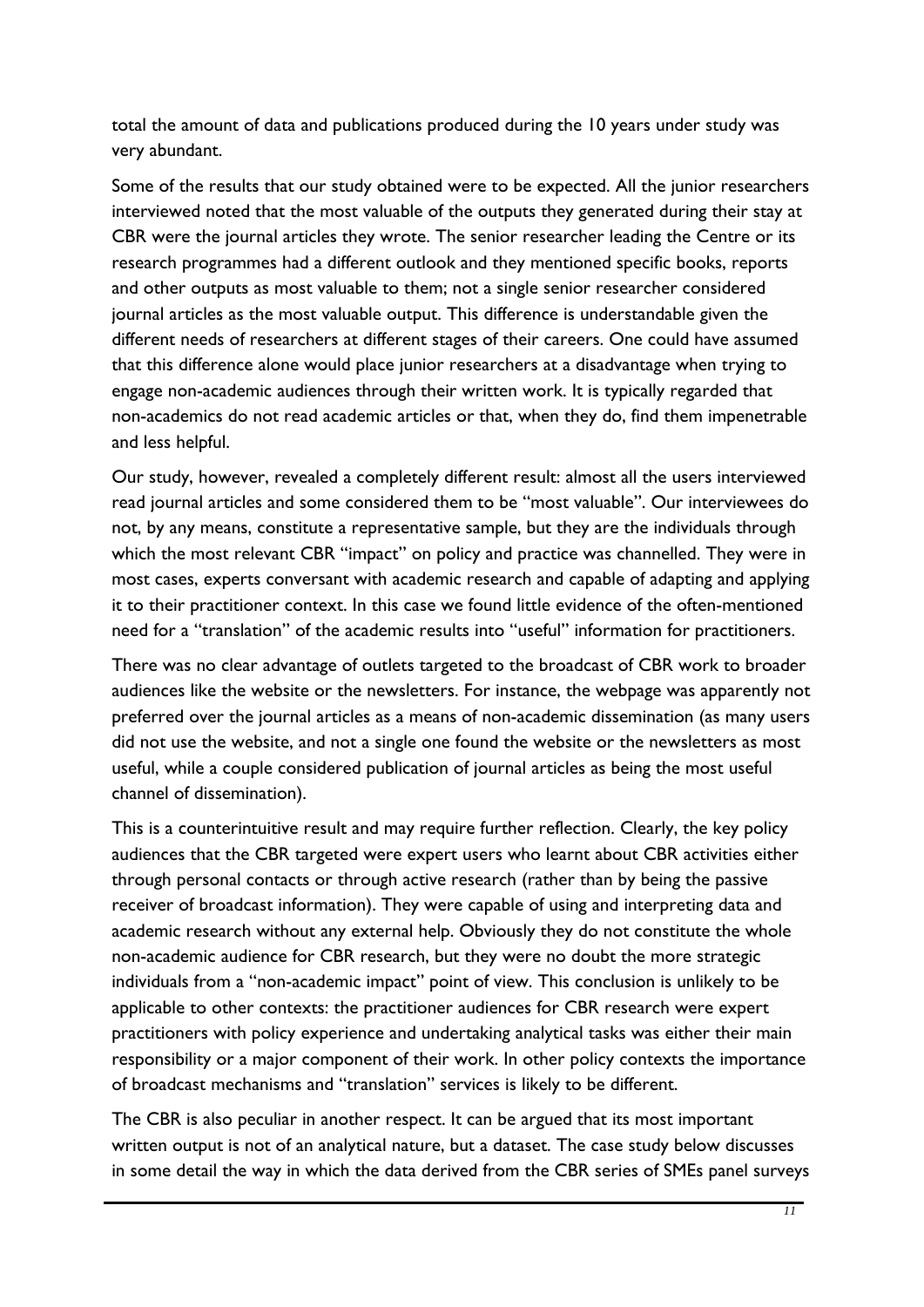<span id="page-23-0"></span>provided one of the main avenues for policy and practice impact. The data set was often mentioned as the most valuable CBR output.

#### **New skills and tacit knowledge**

The development of tacit knowledge and skills emerged as a comparatively minor Centre output from the perspective of their influence on policy and practice. Although a majority of junior researchers answered that they had applied to their subsequent careers skills and methodologies learnt during their work at CBR, they were often unable to provide clear examples of the ways in which this was done. In two cases reference was made to interviewing skills. There was only one case in which a respondent identified an approach learnt during work at CBR (in this case on theories related to corporate stakeholders) to work outside academia. The low mobility outside academia displayed by the CBR researchers we interviewed could explain this lack of examples.

# **Context**

# **Characteristics of the research agent**

#### *Organisational context*

The CBR was set up as a university department, independent from any other school and department, and reporting directly to the University's General Board. The management believes this to be a crucial factor in its success, providing more flexibility and autonomy to develop its own policies. In fact, several University of Cambridge Research Associates have used the CBR to carry out activities that required involvement with external clients or outreach activities. Senior academics at the University of Cambridge Faculty of Law, Judge Business School, Faculty of Economics, Faculty of Social Sciences and the Department of Geography have channelled their research contract activities and the organisation of conferences and other events through the CBR in collaboration with other CBR members. Some of the most influential work carried out by CBR has involved this type of collaboration and has drawn on University of Cambridge faculty members who direct a substantial part of their contract research activities through the CBR. They typically found the Centre to provide an excellent tool supporting their engagement in consultancy, research contract and policy work.

Furthermore, the CBR has the flexibility and capacity to manage large size contracts and support their own and associate researchers through their dissemination activities. The Centre has therefore facilitated non-academic engagement to other Cambridge academics. It must be noted that the number of senior academics with Research Associate status who have carried out high impact activities through the CBR is small (about 5 in total, and therefore a relatively small part of the total list of CBR Associates in and outside of Cambridge). Yet, despite the relatively small number of Research Associates involved, their work has been key in enhancing the CBR policy and practice impact.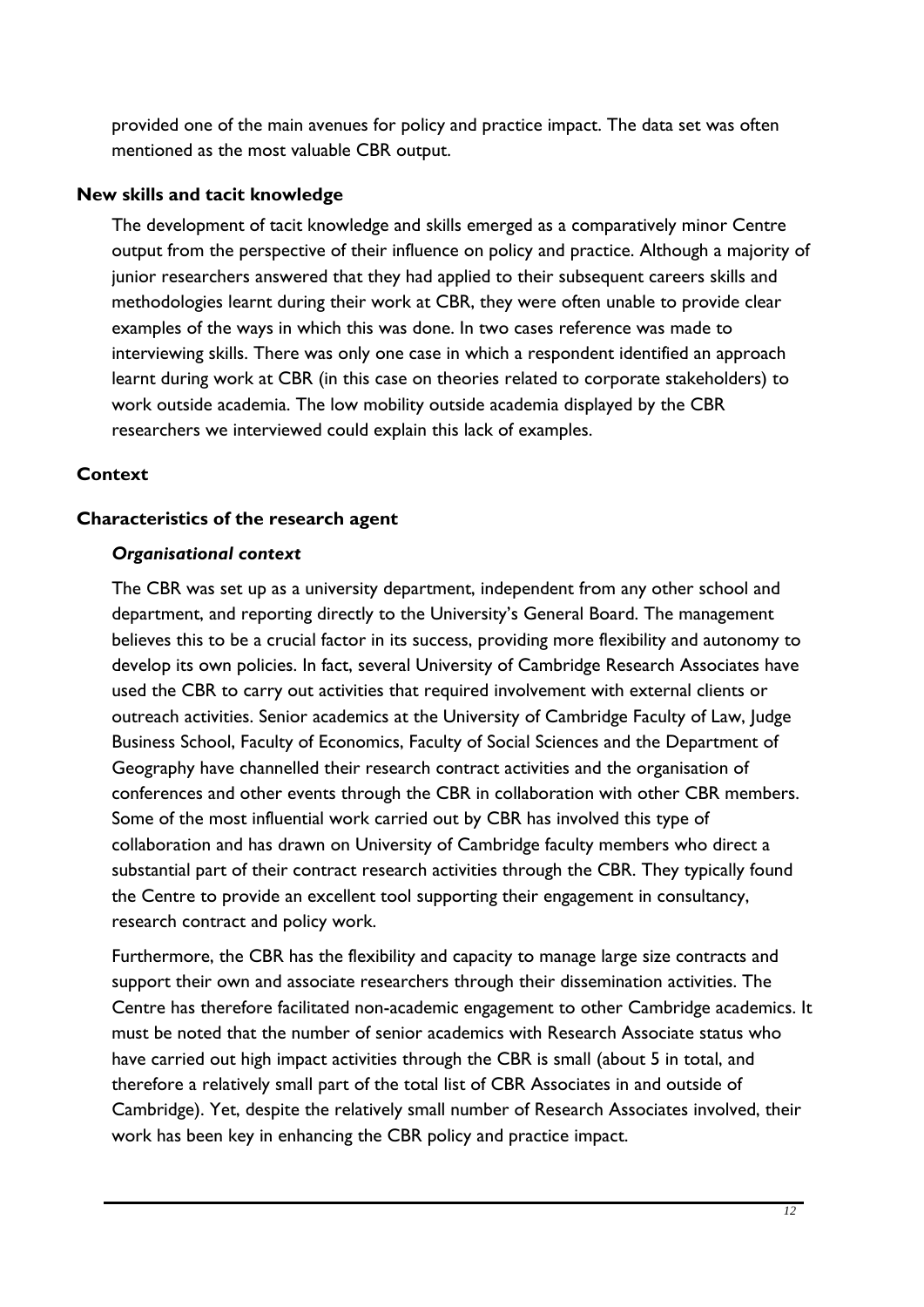Another important element of the organisational context that has contributed to the engagement with non-academic communities is the "Cambridge brand name". Both junior and senior researchers repeatedly stated that the brand name was an important factor in facilitating access to new contacts outside academia. The factor was specially important for junior researchers requiring access to research subjects (either as interviewees or case study subjects), who often considered it the most important "support mechanism" when engaging with non-academic groups. Yet, among the interviewed researchers who were at an initial stage of their careers when they joined the CBR, we found no examples of nonacademic contacts established while at the Centre that had provided an avenue for future collaboration or knowledge exchange after the researchers moved to other academic jobs.

# *Resources and incentives for outreach activities*

The initial ESRC CBR funding earmarked a relatively low amount for dissemination activities. With about 5% of the total core budget for this type of work there was not an opportunity to conduct wide-ranging, meaningful dissemination work. A dissemination officer joined the Centre in 1998. A newsletter was initially produced and the scope and activities of the office grew over the years. The perceived need to improve the general awareness of CBR work led to several significant initiatives set up during the Centre's second phase. A dissemination strategy was built on the back of additional funding commitments.

In 2003 a three-year block grant from the Abbey National offered additional funding to revamp the Centre´s website. This was a significant step: a professionally redesigned website included the publication of a Working Papers series which continues today. Increasingly the CBR has sought additional funding for workshops and other dissemination activities from external sources. The launch of reports has become a favoured dissemination channel and the Centre has also used the ESRC-funded "Social Science Week" to publicise its activities. The CBR has consequently developed a broad range of dissemination activities having as its core components the newsletter (distributed through a mailing list), website, press releases and an active agenda of public events including report launches and seminars.

#### *Labour mobility*

One of the achievements of the CBR is the building of a critical mass of researchers involved in the interdisciplinary study of business issues. In a typical year it would directly employ over 20 contract research staff and work with some 60 research associates from the University of Cambridge and elsewhere. In the 2002-2004 period CBR research staff *and* principal investigators supervised some 50 PhDs and 30 MPhil and MBA students. As important as the number of researches involved in the Centre is the way in which the CBR organised its human resources. The CBR supported young researchers at the beginning of their careers and offered support to find them work placements in academia and elsewhere. Typically, a young researcher would be working in the CBR for about two years and then would move on to somewhere else. Except in two cases of the researchers we successfully interviewed who had joined the non-academic sector (a third researcher who had also left for the private sector but did not respond to emails), the balance of those we interviewed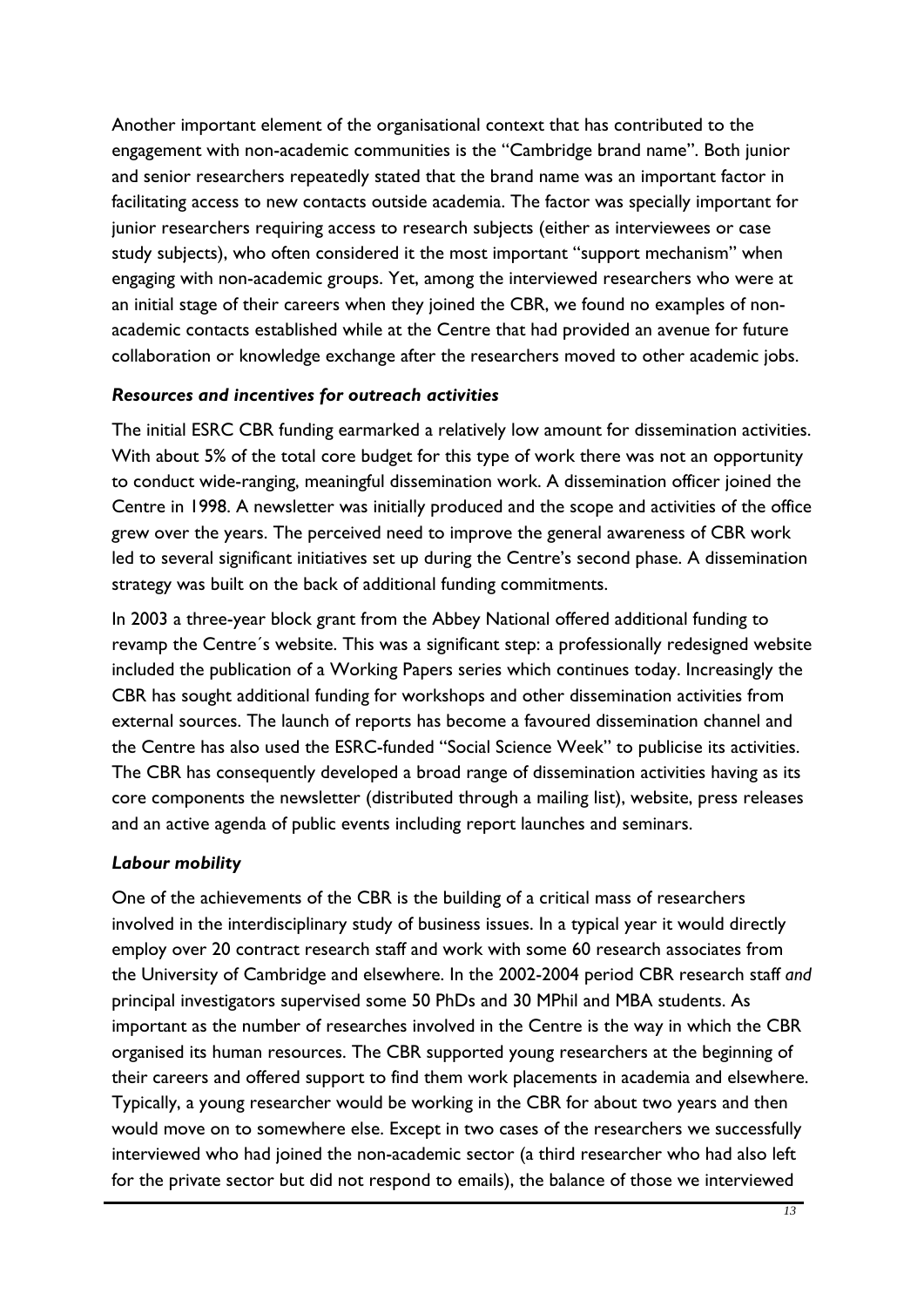continued their academic career either in Cambridge or in other universities, such as Kingston University, Brunel, Birkbeck College, University of Birmingham Business School and Renssalear Polytechnic in the U.S. For the three who had left academia, one joined a management consultancy organization, one went to a policy research institute and the other to the TUC. On the whole, mainly senior staff members, including Directors and Programme Directors, and a handful of administrative and technical staff personnel, remained in the CBR for the whole of the 10 years of ESRC Centre support. This approach to the management of human resources resulted in a very large number of researchers directly employed by the Centre – more than 60 (including senior staff) during the 10-year period.

As specified above we conducted interviews with a subset of 8 selected individuals who were junior researchers at the time of their involvement with the CBR. Two of them had progressed to jobs outside academia, but one contributed significantly to a whole set of activities that engaged the CBR in high-impact work (see the section below *[The researcher as](#page-30-1)  [user: CBR´s work on employment and](#page-30-1)* labour relations). Junior Fellows have therefore played a role in the establishment of stable academic-policy user networks, although this does not appear to have been a common occurrence.

#### *Pre-existing networks and contacts*

The CBR´s leading researchers brought to the Centre an existing and dense network of previous contacts. Professor Alan Hughes had, for instance, good contacts with a wide range of political and industrial figures, had worked closely with some of them and had strong collaborative links with private sector managers. Particularly important in this regard was the collaboration with Matthew Bullock, who was to play a key role in the development of the Centre as Chairman of the CBR Advisory Board (see below).

Another user group with an important bearing in the genesis of the CBR is the advisory board of the Small Business Research Centre (SBRC), which preceded the CBR. The Board provided advice about the proposal that was to lead to the CBR. The CBR continued the SBRC research line on SMEs and the network of contacts provided by the Board was expanded.

#### **Characteristics of the recipient**

#### *Demand environment*

Unsurprisingly, all users responding to our questionnaire identified contextual factors (market conditions, policy context, etc.) behind their interest in CBR research. In a policy and industrial audience; pure intellectual curiosity is unlikely to be a strong driver for seeking linkages with academics. However, it is important to note the extent to which contextual policy conditions explain the impact of some of the CBR activities. For instance, the impact of CBR´s work on industrial relations (presented in more detail in the impact case below) rests upon the importance that these issues gained in the context of the policy changes introduced by the then newly elected Labour administration. Without the changes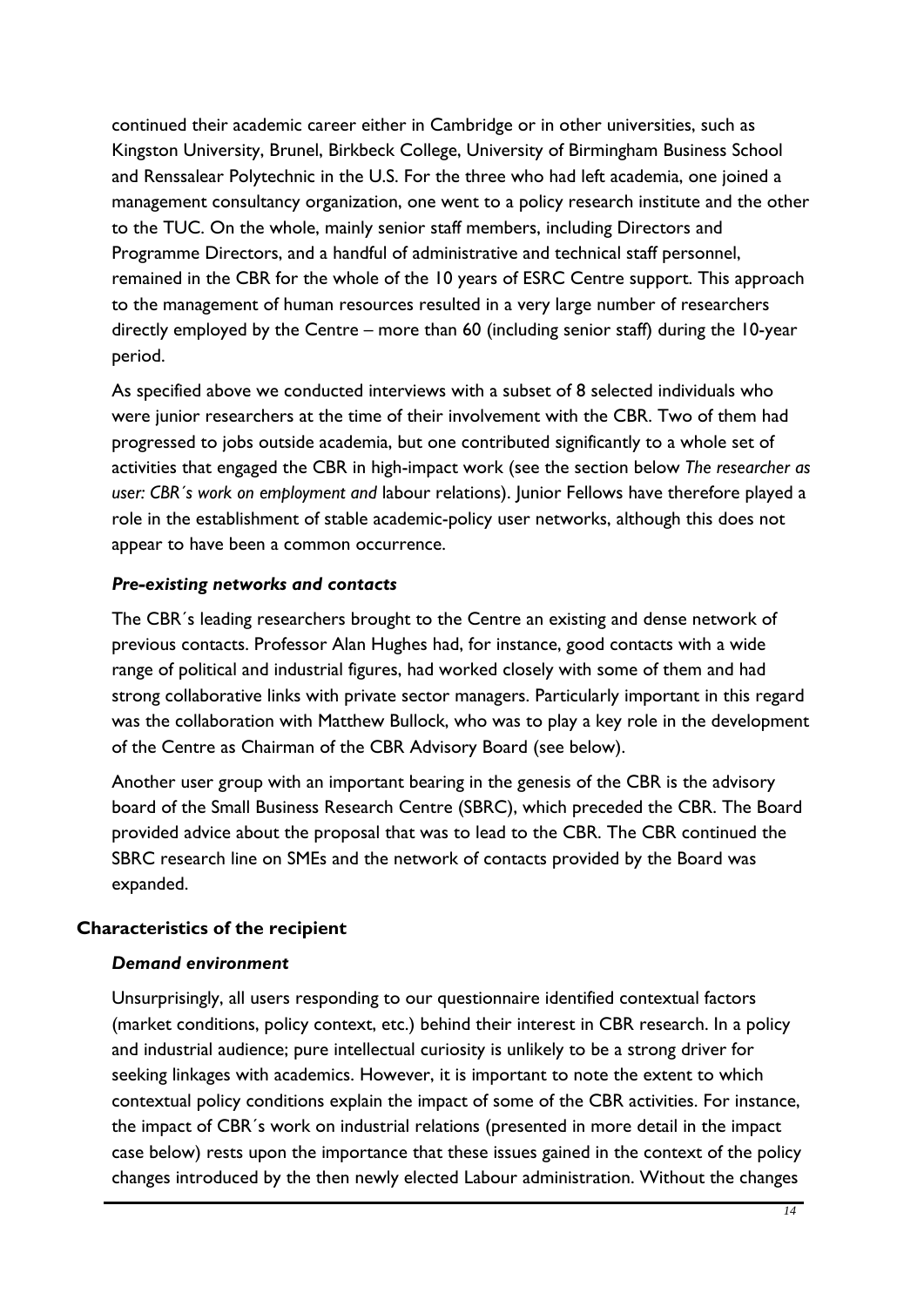<span id="page-26-0"></span>in legislation and new policy outlook introduced by the new government there would arguably not have been the same level of demand for CBR´s activities in this field.

# *Modes of interaction*

Even within our group of interviewees selected through a nomination process, we found a wide variety of modes of interaction with CBR researchers. More importantly, different types of interaction co-existed within the same organisation and in the same field of activity (see impact cases below). Nine out of the 16 interviewed users for whom we obtained data on this issue displayed a passive approach to their interactions with the CBR: they had somehow learnt about the Centre, read their publications and attended their events, but were not actively involved in seeking information or collaborating in research activities. In other words, even within a subgroup of nominated users (i.e. a sample selected for their high level of involvement and awareness of CBR activities), passive modes of interaction dominated. We identified a number of users (6) that were involved in research and other types of collaboration with CBR academics (usually through the contracting of research and consultancy work). It is important to note, however, that a small core of users have played a key active role in supporting the CBR, linking it to non-academic audiences, and influencing its research agenda. In fact, most of the direct impact of non-academics on the development of the Centre can be attributed to a relatively small core of particularly active individuals. They include, among others, Matthew Bullock, Chair of the CBR Advisory Board, Dame Mary Arden, ex-Chair of the Law Commission, Geoff Shingles, the first Chairman of the CBR's Advisory Board Chairman, and Gareth Jones.

All of them have played an active role in the development of the Centre. Gareth Jones was instrumental in obtaining funding for the CBR Working Paper series. Dame Mary Arden has been a key supporter of the Centre's law and economics work, and commissioned and influential study of Director's Duties for the Law Reform Commission. Matthew Bullock, collaborated with CBR research teams on several occasions, suggesting research areas and issues, and helping the teams to obtain access to research subjects and additional resources. This work went well beyond the provision of advice through Board meetings and extended to a continuous process of research collaboration. His individual role within the process of utilisation of the CBR's research outcomes became very significant: a high degree of relevance of the Centre's research activities was coupled with active networks within the City and other potential user communities. Equally importantly, the Chairman's active role made it possible for a very broad range of *other* users to play a part in supporting the CBR.

# **Diffusion and transfer processes**

CBR members engaged with potential users and beneficiaries of its research capacities and outputs through a variety of channels. A set of transfer channels is through the contracted work that the Centre carries out for government agencies and departments, corporations and other organisations. A second set of channels occurs through the individual contacts and work carried out by Centre staff. These are many and varied. The CBR's *Report on*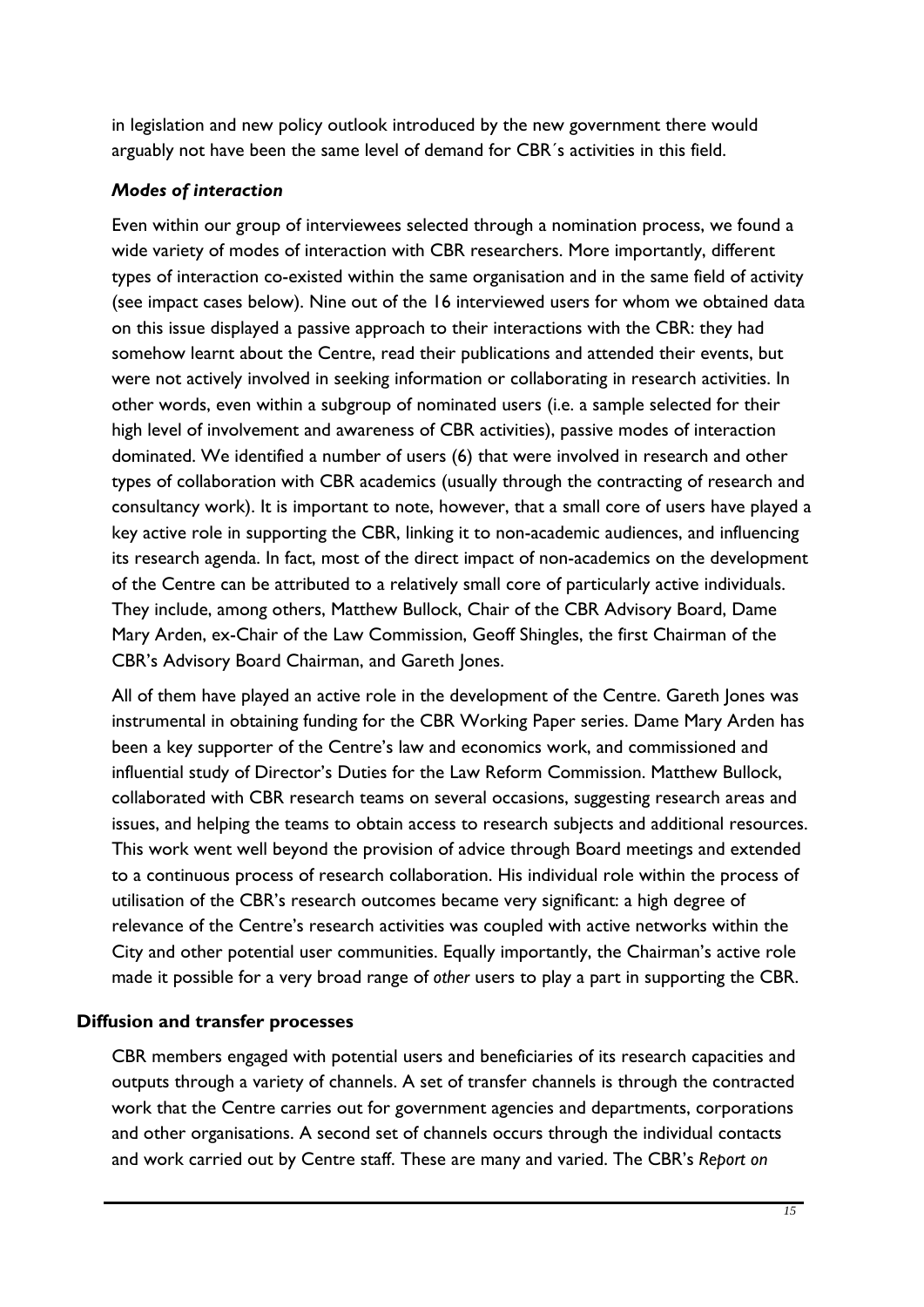*Activities 2002-2004,* lists 75 "user contacts" for this three-year period, ranging from presentations to institutions like the Bank of England, contributions to seminars organised by industry and government departments, advisory roles to and positions in a variety of public and private organisations, private consultancies to firms and government departments (mainly the Department of Trade and Industry), provision of training to firms, partnerships in training companies, external examining, and others. From the hundreds of contacts and outreach activities the interview programme allowed us to identify the most relevant ones according to researchers and the main users and beneficiaries. This section discusses the main diffusion channels identified through our interview programme.

#### **Consultancy, contract research and advisory work**

The CBR was deeply involved in carrying out research assignments and formally providing advice to private and public user groups. The ways in which these services were provided varied from area to area and according to the individuals, but in all cases they provided a crucial impact mechanism. Research contracts with user groups, particularly in government departments led to studies whose results played a role within the policy process. Often, we found that the examples of impact mentioned by researchers and the user contacts they nominated for potential interviews were linked to contract assignments. Often the contracts were part of a more complex relationship and were only one among other ways of bringing together the same users and researchers. For instance, practitioners who were aware of the SME Panel Survey were initially passive consumers of the data and reports produced around this initiative (see below) but ended in them commissioning additional research. Occasionally however the contract was the only way through which the user had established a relationship with the CBR; this is for instance the case of individual contacts established through an influential study on Director´s duties contracted by the Law Commission, already noted above.

In other cases, research results and collaboration between practitioner and users were channelled through researcher participation in advisory boards and other policy organisations. An example is the active policy engagement of a CBR senior researcher. This is elaborated below in the case study on labour relations.

#### **Social networks**

Depending on the seniority of Centre researchers, the CBR appears to have played a different role in the creation and strengthening of social networks. All but one of the junior CBR researchers interviewed established extra-academic contacts through their participation in CBR projects, in three cases about half of the contacts were new, and for the rest of the researchers, contacts were entirely new. However, interaction with these new contacts was infrequent as they were mainly undertaken during the course of case study interviews. Only in half of the cases was there any continuity of interaction after the project ended. Among the researchers we interviewed who were at an initial stage of their careers when they joined the CBR and then moved to other academic jobs, we were unable to find examples of non-academic contacts established through the Centre that had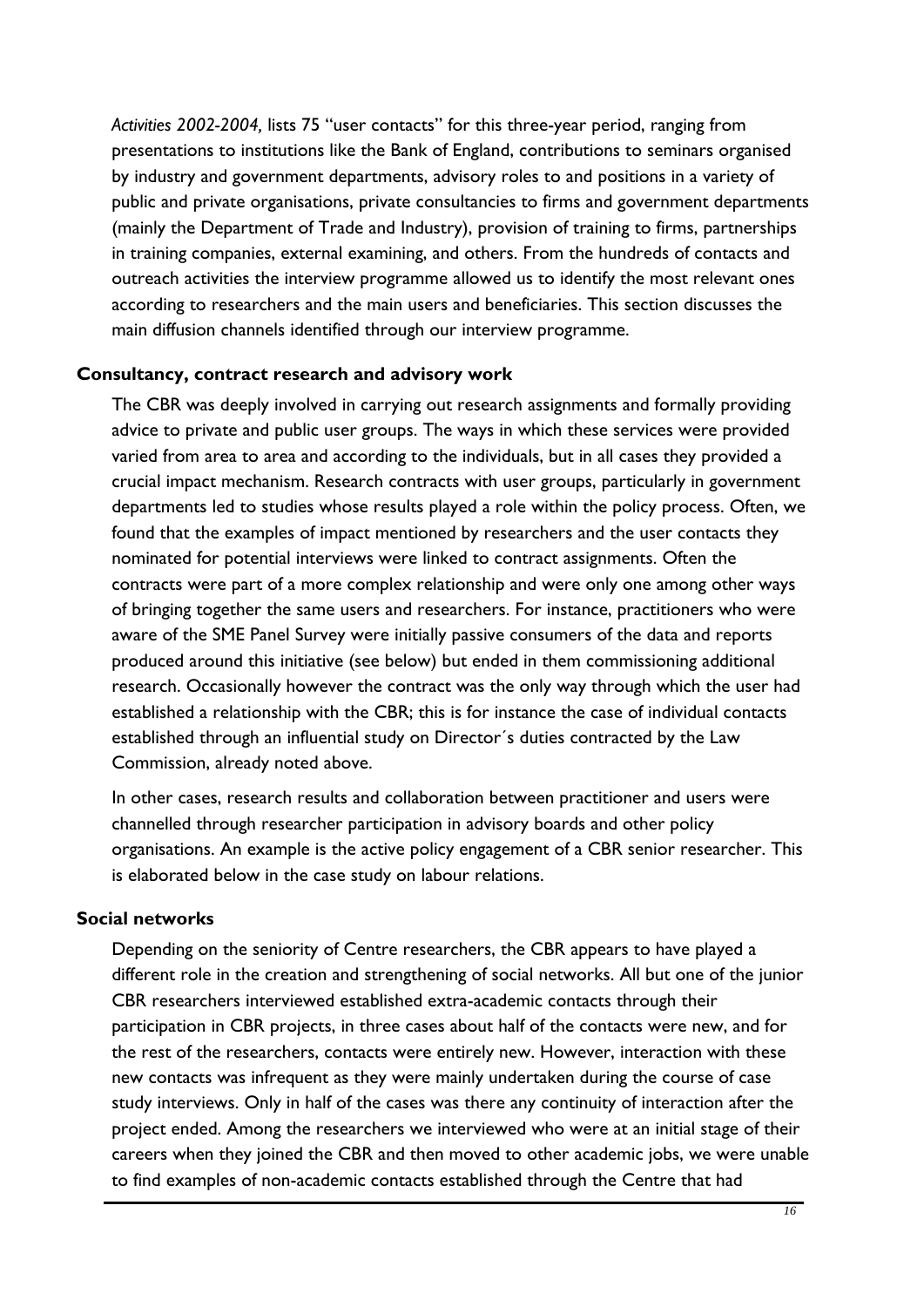provided an avenue for future collaboration or knowledge exchange after the researchers moved to other academic jobs. Among Centre directors and group leaders, the situation is different.

The Centre Director for the whole period under study, Professor Alan Hughes, had an extensive and dense network of high-level political and industrial contacts before and during the CBR. There is little doubt that this network was helpful during the setting up of the Centre, and provided an important avenue for information exchange with non-academics. Further, his CBR work helped him create new networks, both in the UK and abroad, and to increase connections across his existing networks.

The importance of the CBR in establishing and strengthening networks with potential users and beneficiaries was even more important for the case of researchers who were involved in the creation and management of the CBR but were not yet Professors at the moment of creation. For this small group of core academics in the Centre, the CBR was extremely influential in the development of their professional career and in helping establish networks of non-academic contacts. Professor Simon Deakin, for instance, extended his existing networks of trades union and personnel management contacts. Through his work in the Centre he developed a dense and diverse network of contacts with, among others, the Law Commission, the European Commission and the DTI. These connections provided a channel for information exchange and research collaboration. Professor Andy Cosh also intensified and expanded his pre-existing network of contacts as a direct consequence of CBR activities. In particular the possibility to develop a series of small research projects for policy clients allowed him to strengthen the links with policy makers.

#### **Labour mobility**

As discussed above the CBR is characterised by substantial mobility among its junior researchers. Did this mobility provide a means for the diffusion and exploitation of Centre outputs in non-academic environments? Only on a couple of occasions were we able to interview researchers who had moved from the CBR to positions outside academia. Of these, only one case (see below section on the "impact case" presenting the CBR´s work on industrial relations) did the mobility of the researcher create an opportunity for significant collaboration between the CBR and non-academic clients and beneficiaries. In another case the researcher did apply to his new job skills and methods learnt during his activity at the CBR, but he was unable to identify substantial impacts outside the learning effects. We can conclude that labour mobility did not provide a significant avenue for the impact of policy and practice of CBR´s capabilities.

# **The role of targeted dissemination activities**

#### *Seminars and workshops*

Many users stressed the value of seminars and workshops, not only as a dissemination avenue but, at least as importantly, as an opportunity to establish and strengthen networks, including stronger relations with the CBR staff. The workshops and seminars provided a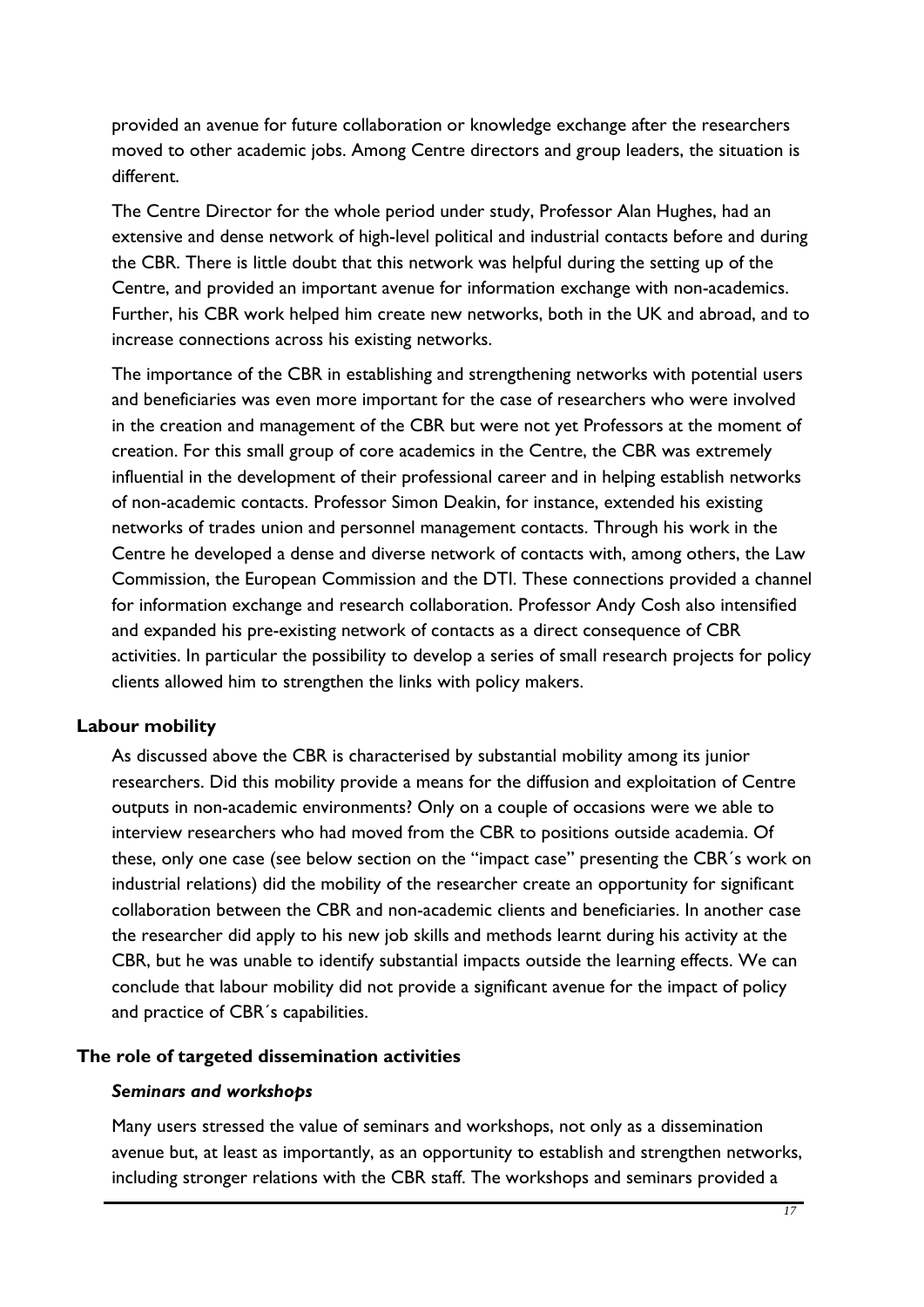<span id="page-29-0"></span>forum where user would meet personally with CBR staff, and a way to meet other researchers and practitioners with similar interests. Although we could not identify any specific instance of impact which could be traced directly to a contact or learning derived from a seminar or a workshop, these were noted as the most valued dissemination mechanism by the practitioners we interviewed, far exceeding the value assigned to other traditional dissemination methods like newsletters and websites.

# *Briefing papers and other publications*

Briefing papers have been used to disseminate the results of many of the CBR research activities. Specially relevant for their impact have the paper reporting the findings of the panel study of UK SMEs, which in turn received substantial media coverage in national broadsheets, magazines, and radio programmes.

# *Media appearances*

The CBR was often featured in the press. Events like the launches of the SME surveys were reported in the press. Further the dissemination officer would systematically issue press releases, and occasionally CBR researchers wrote features for the *Financial Times*. Altogether there is little doubt that the CBR activities received more media exposure than is traditionally given to ESRC Centres. Presence in the press increases CBR´s visibility and can provide an additional avenue for CBR's work to contribute to general policy discussion. Yet, the relation with the press is often a complex one. For instance, a CBR´s study of the UK opt-out of the Working Time Directive received considerable press attention, but often the media reported selective and incorrect quotes offered by other interested parties. The researchers involved in this project did not find this kind of media attention helpful. Further, despite the media exposure the CBR received, the specific policy and practice impacts we identified were not channelled through media presence or discussion.

# **Forms of use of CBR outputs**

CBR´s research was applied mainly in policy environments and as inputs into the policy processes. At times the data and analysis provided by the CBR confirmed the adequacy of policies that had already been implemented, for instance, the research showing that changes in trades union legislation and labour rights did not have negative effects (more below). In other cases, the research provided inputs into policy definition, such as the information on the access of SMEs to financial support, which helped define SME support policies. Here too CBR research had shown that the changes to the private insolvency regulations (shortening the discharge period) the Government had implemented had a positive effect on the innovativeness of small entrepreneurs, thereby confirming Government's expectations. Yet, in the complex process that characterises the formation of public policies we should not expect to find a direct line and link between a research finding and the adoption of a specific policy. The impacts we found are contributory in nature, and are usually part of a broader process of interaction and dialogue between policy makers and CBR researchers.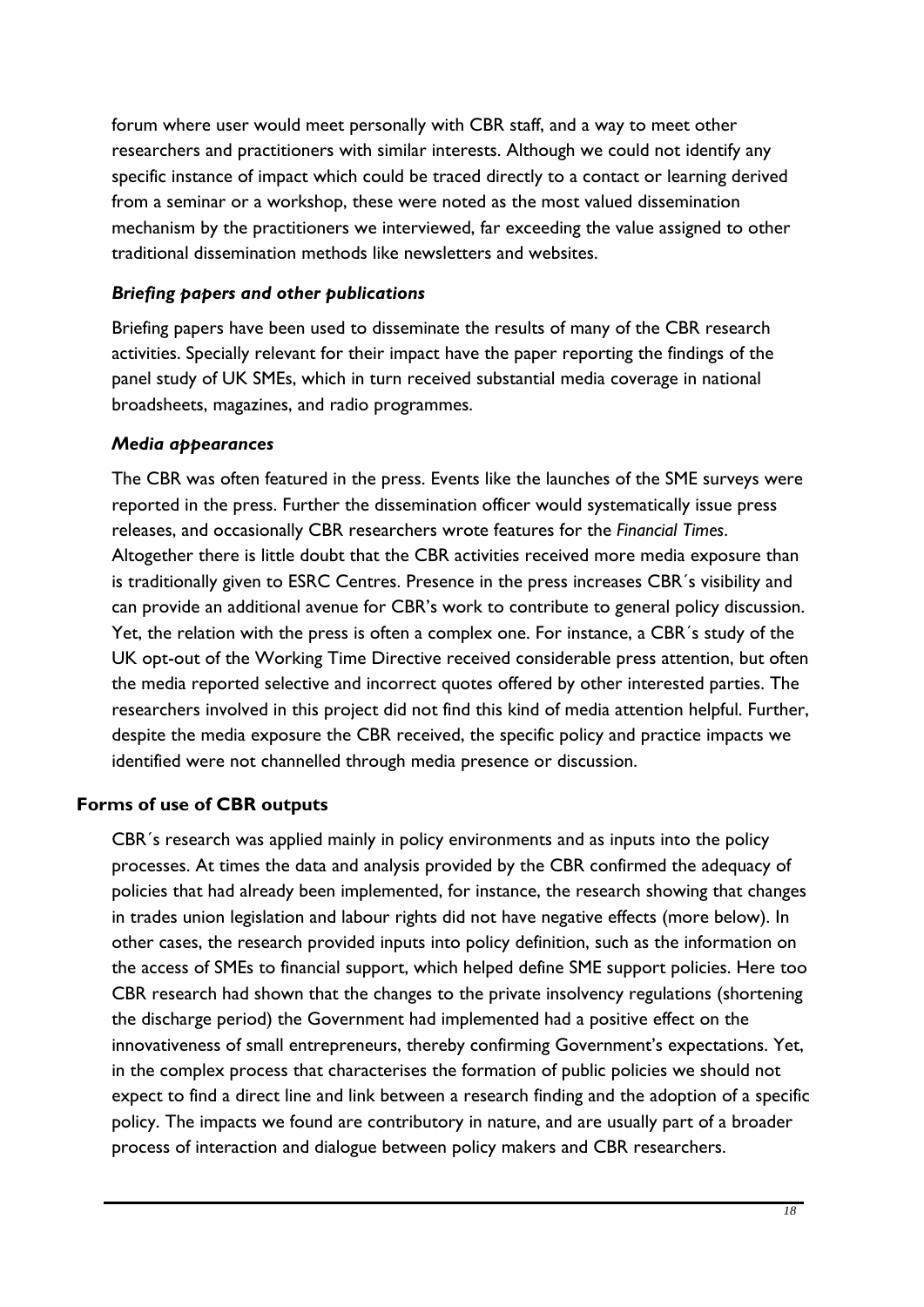# <span id="page-30-0"></span>**Impact cases**

The call for tenders asked for relevant examples of cases where policy and practice impacts had been identified. Here we use our framework to discuss two main cases of impact selected both for their significance and for the way in which they illustrate the way different impact mechanisms interact. They are by no means the only instances of impact encountered in our research but they illustrate two important facts. First, that the very different types of use and mechanisms of knowledge exchange that can co-exist within the same centre: the cases are very different in terms of the forms of "research output" being transferred, the types of collaboration between users and academics, and the policy application of the outcomes. Second, substantial impacts occur through complex processes, which often involve more than one project and are aligned with long-term collaboration processes and network activities that link a group of individuals over a long period of time. The simple model of a research project yielding specific empirical or theoretical results, which are then "disseminated" and successfully used to address practical problems, does not respond to the reality of knowledge use processes.

# <span id="page-30-1"></span>**The researcher as user: CBR´s work on employment and labour relations**

CBR research has had a significant influence on the definition and assessment of UK labour policy. The results were generated by different research projects, disseminated and used through a variety of reinforcing channels, and involving several researchers at different levels of seniority and with different connections to the Centre. The diversity of actors and mechanisms conceals the stability of a network of researchers and users on which the research activities and their impact channels were built.

For instance, Professor William Brown's work, experience and networks constitute an important factor in CBR´s policy impact in the field of labour relations. Professor William Brown, a Research Associate at CBR and Professor of Industrial Relations at the Faculty of Economics joined Cambridge in 1985, had long been a recognised expert in labour issues, and channelled his own research projects through the CBR. These projects were related to his active policy research. Between 1997 and 2003 Brown was a member of the Advisory, Conciliation and Arbitration Service (Acas) Council and became a Commissioner in the Low Pay Commission (LPC), the institution created in 1997 to introduce Britain's first National Minimum Wage. As a member of Acas and of the LPC, Brown was both an academic generating research and a heavy user of the results of his own research and of his colleagues. He was both generating knowledge and providing avenues for its dissemination to and application in policy contexts. The LPC, for instance, made a keen effort to monitor the impact of the minimum wage so as to establish a firm evidence base on which to develop further policy proposals. To build the evidence base, the LPC actively commissioned research to a variety of research organisations, including the CBR. The CBR carried out a study of the impact of the minimum wage on SMEs, by adding questions to its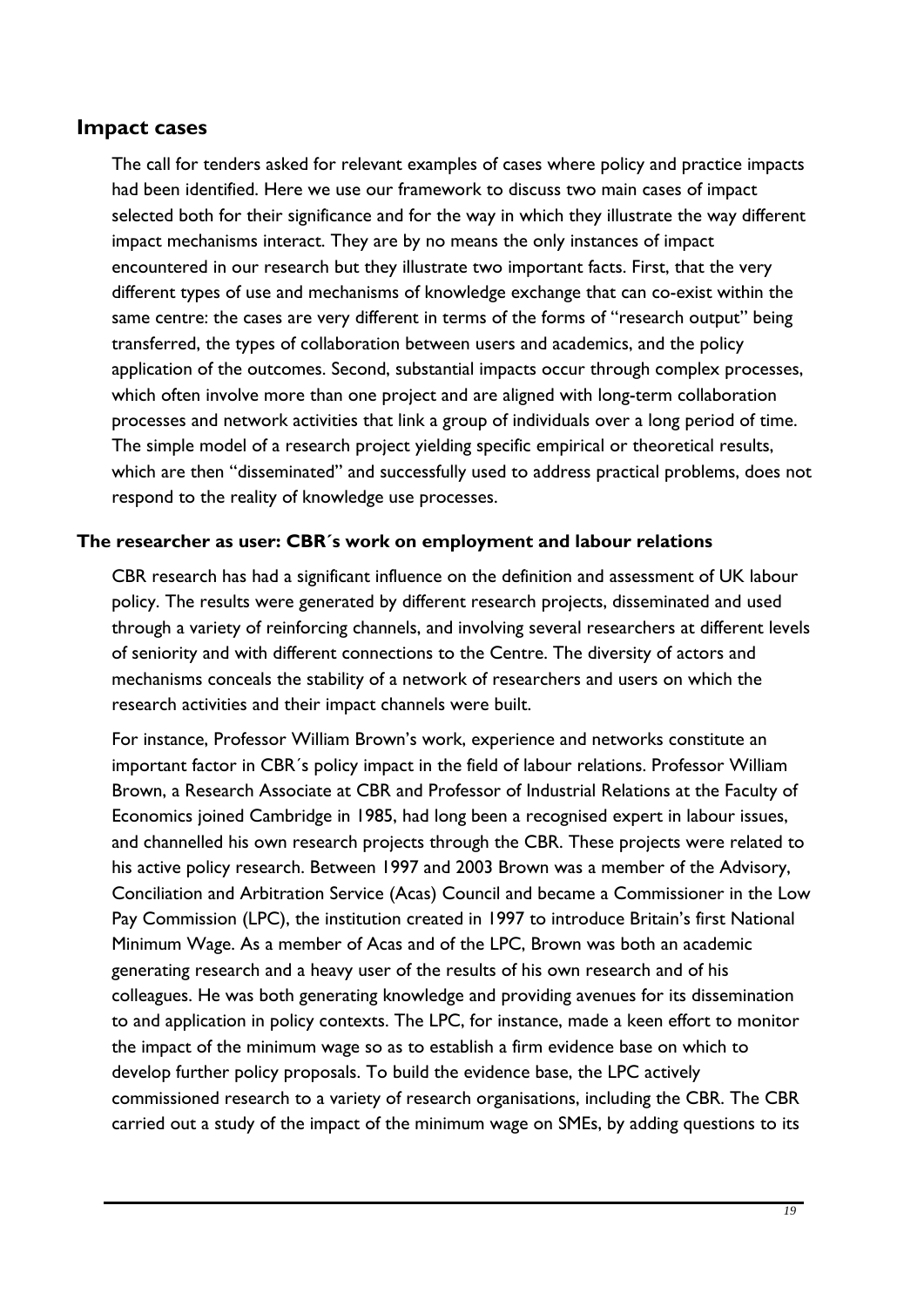<span id="page-31-0"></span>regular SME survey.<sup>[4](#page-31-0)</sup> In this way, some of the core CBR research activities on SMEs were modified to take into account user needs, conveyed through one of its members, who at the same time was representing a user organisation.

This networked nature of CBR activities in the field of labour research extended to both inside and outside the group. Simon Deakin, who leads the CBR work on labour market regulations and corporate governance, had his doctoral dissertation examined by William Brown in the mid 1980s. Externally, one of the very few junior researchers who moved from their positions at CBR to work outside academia, was involved in research on labour issues. For instance, Hannah Reed, who worked as a Junior Research Fellow at CBR during the 1997-2000 period in projects funded by the Joseph Rowntree Charitable Foundation and the Newton Trust, proceeded to join the Trades Union Council in 2000 after leaving the CBR. The contacts, inside and outside CBR, which she established during her time at the CBR were maintained afterwards, and from her position at the TUC commissioned Simon Deakin to undertake a study on labour relations.

There is therefore a variety of channels through which impacts in this area of research took place: the paragraphs above have identified networks, researcher mobility, direct policy involvement from the researchers, and contracted work. Additionally, other traditional forms of "broadcast dissemination" were also used. For instance, William Brown found dissemination events organised by the ESRC Programme on the Future of Work useful and which led he and Simon Deakin and other Cambridge researchers to carry out a research project on the "future of collectivism in the regulation of the employment relationship" between 1998 and 2001. These events were well attended by policy advisors and Professor Brown believes that through this channel research results reached politicians.

Further, this area of research was developed through a variety of projects, and it would be unwise to try to assign impact to a specific project or activity. We are facing a long-term research programme supported by funds from different sources and occasionally backed by the ESRC Centre core funding. Sources of support included the DTI, Acas, the ESRC through projects funded through responsive mode, programmes (Programme on the Future of Work), Centre funding, and the Joseph Rowntree Charitable Foundation and the Newton Trust (of the University of Cambridge).

Research activity and policy interest in the research and its results are also explained by a very favourable policy context where research became a key element to develop, monitor and support what was a set of innovative and highly controversial policies. In 1997 the new Labour Government had started introducing legislation increasing Trades Union rights and establishing a minimum wage. In this context there was a policy need for empirical evidence that would guide policy development and implementation and most projects had a clear policy audience interested in the results. CBR´s fieldwork-oriented approach was also

1

<sup>&</sup>lt;sup>4</sup> Three questions were added to the survey and its coverage extended to include cleaning and private security activities.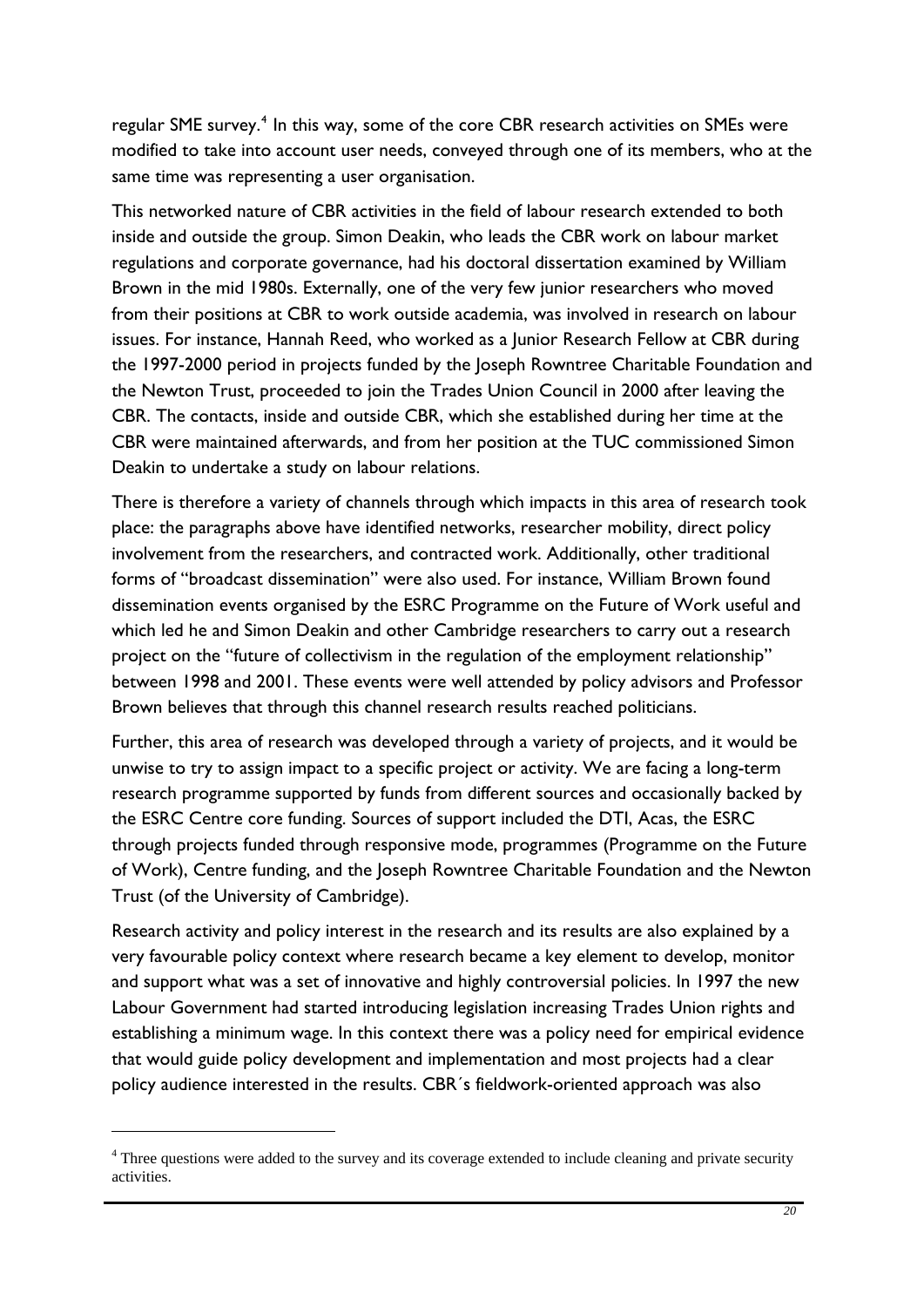<span id="page-32-0"></span>influential in developing mixed methodologies complementing applied economics panel data with surveys and case studies to generate evidence for policy analysis.

The types of impact were also varied. Several projects showed that the effect of the new legislative measures was negligible, thus allaying fears that more workers' rights would have a negative influence on economic competitiveness. The study on collective bargaining and industrial relations showed that what determined the impact of trades unions was how the employers viewed them and not the legislative framework. The results were used directly by civil servants at the DTI as an evaluation of the impact of the Employment Relations Act, thus confirming that the legislation did not have the feared negative impact. In this way the results were used to *confirm* a policy decision. A different type of impact was the way in which the research on "partnership" led William Brown to facilitate a number of partnership agreements as chair of the "Partnership Board". This was a more direct impact on practice.

In general, the researchers believe that their work had a direct impact on policy, indirect impact on trade union practice, and very little on employers.

# **The "SME panel survey": the impact of data generation**

There is little doubt that the "National Small and Medium Sized Business Survey" is one of the highest profile activities organised by the CBR. The first survey was carried out in 1991 by the CBR predecessor, the Small Business Research Centre. More than 2000 independent firms responded to this first survey. This panel of firms was surveyed again in 1993, 1995 and (the latter two already supported by the core CBR funding). A second panel of 2500 firms in the same sectors and size groups as the first one were surveyed in 1997 and 1999, and a third panel was surveyed in 2002. The SME Survey and the analysis of the data it generated became an integral and crucial activity for the CBR. The longitudinal data sets generated by these panel surveys provided an extremely valuable resource for researchers in academia, government and the private industry.

The SME panel data also provided the main data for contract research assignments for public and private sector clients that the CBR would carry out during this period. These were very important for engaging CBR in policy-relevant work and for continued use by the non-academic community.

The panel data can be accessed and used without strong network links being established, and we found cases in which the data were used by non-academic groups without such additional collaborative links. In other cases, however, the SME survey became a tool to establish new links with and among users. Many respondents pointed, for instance, to the survey launch events as an opportunity to establish links with other practitioners and CBR researchers. Furthermore, several of the users interviewed commissioned further work to the CBR, and through this mechanism they established and maintained close contacts with senior CBR staff. The survey also predated the creation of the CBR, relationships that had been established with users through the first survey, continued and expanded throughout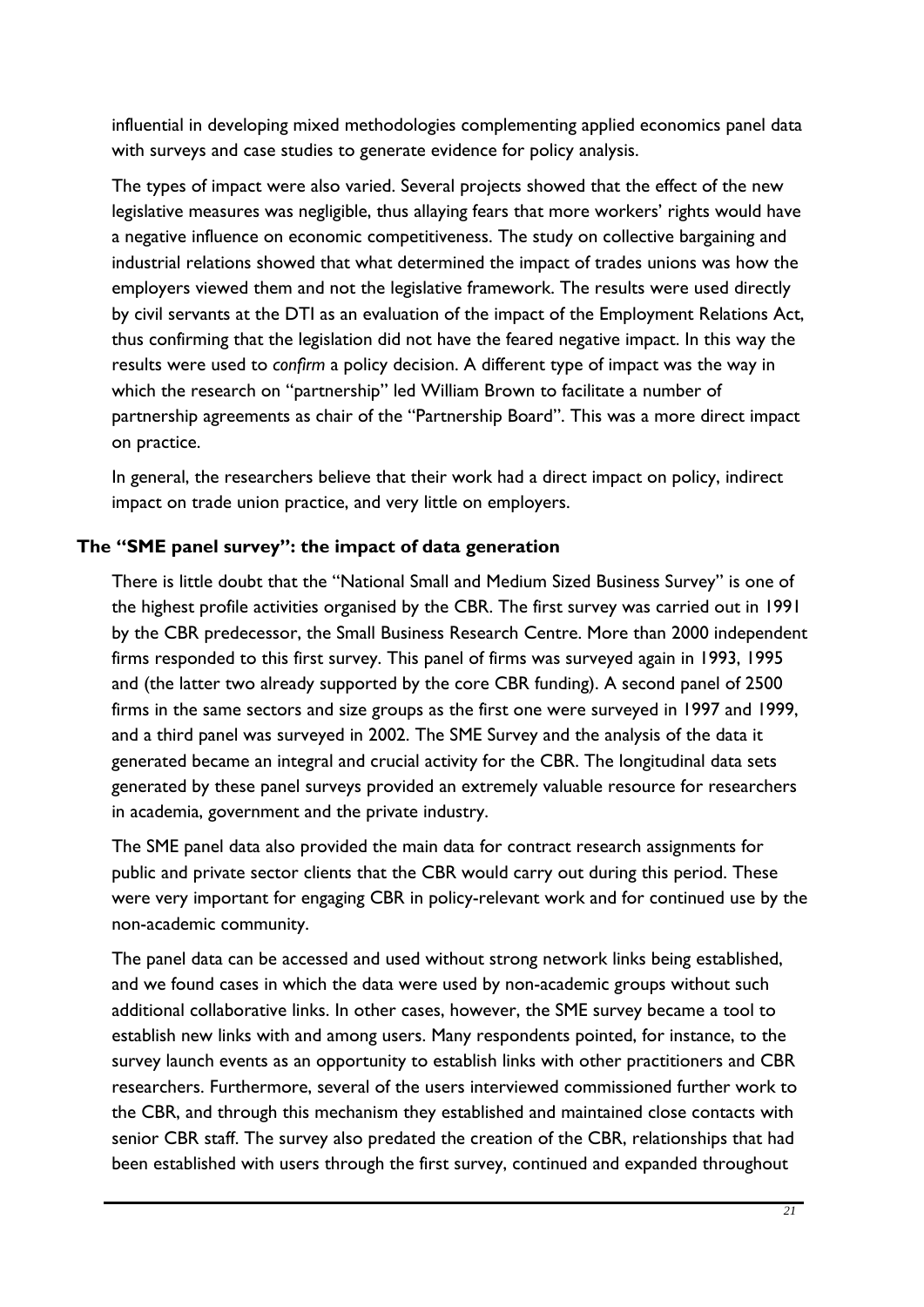further surveys and into the CBR activities. In other words, the survey had already placed the team that launched the CBR, and mainly its Director Professor Alan Hughes, firmly on the map before the start of the Centre.

The Survey therefore supports and is supported by a variety of collaborative links with different users and beneficiaries over a long period. Consequently, there is not a single impact of the use of these data but a variety of effects of different intensity. Often, the data and the main conclusions of the survey were helpful to organisations to confirm the adequacy of policies that they have launched. In other cases, studies carried out using panel data were important in the process of policy formation providing evidence that helped shape policies. This variety of applications is linked to the different roles played by government departments within the policy formation process. For instance, the department that made a more extensive use of the SME Panel Data was the DTI; the way in which the DTI contributes to policy formation is itself complex. In some cases it is responsible for launching initiatives of support to industry that it needs to monitor and whose efficiency it wants to monitor.

In other cases it produces data and analysis that contributes to policy decisions at other government levels. Several officials in different DTI offices confirmed the usefulness of the panel data, and of CBR analyses to confirm, develop and justify policy. Particularly, it influenced thinking on the modes of SME assistance by providing, for instance, valuable information on how SMEs accessed finance, as noted above. Furthermore, the data informed Government that SMEs required more support in management training than in financial assistance, that latter of which was a singular aim of Government – this finding helped to shape subsequent DTI policy for support of SMEs. Thus, the CBR work made a "significant contribution" to evidence-based policy research. Some respondents pointed out that the approaches used by CBR, with their mixed methods and reliance on extensive and reliable data, established the type of robust empirical analysis that should count as evidence in "evidence-driven" policy process.

Within the panel survey data, it was the information on SMEs financing that drew more mentions from our "user" respondents. As noted above, the data showed that SMEs, while requiring financial assistance, needed more support in management training. This was not evident to policy makers when they considered the various financial support schemes for SMEs. In other words, "throwing money" at the SMEs would not be enough and would need to be supplemented with other support initiatives.

The data had also been used in other departments and organisations. A Treasury official indicated that CBR data and analysis influenced the definition of UK policy to use the tax system to encourage start-ups. A bank also used the CBR data on SME´s access to finance to crosscheck and confirm the validity of its own data and sources, as well as helping to shape the bank's subsequent policy on credit and financial support for SMEs in various regions of the UK.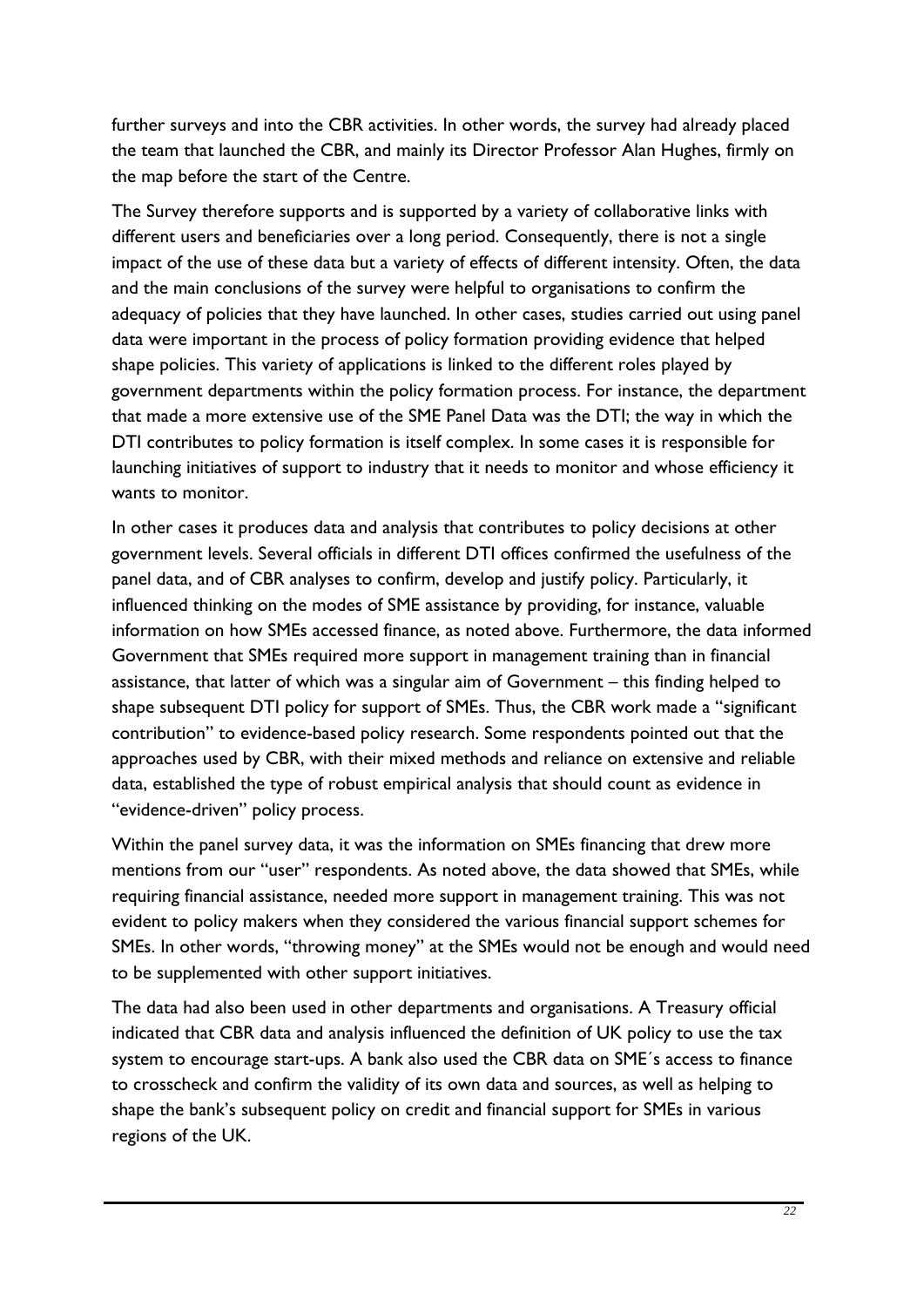<span id="page-34-0"></span>Several of the DTI officials we interviewed were very involved with the Survey and volunteered opinions about their strengths and weaknesses. One pointed out that the data was offered at too high a level of generality and that it overlooked the fragmentation of SMEs in terms of size and sectoral variety; another thought that the data was presented in too fragmented a manner. Many thought the data and the accompanying analysis to be of excellent quality. Whatever the merits of the divergent opinions, that these views were offered indicates that the officials had engaged with the data, which they considered to be an existing or potential source of important and useful information.

The way the data and analysis was used varied considerably from group to group. In some cases there was an "arms' length" use of the data and the CBR analysis with little involvement from the potential users with the group generating the data.

In other instances, specific research contracts were concluded in which the CBR created new datasets on SMEs to address specific questions provided by clients. These included a study commissioned by the Insolvency Service, an executive arm of the DTI to examine the impact of the Enterprise Act on personal insolvency, which found that the reduction of the discharge period did not affect UK entrepreneurship. Other units in the DTI also contracted several small studies that addressed a number of issues, such as the survival rate of UK SMEs, the comparative innovative performance of European firms, the identification of "middle market firms", including the construction of a taxonomy of these firms and assessment of their impact firms on UK business performance, and a comparative survey of UK-U.S. innovative performance. The British Bankers Association also commissioned a sixmonth study to evaluate the training packages for SMEs, which confirmed that Government financial incentives were less effective than training for SMEs. In still other cases, users discussed methodological issues with the CBR. Within this large user organisation, the DTI, we identified different channels of use and application. No specific application mechanism emerged as dominant.

# **Conclusions**

When assessing the policy impact of academic research we should not succumb to a linear view of the relationship between academics and potential users and beneficiaries of academic research. For instance, many of the relevant instances of policy application of CBR research activities emerged from a context of collaboration, where researchers engaged directly with the policy world, through their personal mobility out of academia (a rare event, but occasionally important), through the development of formal policy responsibilities alongside their main academic work, or through strong links with policy makers.

The development of formal policy responsibilities was one of the main ways in which the CBR research agenda was influenced by policy needs (such as in the case of William Brown). The fact that research was carried out "in the context of application" was one of the main factors explaining the impact of CBR´s research on labour relations presented above as one of the impact case studies. Here the relationship was such that the boundaries between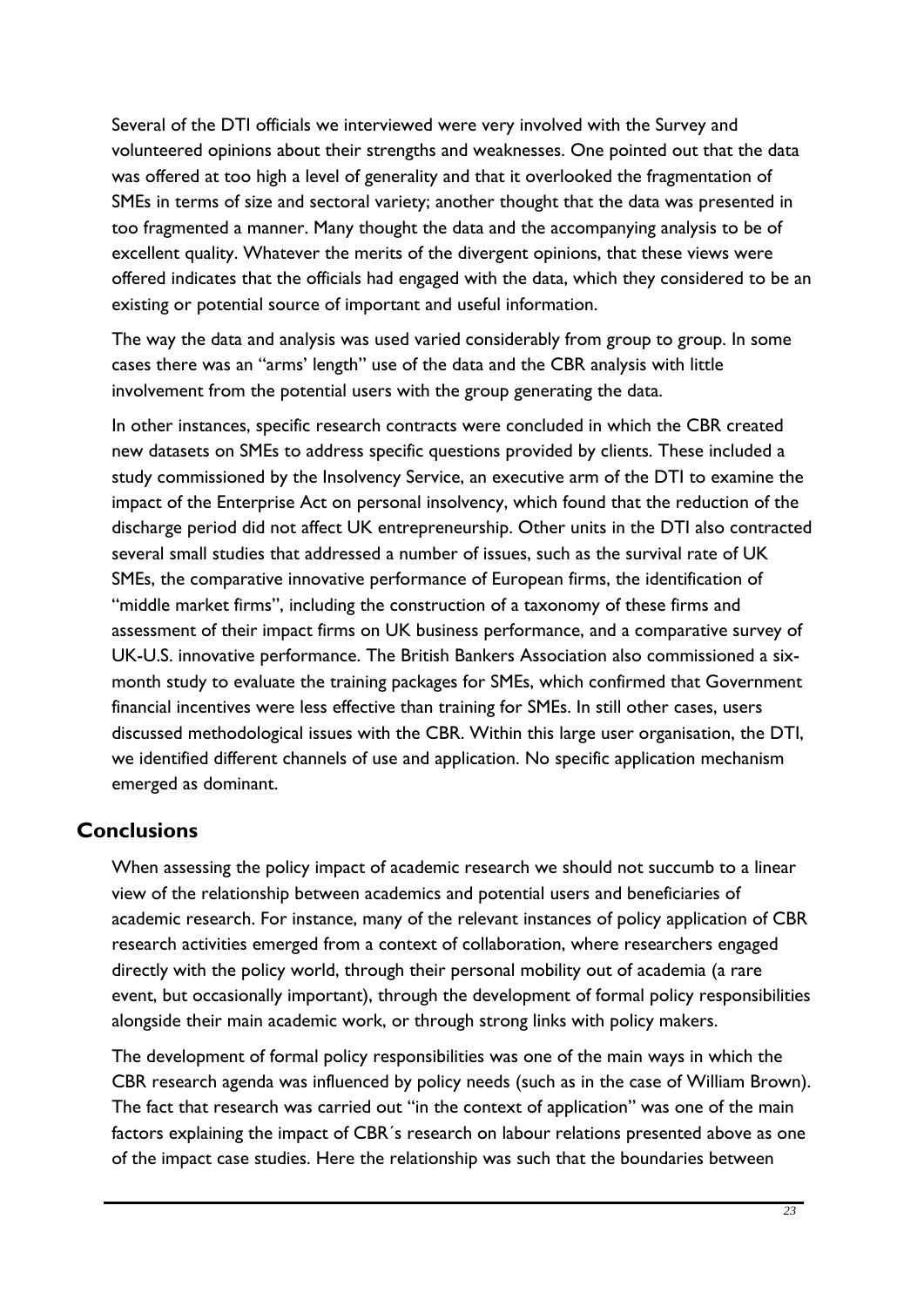research "producers" and "users" became blurred. In other words, collaboration is established in a bidirectional way, with involvement of users in research development and strong user-researcher networks covering different research projects. In this context, to use the term "impact" to refer to these forms of relationship may be misleading.

Yet, proximity to user needs is not only a way to make sure that the research activities are relevant for policy makers but has played additional roles. First, it helped generate interesting research questions. Simon Deakin, currently CBR Acting Director, reflected that some of the most interesting academic work at the CBR came out of specific questions put forth by users. Second it supported research activities, both through the direct funding of research assignments and by helping CBR researcher in practical matters related to their work. The Chair of the Advisory Board, for instance, worked closely with both senior and junior CBR researcher and, at times provided contacts and help in matters such as the identification of potential research subjects, or by drawing the attention of private sector colleagues to the activities of the CBR.

From this perspective, the social networks that CBR established emerged as one of the most important impact channels. Yet, the amount and importance of networking activities was not randomly distributed among CBR researchers. The way CBR was structured in large part established relevant networks almost exclusively at the top senior levels. Besides, some individuals, like the Chair of the Advisory Board, played a crucial role in the development of the Centre and of its policy and practice impact. These core contacts could be traced back several years before the CBR was set up. The existence of a set of relevant activities that preceded the CBR, and to which the CBR provided continuity (in particular the SME Panel Survey and some of the work on corporate governance) generated a strong user network on which the CBR could build from its inception. Also, in explaining the strength of these links the "Cambridge" brand name (whose importance was repeatedly recognised by junior and senior researchers alike) and the networks that were built around long lasting links with the University did benefit the visibility and impact of CBR´s work.

In addition to the role of networks and the contextual advantages bestowed to the Centre by being part of a top University with its own strong network, there were other important dissemination channels. Publication was important, and interestingly, academic publications appear to have played an important role in non-academic dissemination. Sometimes, we found examples of simpler linear uptake mechanisms where practitioners had used the results and data generated by the CBR, while keeping distant personal relationships. "Arms' length" relationships did not preclude use.

Core funding provided support for some of the central CBR activities, like the SME surveys, and provided a stable organisational structure that allowed senior researchers developing their careers at CBR to carry out long-term research strategies. ESRC funds therefore provided important structural resources and several users bemoaned the termination of this funding. Yet, many of the projects that were mentioned by researchers and users as having been particularly influential were related to specific research contract assignments with user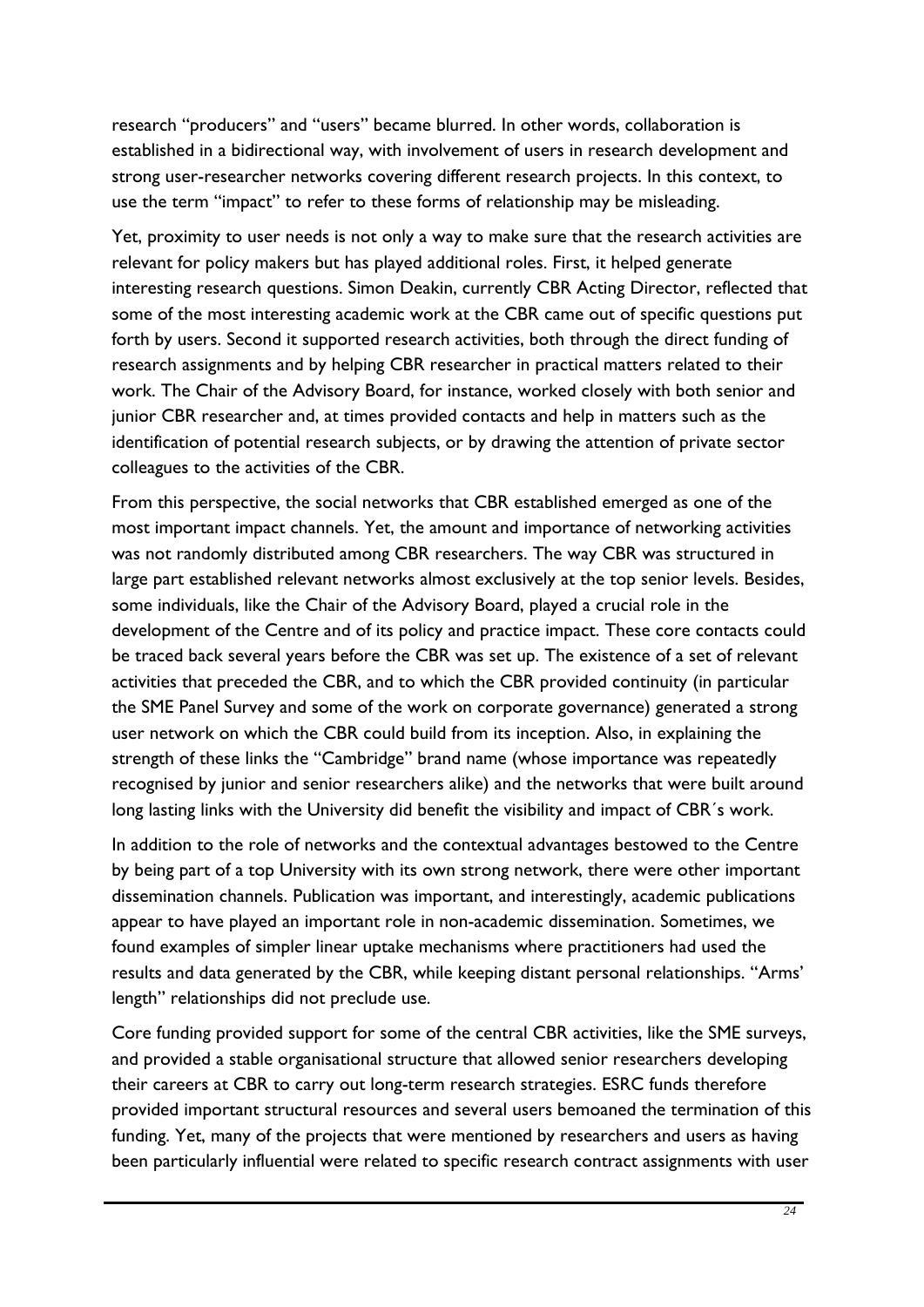<span id="page-36-0"></span>organisations and to research projects that were funded through other sources. Additionally staff from other faculties, with a "research associate" status at CBR also played a key role in projects with high policy relevance and impact levels. Often core funding provides background support, but high-impact research is often, and naturally, associated with research assignments led by specific user concerns.

Finally, we find that among the policy audiences that the CBR work targeted, research makes a contribution as a further input into a complex and long-drawn policy process. "Use" can be defined in terms of a contribution to the policy process, in the shape, for instance of inputs into policy discussions and by supplying of evidence to inform these discussions. This is a less direct type of use and application than we would expect in other contexts. For instance, we could expect some elements of management research to make direct, easily identifiable impacts in corporate management practice (by introducing new methods or establishing new processes as suggested by analysts). It is however in the nature of CBR´s research that it finds its natural audience in policy circles where the influence of research is of a more indirect nature as an input into complex policy formation processes.

# **Methodological discussion**

#### **Impact assessment issues**

1

The call for tender asked for an assessment of the extent to which it is possible to attribute specific cases of impact to a specific ESRC investment. "Attribution" is one of the common problems of any evaluation and impact assessment in this or any other area of public policy.<sup>[5](#page-36-0)</sup> Yet the problem is compounded when applied to the analysis of research projects and programmes. Researchers seldom conceptualise their work on a project basis; instead they blend funds from different sources to support a series of research activities to be carried out by individuals or teams. It is often for reporting purposes that the illusion of research projects neatly aligned with research activities is created (Rogers, Bozeman and Chompalov 2001; Spinardi and Williams 2005). Rogers et al. (2001), argued that this is especially the case in long-term "projects" carried out by productive teams. Our research confirmed these difficulties.

The CBR is a research centre, not a project or a set of projects. As specified above, funding was received from a diversity of sources (see *Background*). Consequently, many researchers involved in the Centre were not funded by the ESRC, neither did they participate in research initiatives directly supported by the "core funding" derived from the ESRC investment. Although the core funding supported some researchers throughout their association with the Centre, they were in the minority. There is also no relationship between the source of funding and the importance of the role that a researcher played within the CBR; for instance, all the Assistant Directors had their work within the CBR

<sup>&</sup>lt;sup>5</sup> See for instance (Cave and Hanney 1996; Buisseret, Cameron and Georghiou 1999).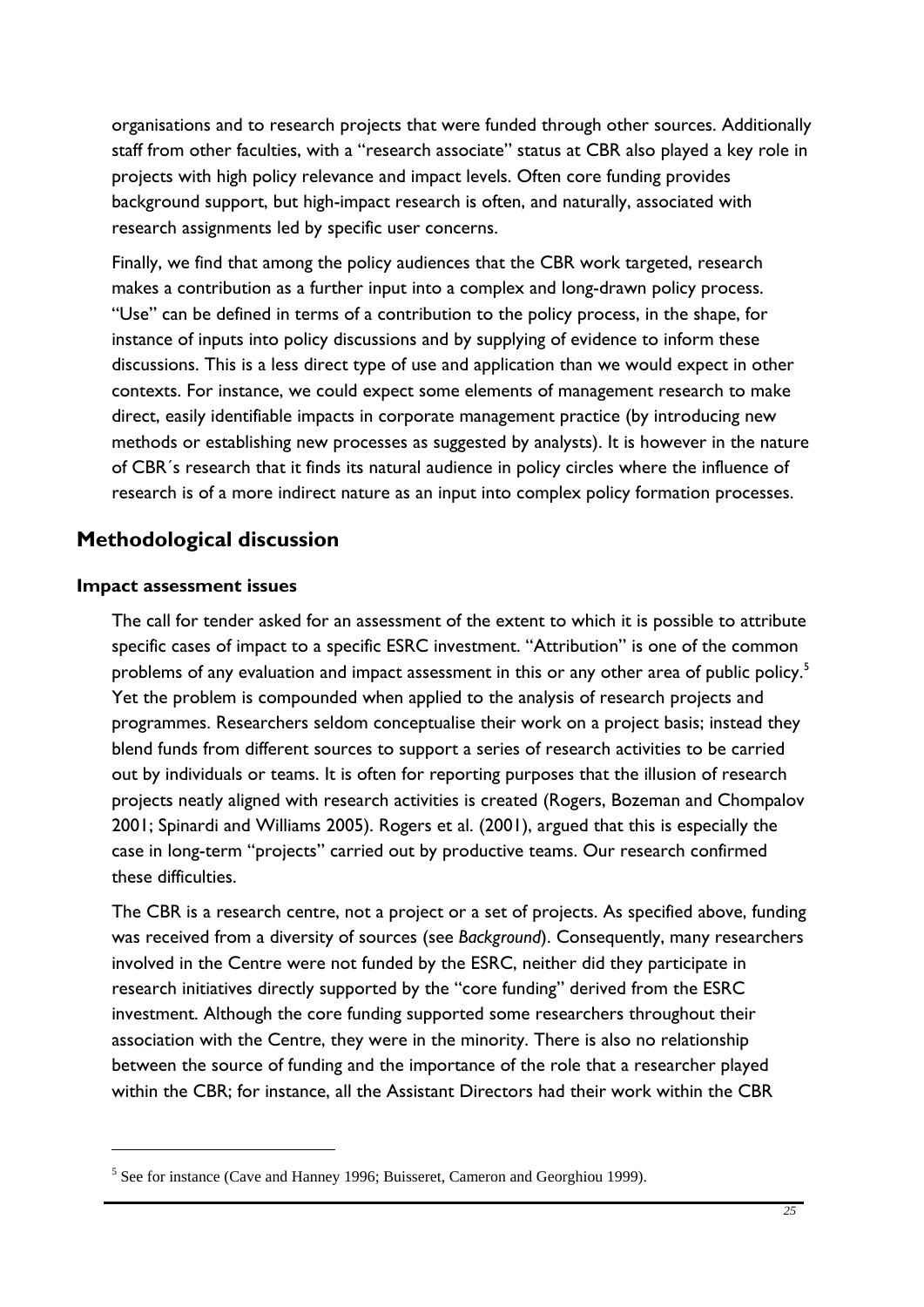supported by the University. Further, the CBR leveraged the ESRC investment by assigning lead researchers from other departments and universities to core-funded projects.

Attribution of research results and impact to ESRC core-funding faces additional difficulties stemming from the CBR operational practices. Although there is a core of leading researchers who have been involved with the CBR for most, if not all, of its existence, there was a high mobility of junior researchers. About 70 researchers worked at the Centre during the 10 yeas under assessment, but seldom more than 20 at any single point. This mobility offers a potentially important channel for the transfer of capabilities gained at the Centre to business and policy contexts, and we have traced the "post-centre" activity of a number of junior CBR researchers. Yet, personnel mobility compounds the flexible funding arrangements: in many cases researchers moved across different research projects and were accordingly funded by a diversity of sources.

Under these circumstances it is it is difficult to disaggregate on the basis of funding source the specific impacts of a body of research. In other words, it is hard to trace which impacts *attributable* to the Centre activities are also attributable to the ESRC's funding of the Centre. Isolating the effects of a single source of funding is virtually impossible. Yet, understandably, funding bodies wish to know the effects of *their* initiatives: have *they* made a difference? That they have played a contributory role to the success of an important research group offers, in itself, little guidance for future allocation decisions. Therefore, despite the lack of correspondence between the administrative tools of resource allocation and actual research practices, an impact assessment like the current one attempts to identify the type of activities that have been supported with the funds provided by the initiative under assessment. It is important to note the projects, researchers and activities that the Centre was able to support thanks to the ESRC core funding. This does not mean that we should try to *isolate* those activities directly funded by the ESRC, and limit the analysis to those.

First, there are activities that were not directly funded by the ESRC (like the work carried out by the Assistant Directors) but would not have taken place without the core funding. In other words the Centre leveraged the funds granted by the ESRC, and generated *additional* activities, even when the core grant did not directly fund these activities. These additional activities should be considered in an impact assessment. Second, not only would it be impractical to attempt to isolate grant-funded activities from the rest of CBR work, but such an attempt would not do justice to the way in which research activities are in fact carried out within research centres.

There is no shortcut or "golden bullet" to solve this problem. In this case, our study has analysed the policy and practice impacts of the CBR activities during the 1994 and 2004, considering both actions supported by core funding and other relevant research and outreach activities. Through interviews with the Centre Director, Assistant Directors and Senior Research Fellows we identified instance of impacts derived from all kinds of projects carried out by the CBR. We have established the funding structure of these activities and the role that the core funding has had in enabling their realisation. Further, the junior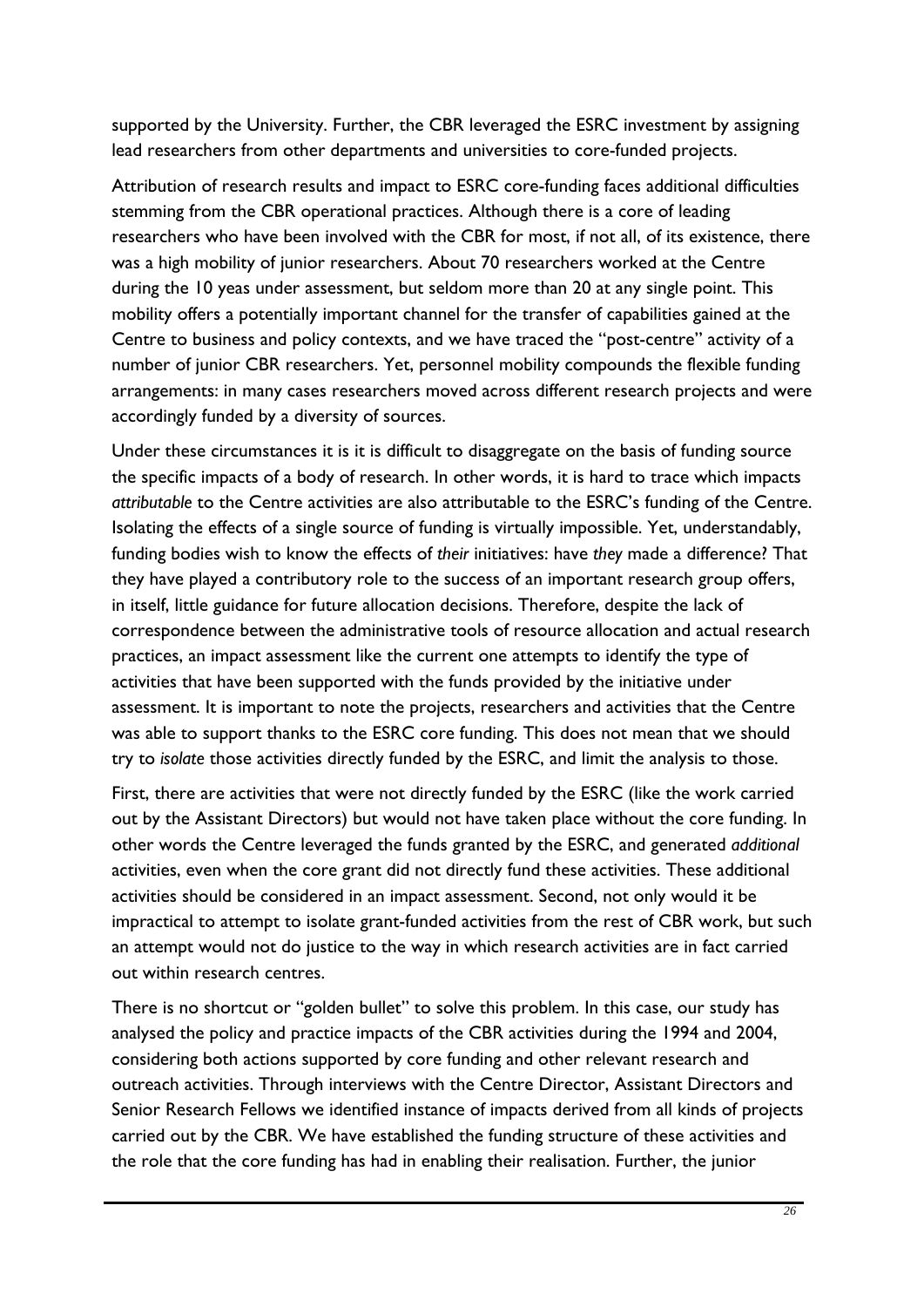<span id="page-38-0"></span>researchers selected for interviews had to have been supported for at least 1 year FTE by core funding. In this way we focused on the results that could be attributed to the ESRC funding without ignoring other connected Centre activities.

#### **Advantages, shortfalls and transferability of the approach adopted**

The different main instruments that the ESRC uses to channel its investments (responsive mode, programmes and centres) call for slightly different approaches to evaluation. This is due to the different ways in which they organise research and dissemination activities, and the different nature of the research subject: programmes and centres provide a way of binding a specific set of interconnected research activities supported by central management and dissemination services, "responsive mode" activities are dispersed and it is then more difficult to identify which projects to follow and how to structure an assessment process. Similarly, as tasks and responsibilities are organised differently in the different instruments, the questionnaires have to be tailored to take account of these differences.

There are also important differences among ESRC-funded Research Centres supported by the same instrument. Some of the issues we have had to address in this study are not necessarily common to all Centres. The CBR had substantial additional funding, a proliferation of research projects, and a high turnover of junior researchers. We had to make difficult decisions concerning the selection of researchers to interview and the activities to include. Other Centres with a more stable junior researcher base, and a more limited set of activities supported outside the core funding, would provide a clearer target for assessment and present lesser "attribution" problems. In the case of the CBR, it is possible to present an assessment of the impact of the Centre activities during the period under investigation but it is much more difficult to attribute these impacts to specific funding sources, and assess the "additional" changes that the ESRC-funding generated. In our case, we did not attempt a systematic assessment of the specific impact of ESRC core Centre contributions but we endeavoured to assess the policy and practice impacts of the Centre activity during the period in which it received ESRC core funding.

Opening the research to the broader set of activities that the Centre conducted yielded however interesting results. As we argued in our methodological discussion researchers do not segment their activities according to funding lines, and in the case of the CBR, some of the most interesting impact processes combined the joint work of core-funded researchers and senior research associates who, even without being full members of the CBR channelled their research contracts through it. Cutting out the research activities of Research Associates our research would have provided a poorer picture of the CBR activities and of the way in which ESRC core funding combined with other research activities and network contacts that led to substantial policy impacts. When assessing Centre investments it is important to evaluate the whole range of Centre activities regardless of funding source, although an awareness of the different income sources that support the work is necessary in order to build a fuller picture of the impact processes and of the contributions of different projects and activities to such processes.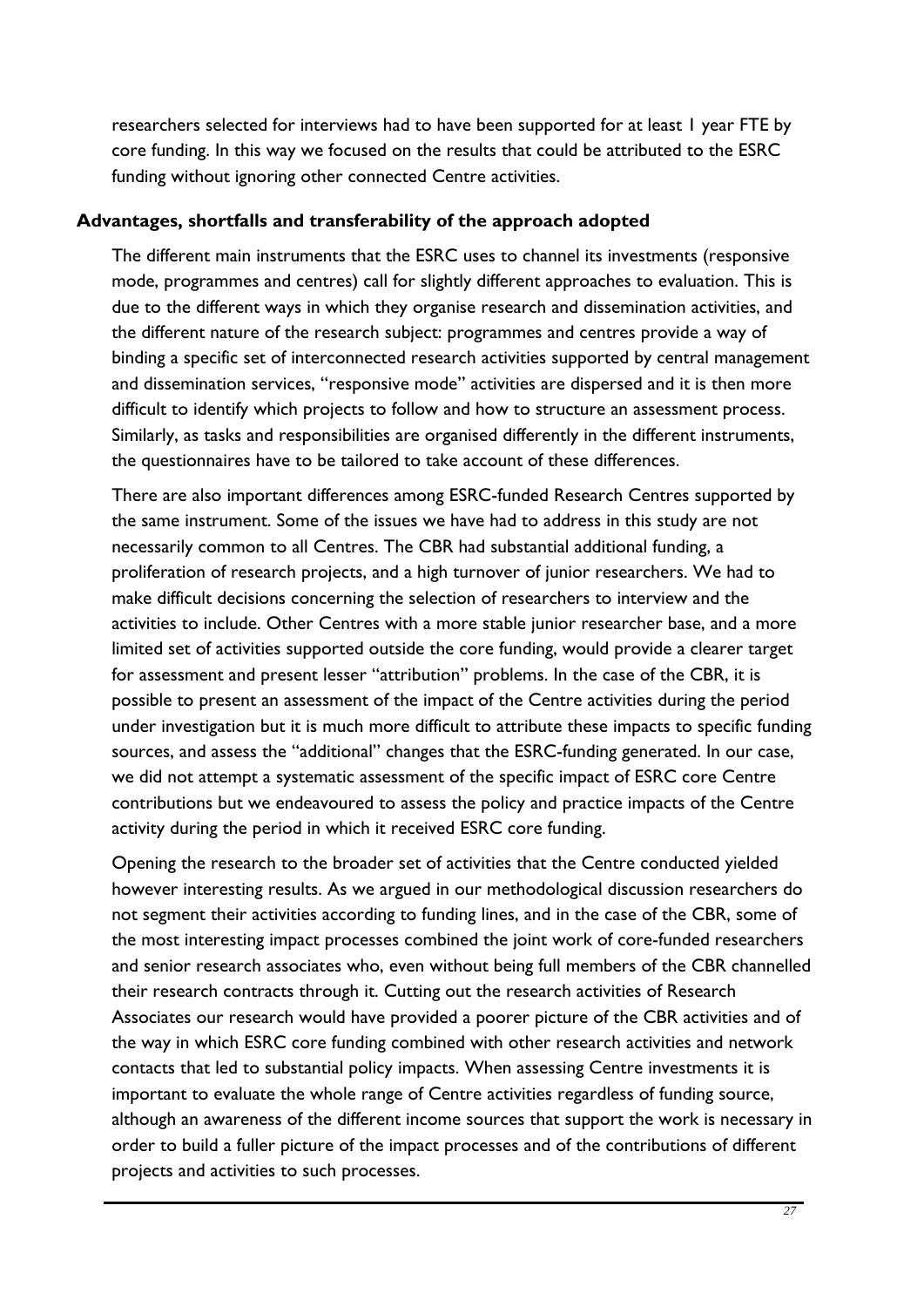<span id="page-39-0"></span>Further, although the contexts of application are very different, the conceptual framework we have devised for this study is applicable across different investment instruments. The structure has allowed us to differentiate the role of different dissemination mechanisms and has helped us understand how a specific approach to Centre management is associated with specific forms of knowledge interaction and impact processes (in our case, for instance, the importance of network activities was limited to the most senior CBR members, reflecting a structure where stability at the core of the Centre combined with rapid mobility among junior researchers and assistants).

Finally, our approach tried to expose the importance of contextual issues in the explanation of policy and practice impacts. The importance of contextual issues had been abundantly discussed in ESRC-organised evaluation workshops and studies, but had not yet been systematically explored in evaluation practice. Our attempt here was exploratory, and through the questions we devised we were unable to gain too much detail about the ways in which context matters in the diffusion and impact processes. It became clear that the CBR status as a University of Cambridge Centre was very helpful, both for junior researchers trying to secure interviews and gain access to research subjects, and for more senior staff who were able to build high-level contacts thanks to existing networks and reputational effects. Furthermore, some of the high impact research we encountered addressed issues that were of particularly policy importance at that specific time: timing in terms of the alignment of research lines with policy needs revealed itself as an important impact factor. Such alignment depends on the political context. Finally, almost all the "users and beneficiaries" were drawn to seek help and information about the CBR because of specific policy and practical problems they were facing. Yet these conclusions are hardly unique, but as noted above, we were unable to draw much detail from the "contextual questions" we devised. There is no doubt, and our research further confirms it, that contextual elements must be introduced in impact assessment and evaluation practice; but this is a complex matter requiring new research designs.

# **References**

- Buisseret, T. J., H. C. Cameron, et al. (1999). "What difference does it make? Additionality in the public support of R&D in large firms." International Journal of Technology Management **10**(4/5/6): 587-600.
- Cave, M. and S. Hanney (1996). Assessment of Research Impact on Non-academic Audiences: Consultants' Report. Uxbridge, Faculty of Social Sciences, Brunel University.
- Davies, H., S. Nutley, et al. (2005). Assessing the impact of social science research: conceptual, methodological and practical issues. ESRC Symposium on Assessing Non-Academic Impact of Research, London.
- Majone, G. (1989). Evidence, Argument, and Persuasion in the Policy Process. New Haven and London, Yale University Press.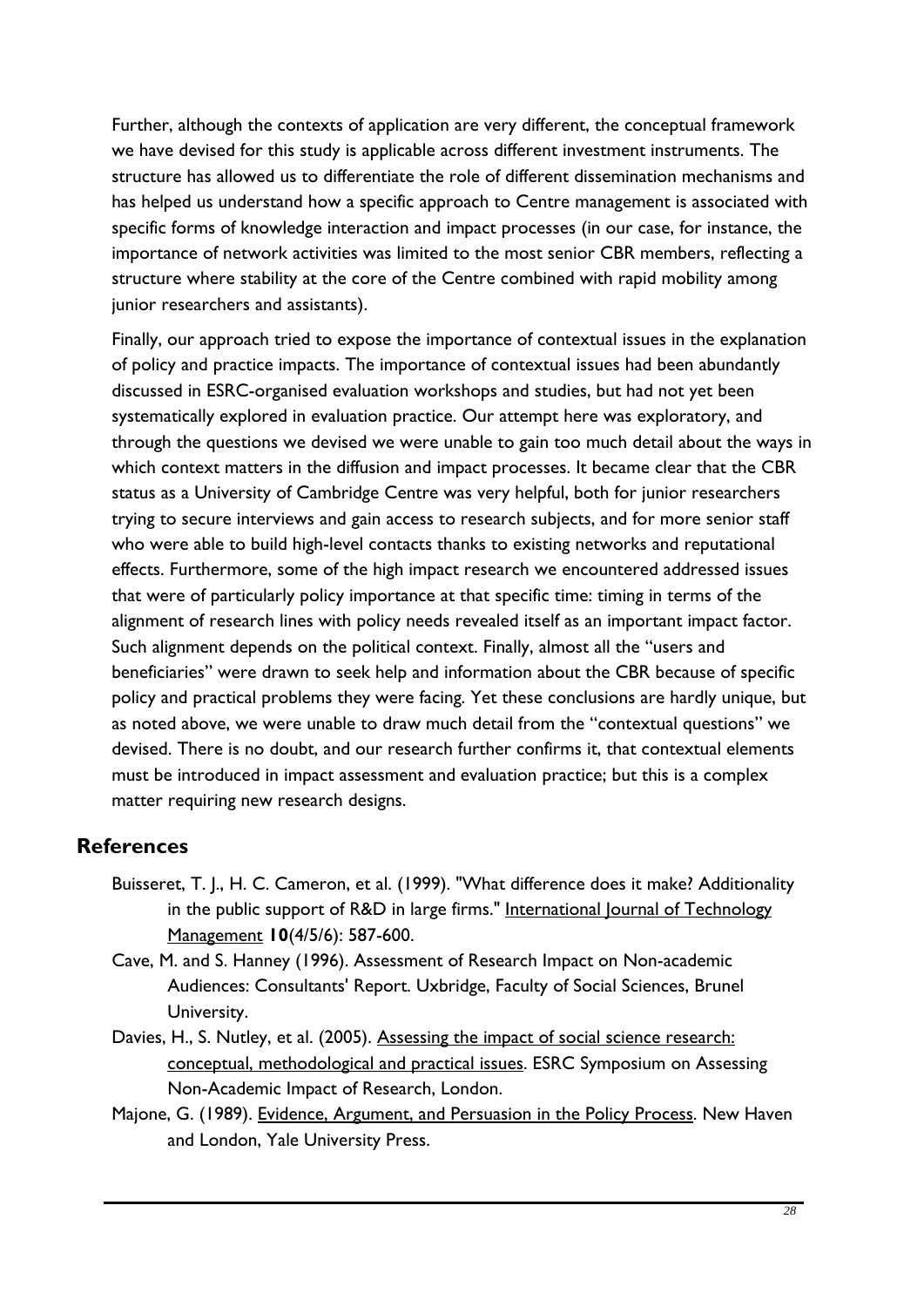- Martin, B., A. Salter, et al. (1996). The Relationship Between Publicly Funded Basic Research and Economic Performance. A SPRU Review for the UK Treasury. Brighton, SPRU.
- Molas-Gallart, J. (2000). Assessing Research Impact on Non-Academic Audiences: Model questionnaires and interpretation guidelines. Brighton, SPRU.
- Molas-Gallart, J., P. Tang, et al. (2000). "Assessing the non-academic impact of grant-funded socio-economic research: results from a pilot study." Research Evaluation **9**(3): 171- 182.
- Molas-Gallart, J., Tang, P., Sinclair, T., Morrow, S., Martin, B. (1999). Assessing Research Impact on Non-Academic Audiences. Brighton, SPRU.
- Nutley, S. (2005). Types and models of research impact. ESRC Symposium on assessing the non-academic impact of research, London.
- Pettigrew, A. (1990). "Longitudinal Field Research on Change. Theory and Practice." Organization Science **1**(3): 267-292.
- Rogers, J. D., B. Bozeman, et al. (2001). "Obstacles and opportunities in the application of network analysis to the evaluation of R&D." Research evaluation **10**(3): 161-172.
- Spinardi, G. and R. Williams (2005). The Governance Challenges of Breakthrough Science and Technology. New Modes of Governance. Developinng an Integrated Policy Approach to Science, Technology, Risk and the Environment. C. Lyall and J. Tait. Aldershot, Ashgate**:** 45-66.
- Tyden, T. (1996). "The contribution of longitudinal studies for understanding science and communication and research utilization." Science Communication **18**(1): 29-48.
- Weiss, C. B. (1980). "Knowledge Creep and Decision Accretion." Knowledge : Creation, Diffusion, Utilisation **1**(3): 381-404.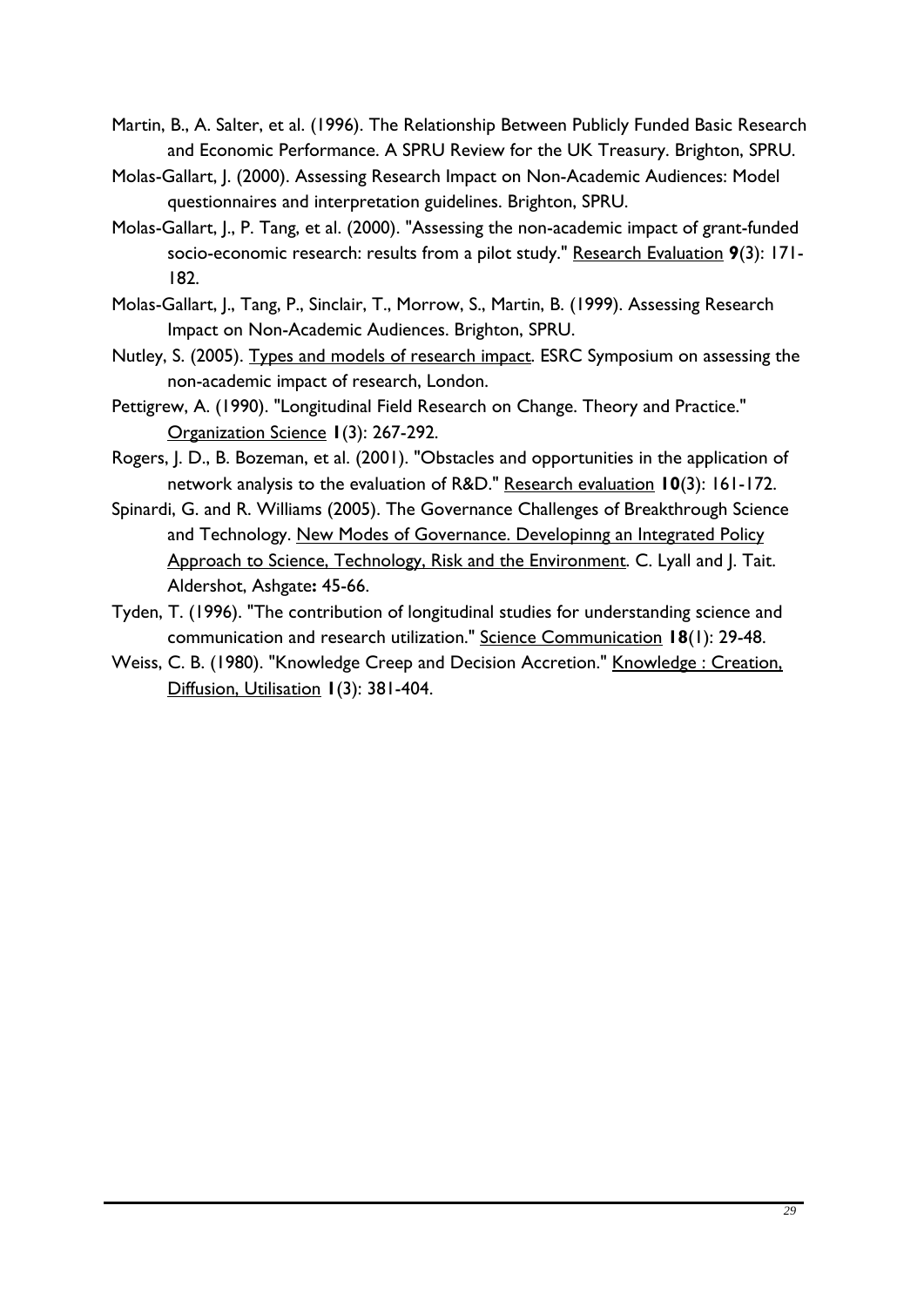# <span id="page-41-0"></span>**Appendix. Example of questionnaire format: the researcher questionnaire**

Note that all questions were open or semi-open. Whenever we provided alternatives for the respondent, we pursued further details through targeted discussion.

#### *Interviewee profile*

- 1. During what period were you working within the CBR?
- 2. What was your position(s) during your involvement with CBR?
- 3. What percentage of your salary where you drawing from CBR core funding?
- 4. What percentage of your time was allocated to CBR activities?
- 5. What was your main area of research within CBR?
- 6. What other activities, apart from research, did you carry out for CBR?
- 7. Since ESRC core funding for the centre, or your work for it, ended, what have you done?

#### *Networks 1: Before CBR*

- 8. Before your work for the centre, did you work or have regular contact with practitioners related to your main area of research? Who?
- 9. What was the nature of these contacts?

| Informal advice/informal contacts                          |  |
|------------------------------------------------------------|--|
| Interviewed them/used them as case studies for research    |  |
| Collaborated in research projects with them                |  |
| Carried out contract research for them                     |  |
| None                                                       |  |
| Other (specify)                                            |  |
| 10. What was their frequency?                              |  |
| Occasional                                                 |  |
| Regular but infrequent (less than once every three months) |  |
| Frequent (more than once every three month)                |  |
| Frequent and close (research collaboration)                |  |

# *Networks 2: Generated or strengthened through the research project*

11. During the conduct of the research, did you get in touch with non academic practitioners and users?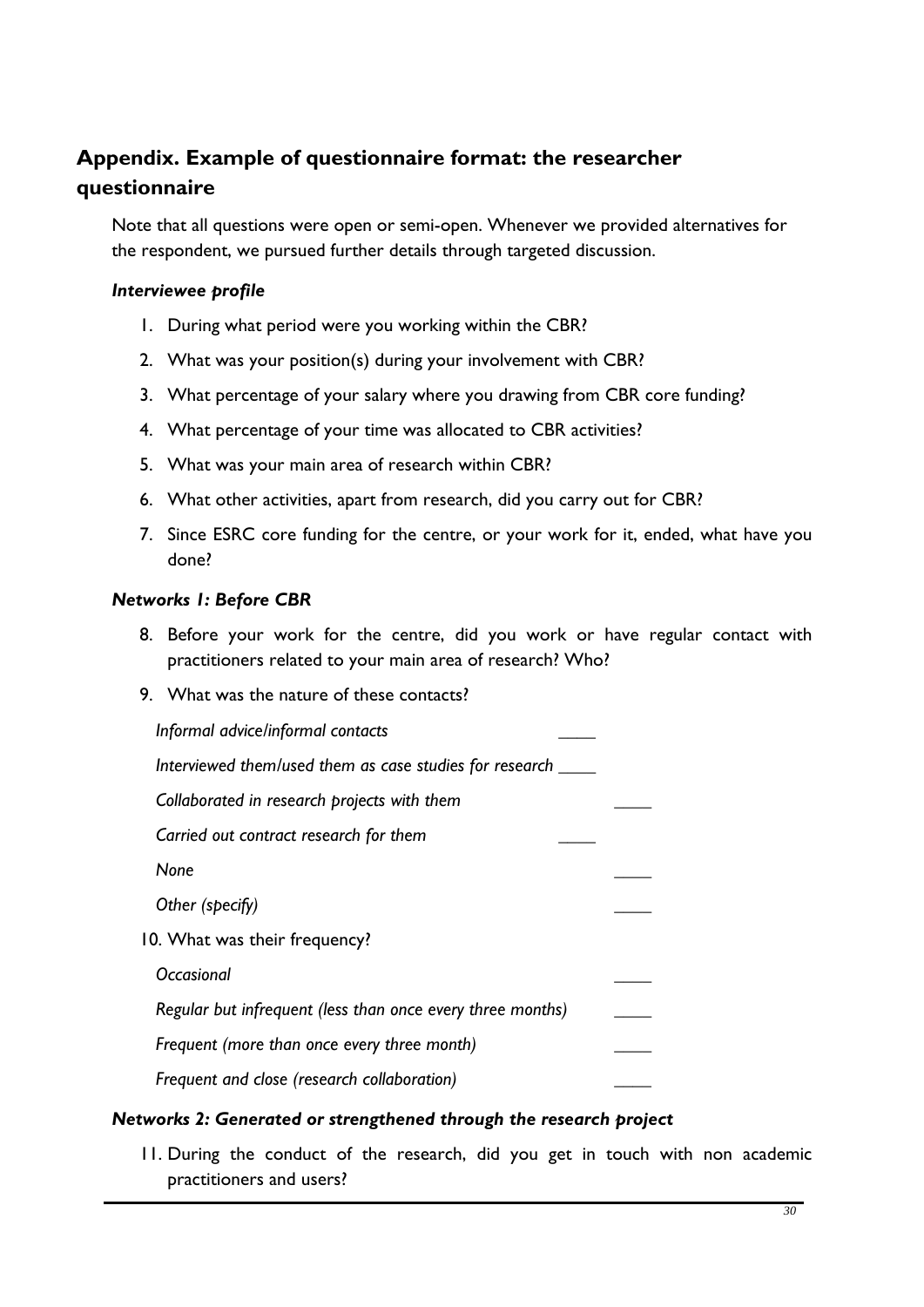*Yes No*

- 12. Approximately, how many?
- 13. Where these contacts the same as you had before your work for CBR?
- 14. What was the nature of these contacts? (tick as many as applicable)

 *Informal personal contacts \_\_\_\_* 

 *Interviewed them/used them as case studies for research \_\_\_\_* 

 *Research collaborators \_\_\_\_* 

 *Collaborators in other research projects \_\_\_\_ Carried out contract research for them \_\_\_\_* 

 *Other informal contacts through centre activities \_\_\_\_* 

 *Not applicable (no contacts) \_\_\_\_* 

 *Others (specify) \_\_\_\_* 

15. During the conduct of the research how often did you meet/talk with these contacts?

*Occasionally \_\_\_\_* 

 *Regularly but infrequently (less than once every three months) \_\_\_\_* 

 *Frequently (more than once every three month) \_\_\_\_* 

*Frequently and closely (research collaboration,...)* 

- 16. Are you still in touch with them? If so, who and how?
- 17. What is the purpose/nature of the present contacts?
- 18. Overall, do you think that the links between researchers and users increased as a result of the study?
- 19. Can you tell me the names of some potential users of this research with whom you were in touch, who we could contact for further interviews?

# *Project Outputs*

20. During your work with the Centre, or as a direct consequence of it, which of the following did you produce or help produce?

| Project reports                                       |  |
|-------------------------------------------------------|--|
| Journal articles reporting project results            |  |
| Conference and other papers reporting project results |  |
| Magazine articles reporting project results           |  |
| Newspaper articles reporting project results          |  |
|                                                       |  |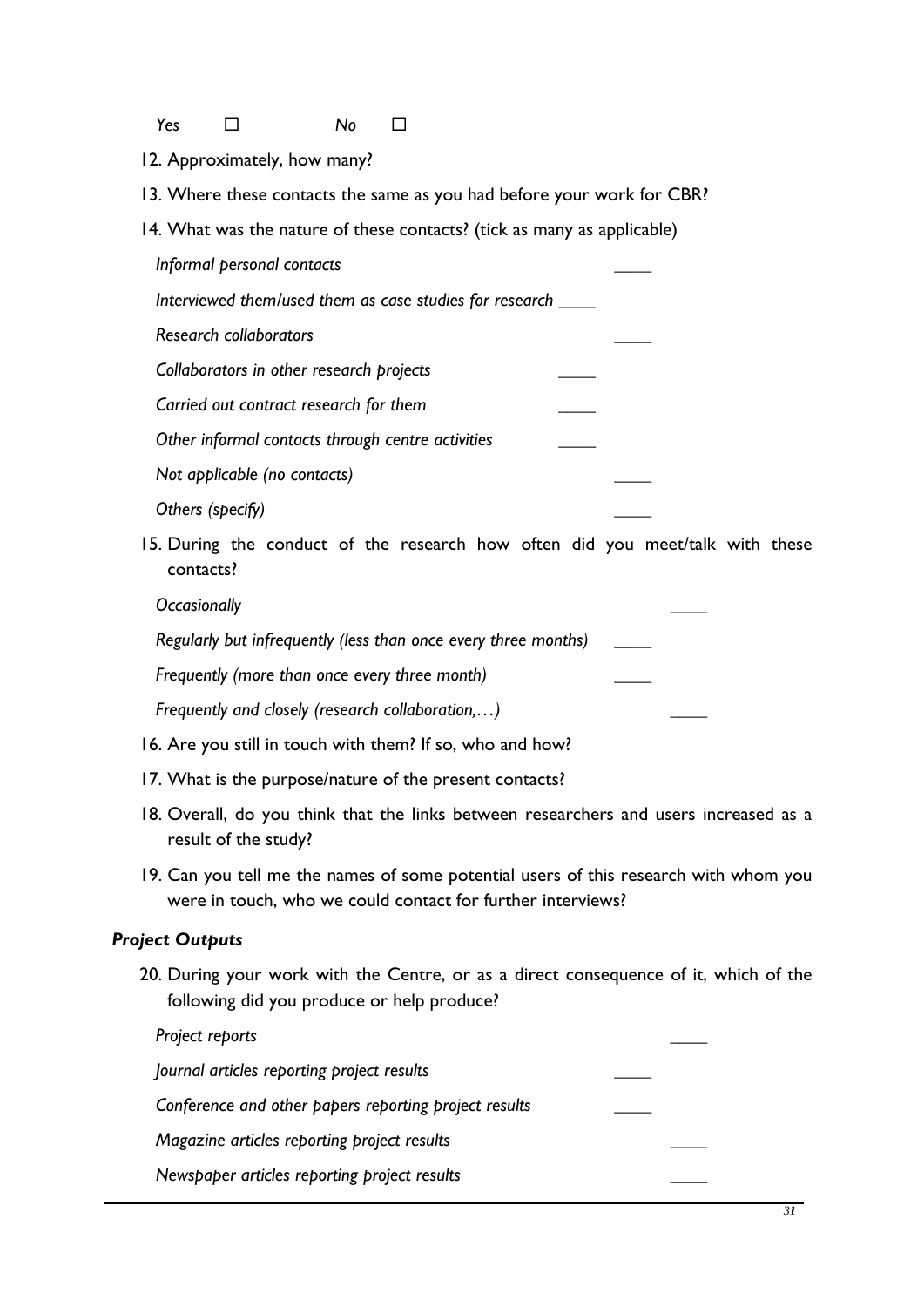|                                             | Presentations or interviews with the Media |  |
|---------------------------------------------|--------------------------------------------|--|
|                                             | Presentations to user audiences            |  |
|                                             | Other                                      |  |
| Did you contribute to any of the following? |                                            |  |
|                                             | CBR newsletter/webpage                     |  |
|                                             | <b>Other Centre publications</b>           |  |
|                                             |                                            |  |

21. Which of the outputs listed in the previous question is of greatest value to you?

#### *Forms of Use*

22. Do you think that non-academics have benefited from the research carried out? In what way?

 *Non-academics did not benefit \_\_\_\_* 

 *They were provided with tools to solve problems \_\_\_\_* 

 *They were provided with data to solve problems \_\_\_\_* 

*They were provided with arguments to justify policies/ strategies/ courses of action/decisions that they were planning to undertake \_\_\_\_* 

*They were provided with Confirmation that existing policy/strategy/course of action/decisions were soundly based \_\_\_\_* 

*The results helped them develop policies/strategies/courses of action/decisions \_\_\_\_* 

 *Others (specify) \_\_\_\_* 

23. Can you give us examples? (check whether any case of application of tools/techniques/methods required further development/adaptation)

#### *Tracing post-research activity*

24. Have you been involved in non academic work since the project?

| Commissioned projects                                         |  |
|---------------------------------------------------------------|--|
| Contract research                                             |  |
| Secondment to industry (state period)                         |  |
| Advisory role, paid/unpaid, to non academic organisation ____ |  |
| Committees                                                    |  |
| Collaboration in projects with users                          |  |
| <b>Ther</b>                                                   |  |

25. Have you worked with practitioners to address issues raised by them by applying